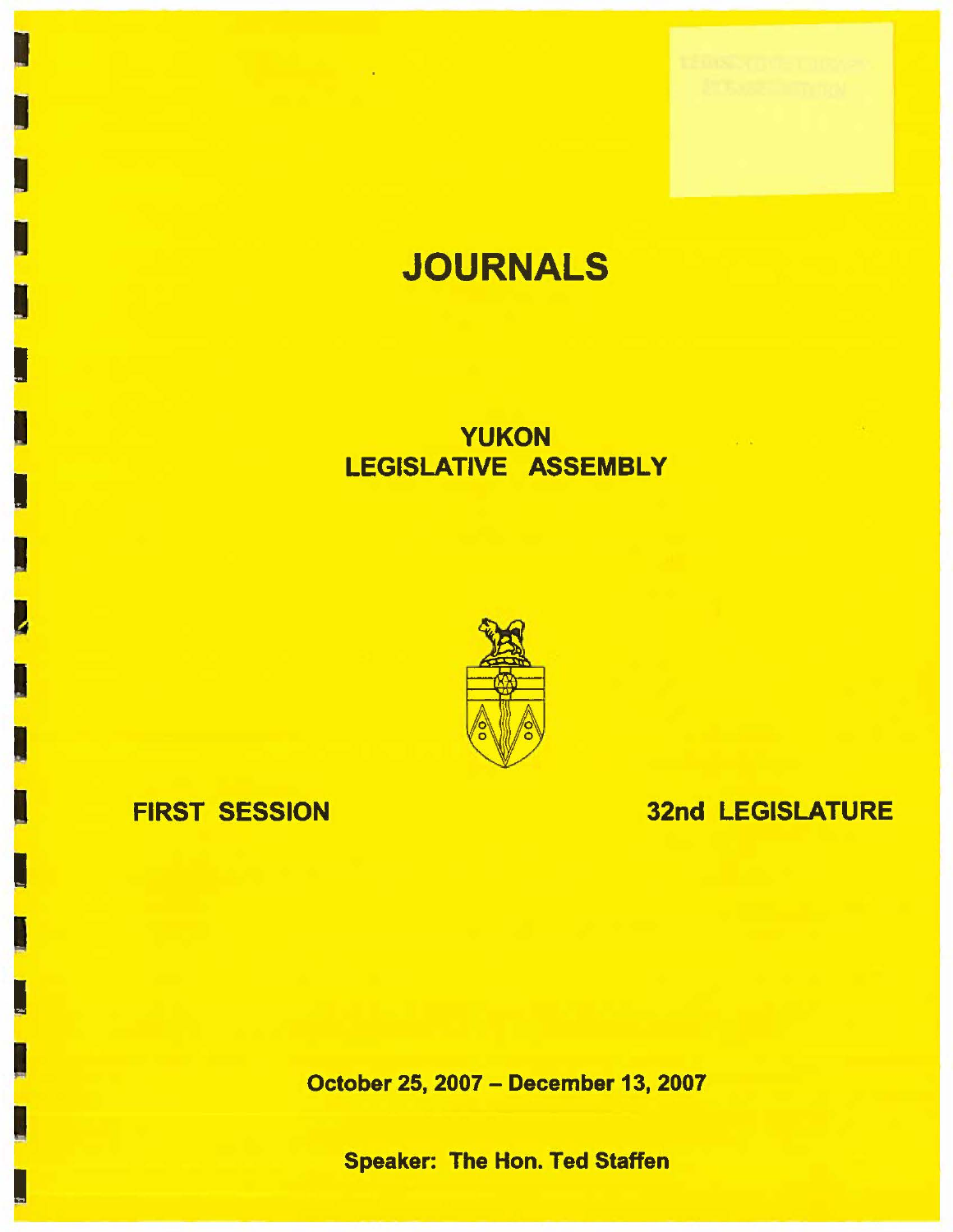#### $-96 -$

#### **No. 45**

## **VOTES AND PROCEEDINGS**

## **of the**

## **YUKON LEGISLATIVE ASSEMBLY**

#### **32nd Legislative Assembly First Session**

## Thursday, October 25, 2007

The Speaker took the Chair at 1:00 p.m.

#### **INTRODUCTION OF DEPUTY CLERK – Linda Kolody**

 The Speaker, on behalf of the House, welcomed Ms. Linda Kolody as the new Deputy Clerk of the Yukon Legislative Assembly. Ms. Kolody had worked in the Ontario Legislative Assembly since 1991. All Members welcomed Ms. Kolody.

#### **INTRODUCTION OF PAGES**

 The Speaker informed the Assembly that Angellina Burns, Jamie Davignon, Avery Enzenauer, Steven Harlow, Kelly Panchyshyn, David Ratcliff, Emily Ratcliff and Tessa Vibe from Vanier Catholic Secondary School would be serving as Pages during the Fall Sitting. Avery Enzenauer and Angellina Burns were introduced and welcomed to the House.

#### **SPEAKER'S STATEMENT (Re: Changes to the Order Paper- withdrawal of Motions)**

 Prior to proceeding with the Daily Routine, the Speaker informed the House of changes made to the Order Paper. Motion Nos. 23, 38 and 91, standing in the name of Mr. Inverarity, the Member for Porter Creek South, had been removed from the Order Paper as they were outdated. Motion Nos. 4 and 5, standing in the name of Mr. Cardiff, the Member for Mount Lorne, had been removed from the Order Paper as the action called for in those motions had been taken.

#### **TABLING RETURNS AND DOCUMENTS**

Hon. Ted Staffen, Speaker

- Conflict of Interest Commission Annual Report for the period from April 1, 2006 to March 31, 2007 **(Sessional Paper #33)**
- Yukon Electoral District Boundaries Commission Interim Report (dated September 2007) **(Sessional Paper #34)**
- Election Financing and Political Contributions 2006, Report of the Chief Electoral Officer of Yukon **(Sessional Paper #35)**

Hon. Mr. Fentie, Premier

Public Accounts 2006-2007 of the Government of Yukon for the year ended March 31, 2007 **(Sessional Paper #36)**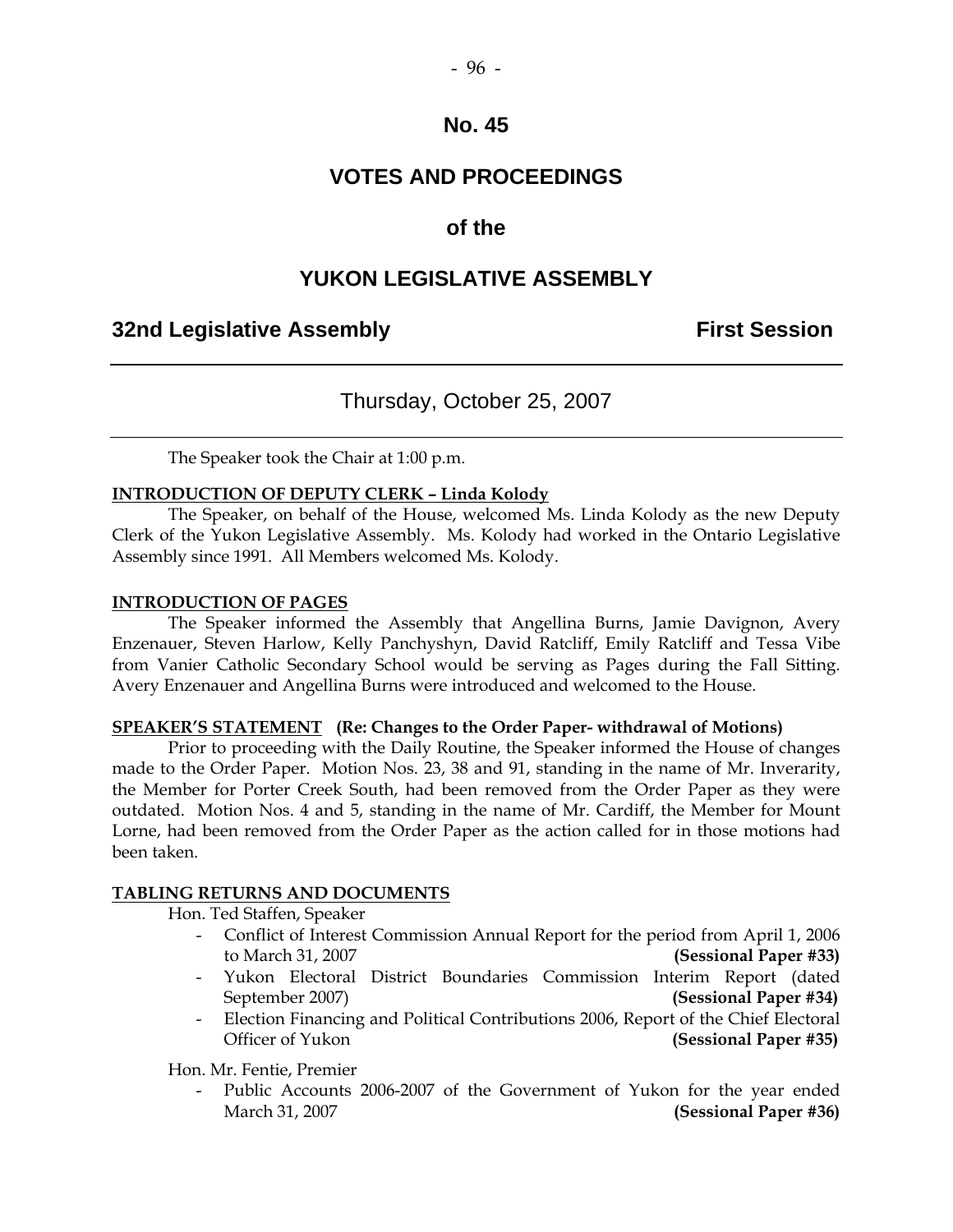#### **INTRODUCTION OF BILLS**

|  | Bill #8 - Second Appropriation Act, 2007-08<br>-Hon. Mr. Fentie                     |
|--|-------------------------------------------------------------------------------------|
|  | Bill #36 - Act to Amend the Legislative Assembly Act<br>-Hon. Mr. Fentie            |
|  | Bill #37 - Legislative Assembly Retirement Allowances Act, 2007<br>-Hon, Mr. Fentie |
|  | Bill #44 - Act to Amend the Income Tax Act (2007)<br>-Hon, Mr. Fentie               |
|  | Bill #7 - Fourth Appropriation Act, 2006-07<br>-Hon. Mr. Fentie                     |
|  |                                                                                     |

#### **MONEY MESSAGE**

 Bill #8, Second Appropriation Act, 2007-08, and Bill #7, Fourth Appropriation Act, 2006-07, were accompanied by a money message.

\_\_\_\_\_\_\_\_\_\_\_\_\_\_\_\_\_\_\_\_\_\_\_\_\_\_\_\_\_\_\_\_\_\_\_\_\_\_\_\_\_\_

The Assembly adjourned at 2:14 p.m. until 1:00 p.m., Monday, October 29, 2007.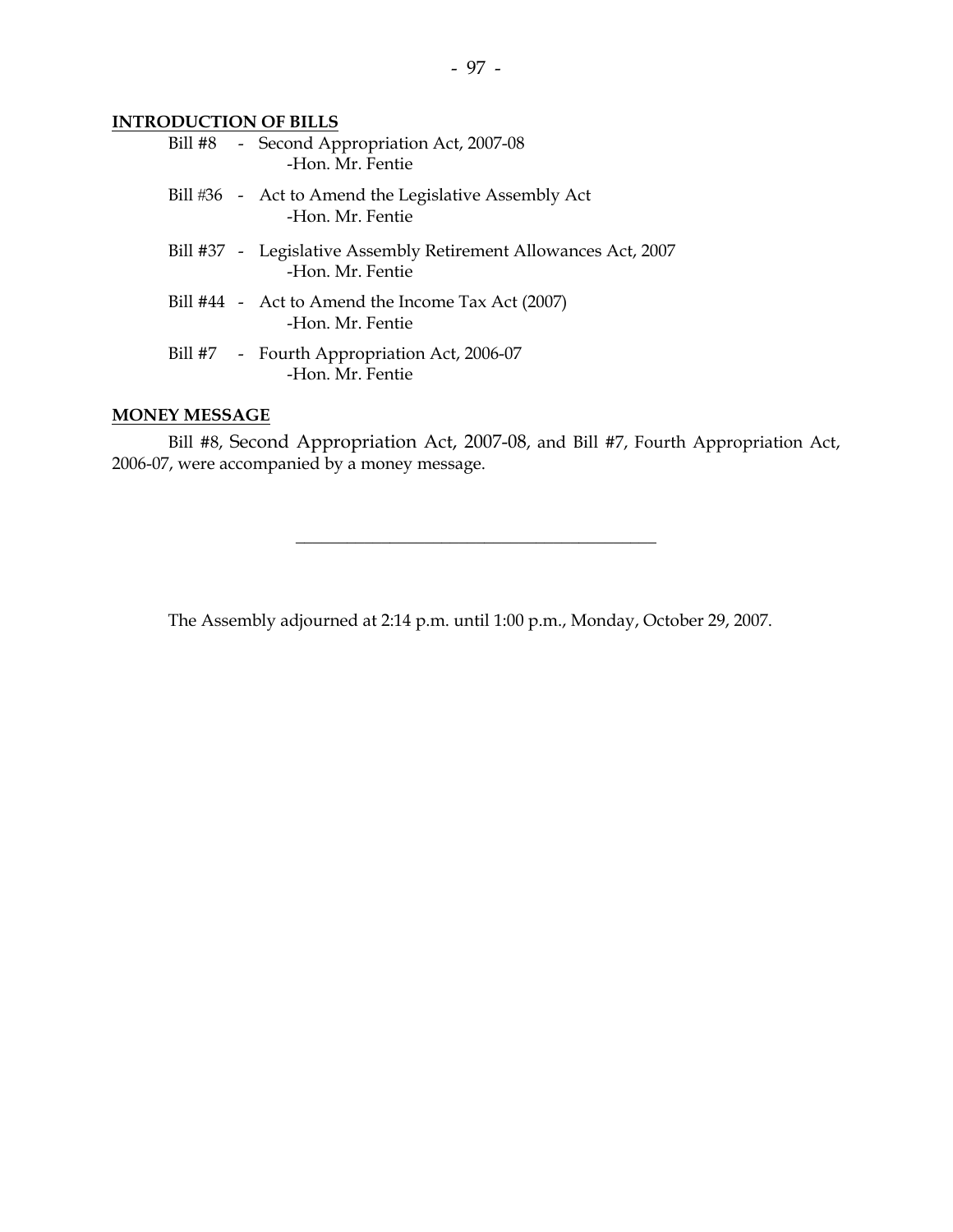#### $-98-$

#### **No. 46**

## **VOTES AND PROCEEDINGS**

## **of the**

#### **YUKON LEGISLATIVE ASSEMBLY**

## **32nd Legislative Assembly The Contract Session**

Monday, October 29, 2007

The Speaker took the Chair at 1:00 p.m.

#### **INTRODUCTION OF BILLS**

 Bill #38 - Act to Amend the Employment Standards Act -Hon. Mr. Hart

Bill #35 - Act to Amend the Subdivision Act -Hon. Mr. Lang

#### **GOVERNMENT BILLS (Second Reading)**

The following Bill was called for Second Reading:

 Bill #8 - Second Appropriation Act, 2007-08 -Hon. Ms. Taylor

 The debate arising on the motion for Second Reading of Bill #8, entitled Second Appropriation Act, 2007-08, and the time reaching 5:30 p.m., while the Hon. Mr. Hart, Minister of Community Services, was speaking to it, the Speaker, pursuant to Standing Order 2(2), adjourned the House until 1:00 p.m., Tuesday, October 30, 2007 and debate on the motion was accordingly adjourned.

\_\_\_\_\_\_\_\_\_\_\_\_\_\_\_\_\_\_\_\_\_\_\_\_\_\_\_\_\_\_\_\_\_\_\_\_\_\_\_\_\_\_

The Assembly adjourned at 5:30 p.m. until 1:00 p.m., Tuesday, October 30, 2007.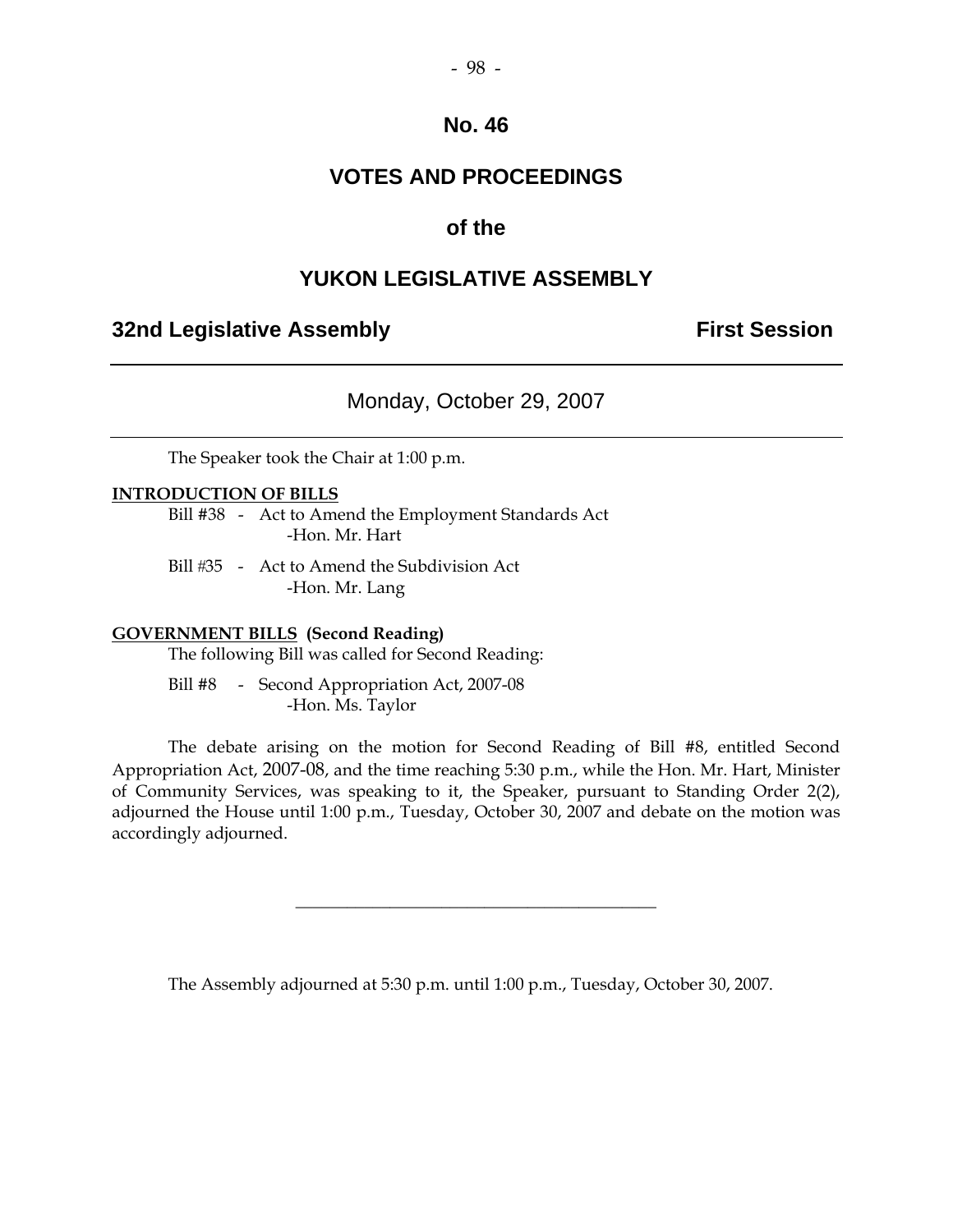#### $-99 -$

#### **No. 47**

## **VOTES AND PROCEEDINGS**

## **of the**

#### **YUKON LEGISLATIVE ASSEMBLY**

## **32nd Legislative Assembly The Contract Session**

#### Tuesday, October 30, 2007

The Speaker took the Chair at 1:00 p.m.

#### **INTRODUCTION OF BILLS**

 Bill #39 - Act to Amend the Territorial Court Judiciary Pension Plan Act, 2003 -Hon. Mr. Hart

 Bill #42 - Act to Amend the Municipal Finance and Community Grants Act -Hon. Mr. Hart

#### **MINISTERIAL STATEMENT**

Hon. Mr. Lang, Minister of Energy, Mines and Resources

Sherwood Copper Ore Shipment

#### **NOTICE RE OPPOSITION PRIVATE MEMBERS' BUSINESS**

 Pursuant to Standing Order 14.2(3), Mr. Cardiff, Third Party House Leader, identified Motion #178, as being the item to be called during Opposition Private Members' Business on Wednesday, October 31, 2007.

 Pursuant to Standing Order 14.2(3), Mr. McRobb, Official Opposition House Leader, identified Motion #176 and Motion #10 as being the items to be called during Opposition Private Members' Business on Wednesday, October 31, 2007.

#### **GOVERNMENT BILLS (Second Reading)**

The following Bill was called for Second Reading:

Bill #7 - Fourth Appropriation Act, 2006-07 -Hon. Ms. Taylor

 The debate continuing on the motion for Second Reading of Bill #7, entitled Fourth Appropriation Act, 2006-07, and the time reaching 5:30 p.m., while the Hon. Ms. Horne, Minister of Justice, was speaking to it, the Speaker, pursuant to Standing Order 2(2), adjourned the House until 1:00 p.m., Wednesday, October 31, 2007 and debate on the motion was accordingly adjourned.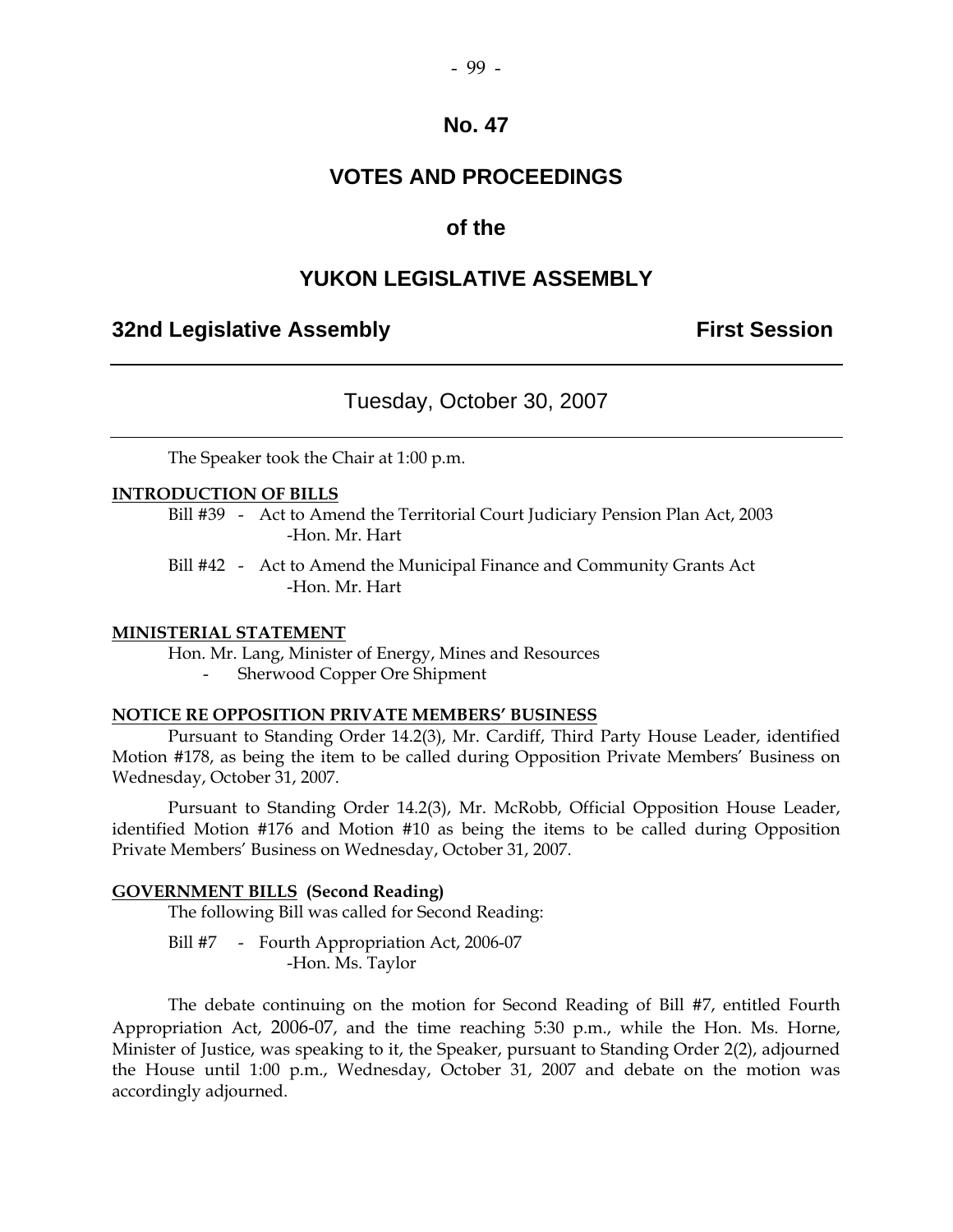\_\_\_\_\_\_\_\_\_\_\_\_\_\_\_\_\_\_\_\_\_\_\_\_\_\_\_\_\_\_\_\_\_\_\_\_\_\_\_\_\_\_

The Assembly adjourned at 5:30 p.m. until 1:00 p.m., Wednesday, October 31, 2007.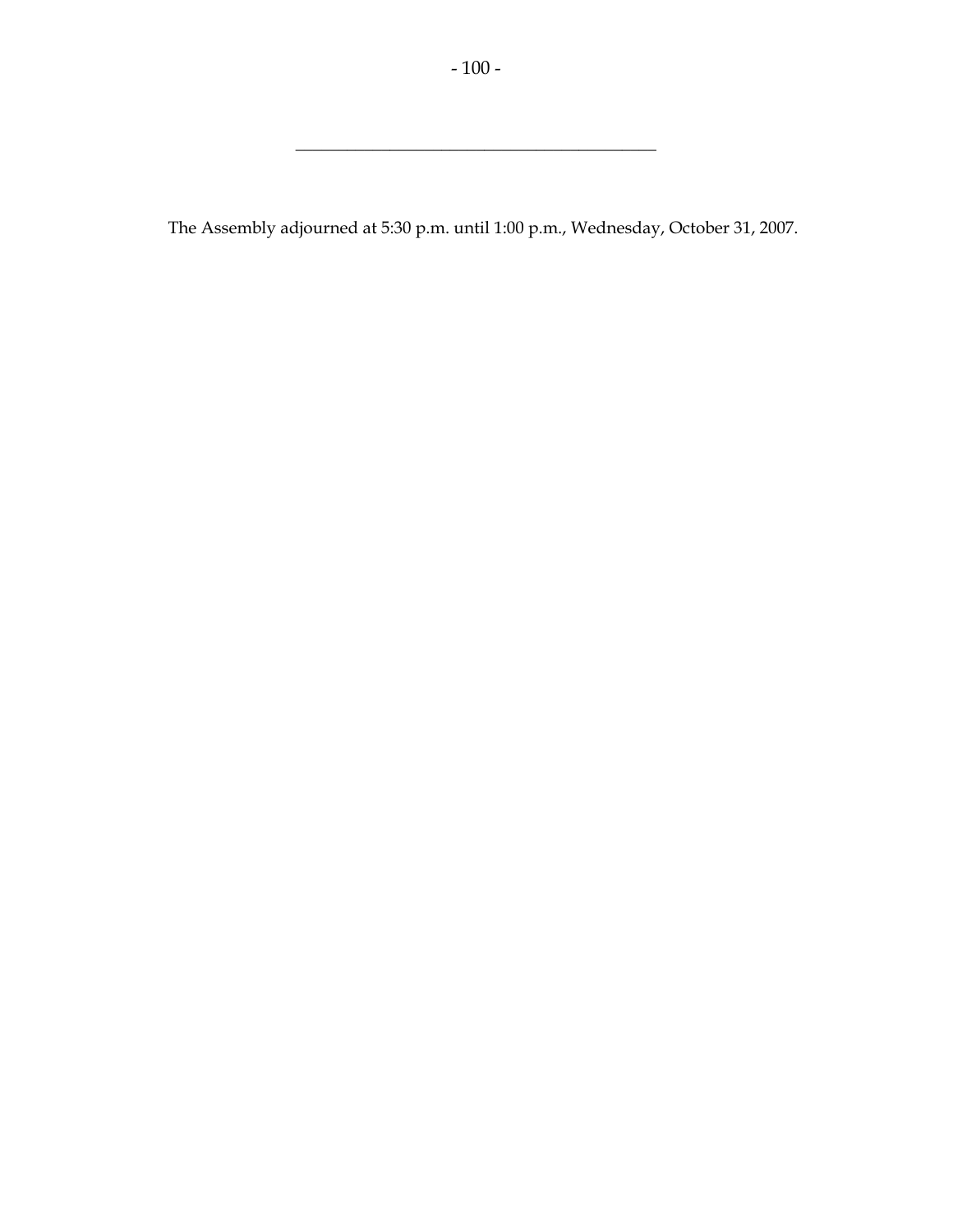#### $-101 -$

#### **No. 48**

## **VOTES AND PROCEEDINGS**

## **of the**

## **YUKON LEGISLATIVE ASSEMBLY**

## **32nd Legislative Assembly The Contract Session**

## Wednesday, October 31, 2007

The Speaker took the Chair at 1:00 p.m.

#### **TABLING RETURNS AND DOCUMENTS**

Hon. Ted Staffen, Speaker

 - MLA Salaries and Benefits, Report to the Members' Services Board of the Yukon Legislative Assembly respecting (dated October 2007): prepared by MLA Salaries and Benefits Commission – Patrick L. Michael **(Sessional Paper #37)** 

#### **INTRODUCTION OF BILLS**

 Bill #105 - An Act to Amend the Cooperation in Governance Act -Mr. Mitchell

 Bill #106 - Net Metering Act -Mr. McRobb

#### **OPPOSITION PRIVATE MEMBERS' BUSINESS**

Moved by Mr. Hardy, Leader of the Third Party:

 THAT this House urges the Government of Yukon, in conjunction with the leadership of self-governing Yukon First Nations, to adopt a new protocol for government-togovernment relationships, and

 THAT such a protocol would allow all Members of the Yukon Legislative Assembly to engage in open, transparent dialogue with First Nations leaders, to promote mutual understanding and foster collaborative approaches to governance for the benefit of all Yukon people in the future, and

 THAT the Cooperation in Governance Act be amended to provide for formal meetings between First Nations leadership and Members of the Legislative Assembly on an annual basis, with the proceedings of such meetings being open to the public and forming part of the public record of the Yukon Legislative Assembly. **(Motion #178)** 

 A debate arising on the motion, it was moved by Mr. Fairclough, Member for Mayo-Tatchun, in amendment thereto: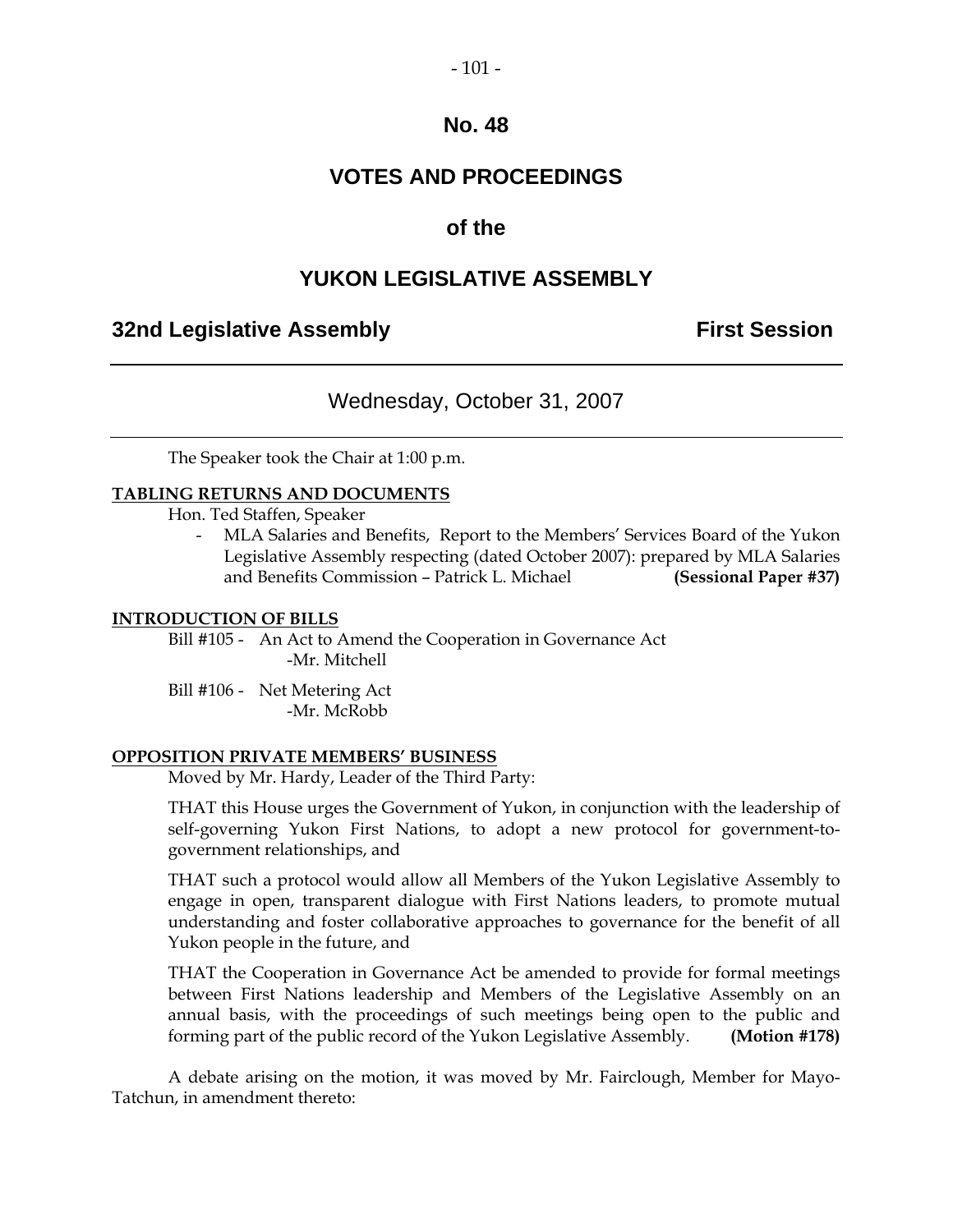THAT Motion #178 be amended by replacing the words: "self-governing Yukon First Nations" with the following:

"all Yukon First Nations and Tribal Councils".

 A debate arising on the amendment and the question being put, it was negatived on the following recorded Division:

|                    | YEA        |            |    |
|--------------------|------------|------------|----|
| Mitchell<br>McRobb | Fairclough | Inverarity | 4  |
|                    | <b>NAY</b> |            |    |
| Cathers            | Lang       | Nordick    |    |
| Taylor             | Horne      | Cardiff    | 10 |
| Kenyon             | Hart       | Edzerza    |    |
| Rouble             |            |            |    |

 The debate continuing on the motion, it was moved by the Hon. Ms. Horne, Minister of Justice, in amendment thereto:

THAT Motion #178 be amended by deleting all words following "self-governing Yukon First Nations", and by inserting the following:

"to continue to implement its protocol for government-to government relationships, known as the *Cooperation in Governance Act*, in order to promote mutual understanding and foster collaborative approaches to governance for the benefit of all Yukon people in the future."

 A debate arising on the amendment, and the time approaching 5:30 p.m., Mr. Nordick, Member for Klondike, moved that debate be adjourned. The question being put, it was agreed to and debate on the motion was accordingly adjourned.

The Assembly adjourned at 5:30 p.m. until 1:00 p.m., Thursday, November 1, 2007.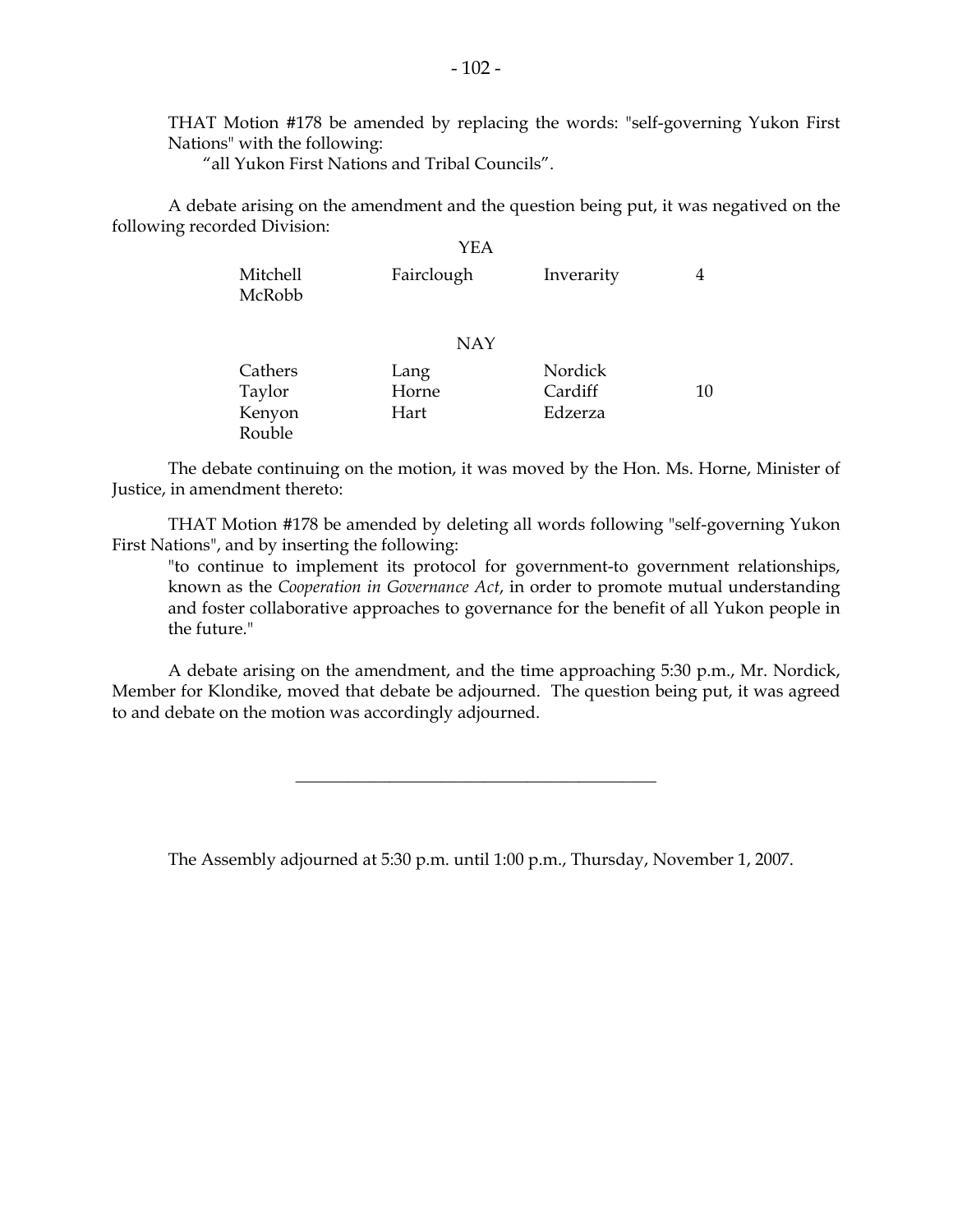#### $-103 -$

## **No. 49**

## **VOTES AND PROCEEDINGS**

## **of the**

## **YUKON LEGISLATIVE ASSEMBLY**

## **32nd Legislative Assembly First Session**

## Thursday, November 1, 2007

The Speaker took the Chair at 1:00 p.m.

#### **TABLING RETURNS AND DOCUMENTS**

Hon. Mr. Hart, Minister responsible for the Public Service Commission

- Yukon Teachers Labour Relations Board 2006 – 2007 Annual Report

**(Sessional Paper #38)** 

- Yukon Public Service Labour Relations Board 2006 – 2007 Annual Report

**(Sessional Paper #39)** 

#### **INTRODUCTION OF BILLS**

 Bill #41 - Securities Act -Hon. Mr. Hart

 Bill #40 - Act to Repeal the Motor Transport Act -Hon. Mr. Hart

#### **GOVERNMENT BILLS (Second Reading)**

The following Bills were read a second time and referred to Committee of the Whole:

- Bill #35 Act to Amend the Subdivision Act -Hon. Mr. Lang
- Bill #42 Act to Amend the Municipal Finance and Community Grants Act -Hon. Mr. Hart

#### **COMMITTEE OF THE WHOLE**

According to Order, the Assembly resolved into Committee of the Whole.

The following Bills were reported without amendment:

- Bill #35 Act to Amend the Subdivision Act -Hon. Mr. Lang
- Bill #42 Act to Amend the Municipal Finance and Community Grants Act -Hon. Mr. Hart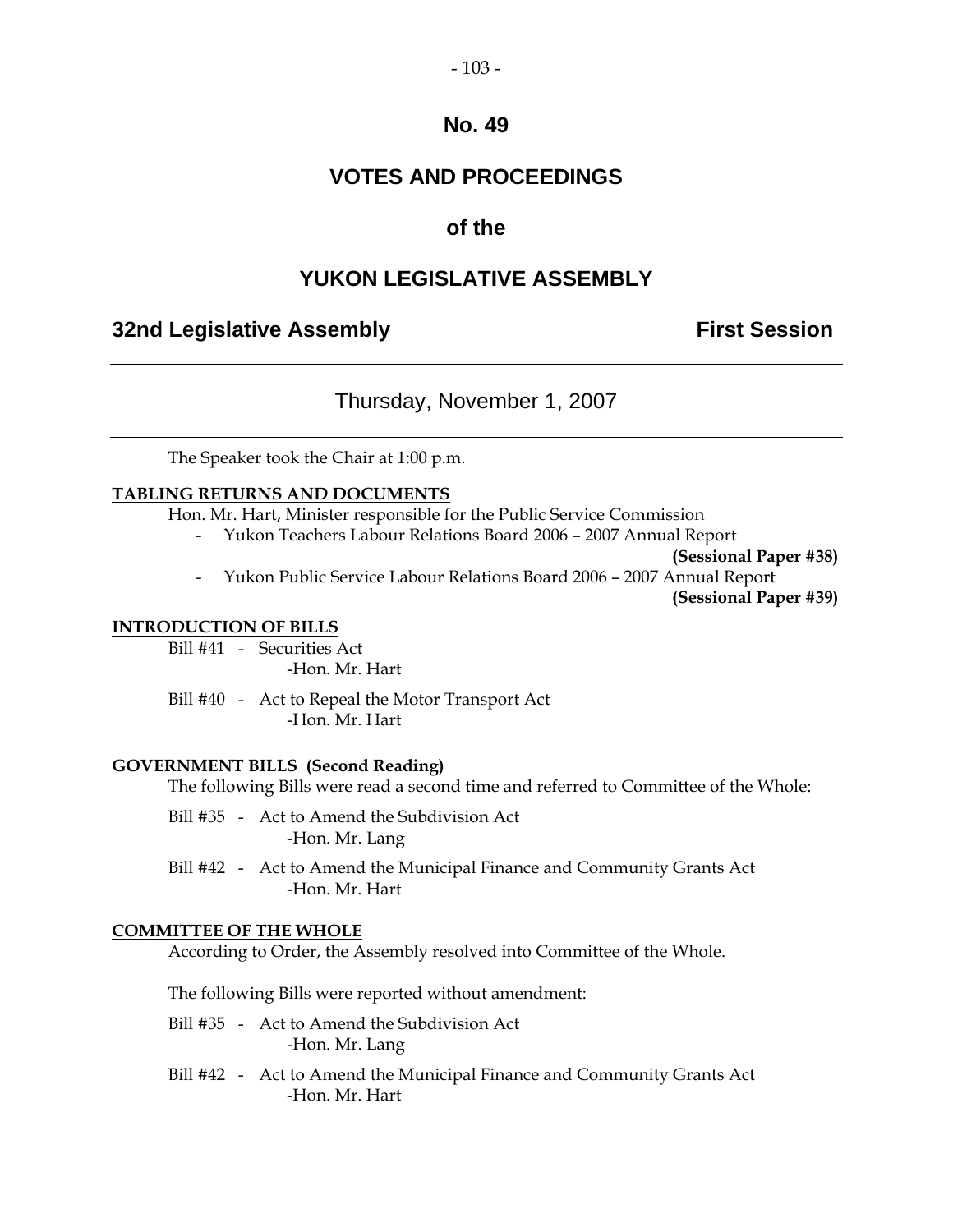The report of the Chair was adopted.

The Assembly adjourned at 5:16 p.m. until 1:00 p.m., Monday, November 5, 2007.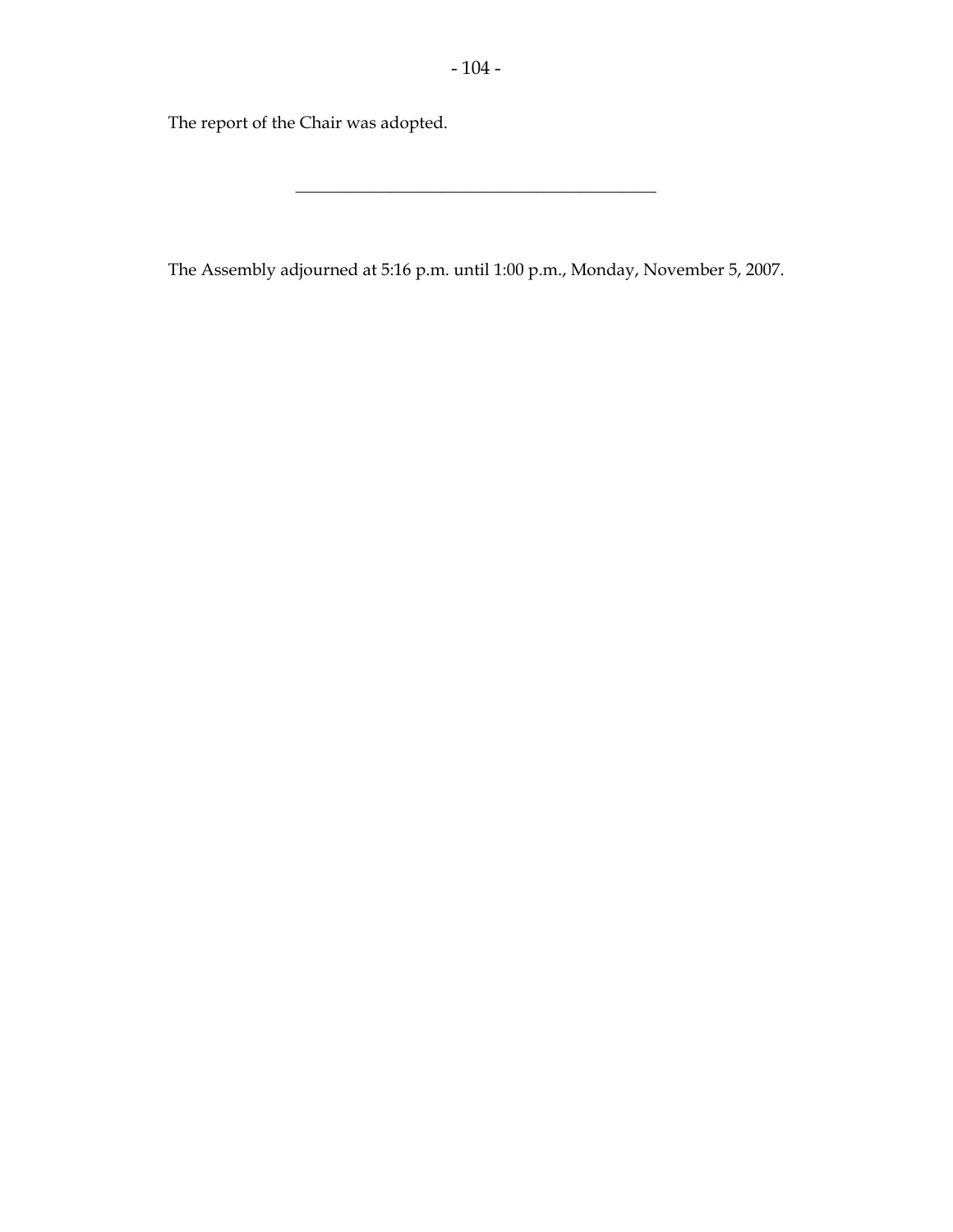#### $-105 -$

## **No. 50**

## **VOTES AND PROCEEDINGS**

## **of the**

## **YUKON LEGISLATIVE ASSEMBLY**

## **32nd Legislative Assembly First Session**

## Monday, November 5, 2007

The Speaker took the Chair at 1:00 p.m.

#### **GOVERNMENT BILLS (Second Reading)**

The following Bill was called for Second Reading:

Bill #7 - Fourth Appropriation Act, 2006-07 -Hon. Ms. Taylor

 The debate continuing (from October 29 and 30, 2007) on the motion for Second Reading of Bill #7, and the question being put, it was agreed to on the following recorded Division:

#### YEA

Fentie Horne Fairclough Cathers Hart Inverarity Taylor Nordick Cardiff 14 Kenyon Mitchell Edzerza Rouble McRobb

NAY

0

 Bill #7, entitled Fourth Appropriation Act, 2006-07, was accordingly referred to Committee of the Whole.

The following Bill was called for Second Reading:

 Bill #39 - Act to Amend the Territorial Court Judiciary Pension Plan Act, 2003 -Hon. Mr. Hart

 A debate on the motion for Second Reading of Bill #39, and the question being put, it was agreed to on the following recorded Division: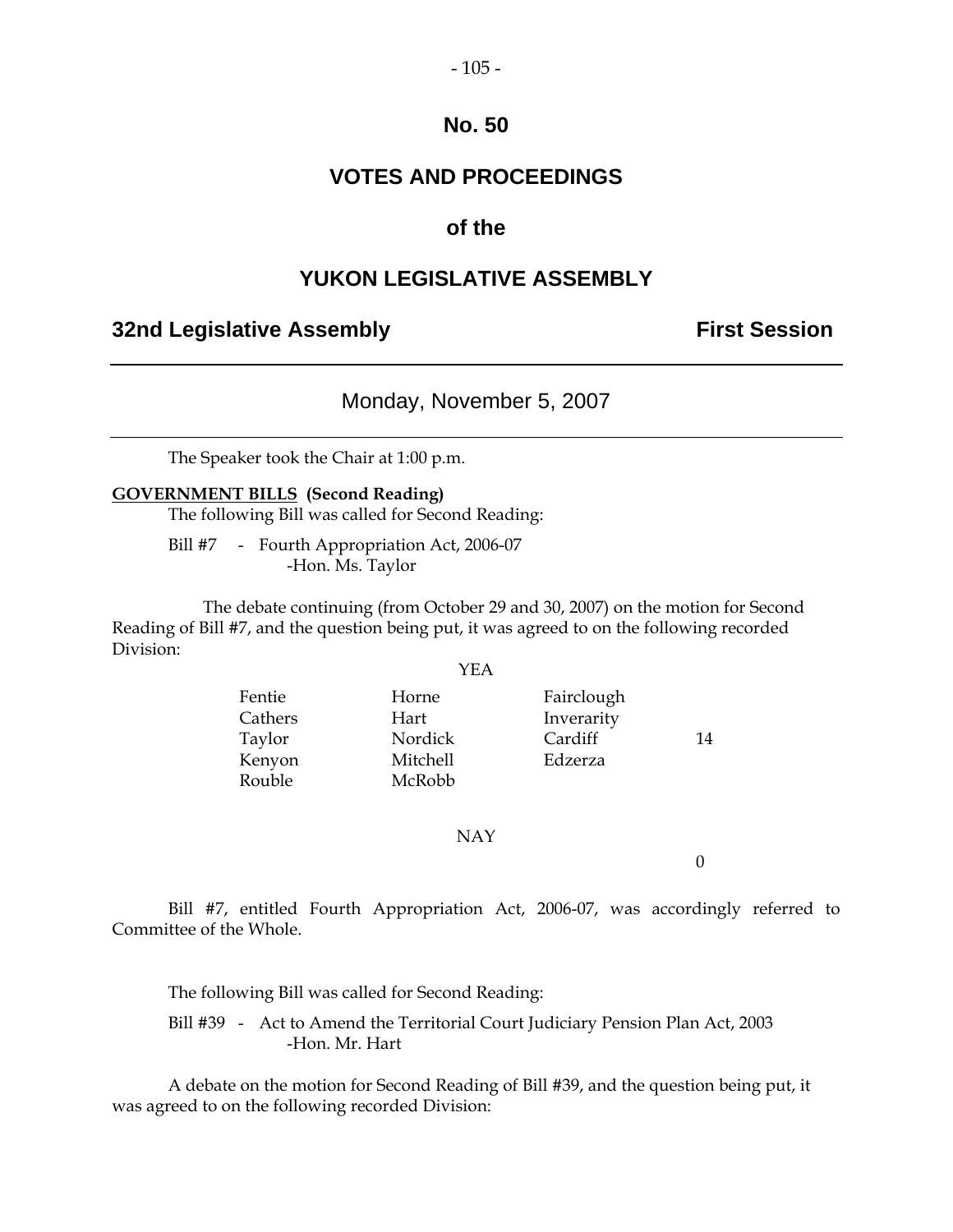#### YEA

| Fentie  | Horne    | Fairclough |    |
|---------|----------|------------|----|
| Cathers | Hart     | Inverarity |    |
| Taylor  | Nordick  | Cardiff    | 14 |
| Kenyon  | Mitchell | Edzerza    |    |
| Rouble  | McRobb   |            |    |
|         |          |            |    |

#### NAY

0

 Bill #39, entitled Act to Amend the Territorial Court Judiciary Pension Plan Act, 2003, was accordingly referred to Committee of the Whole.

#### **COMMITTEE OF THE WHOLE**

According to Order, the Assembly resolved into Committee of the Whole.

The following Bill was reported without amendment:

Bill #39 - Act to Amend the Territorial Court Judiciary Pension Plan Act, 2003 -Hon. Mr. Hart

The report of the Chair was adopted.

#### **GOVERNMENT BILLS (Second Reading)**

The following Bill was called for Second Reading:

Bill #8 - Second Appropriation Act, 2007-08 -Hon. Ms. Taylor

 The debate continuing (from October 29, 2007) on the motion for Second Reading and the time approaching 5:30 p.m., it was moved by the Hon. Mr. Cathers:

THAT the debate be now adjourned."

 The question being put on the motion, it was agreed to, and debate on Second Reading of Bill #8 was accordingly adjourned.

The Assembly adjourned at 5:29 p.m. until 1:00 p.m., Tuesday, November 6, 2007.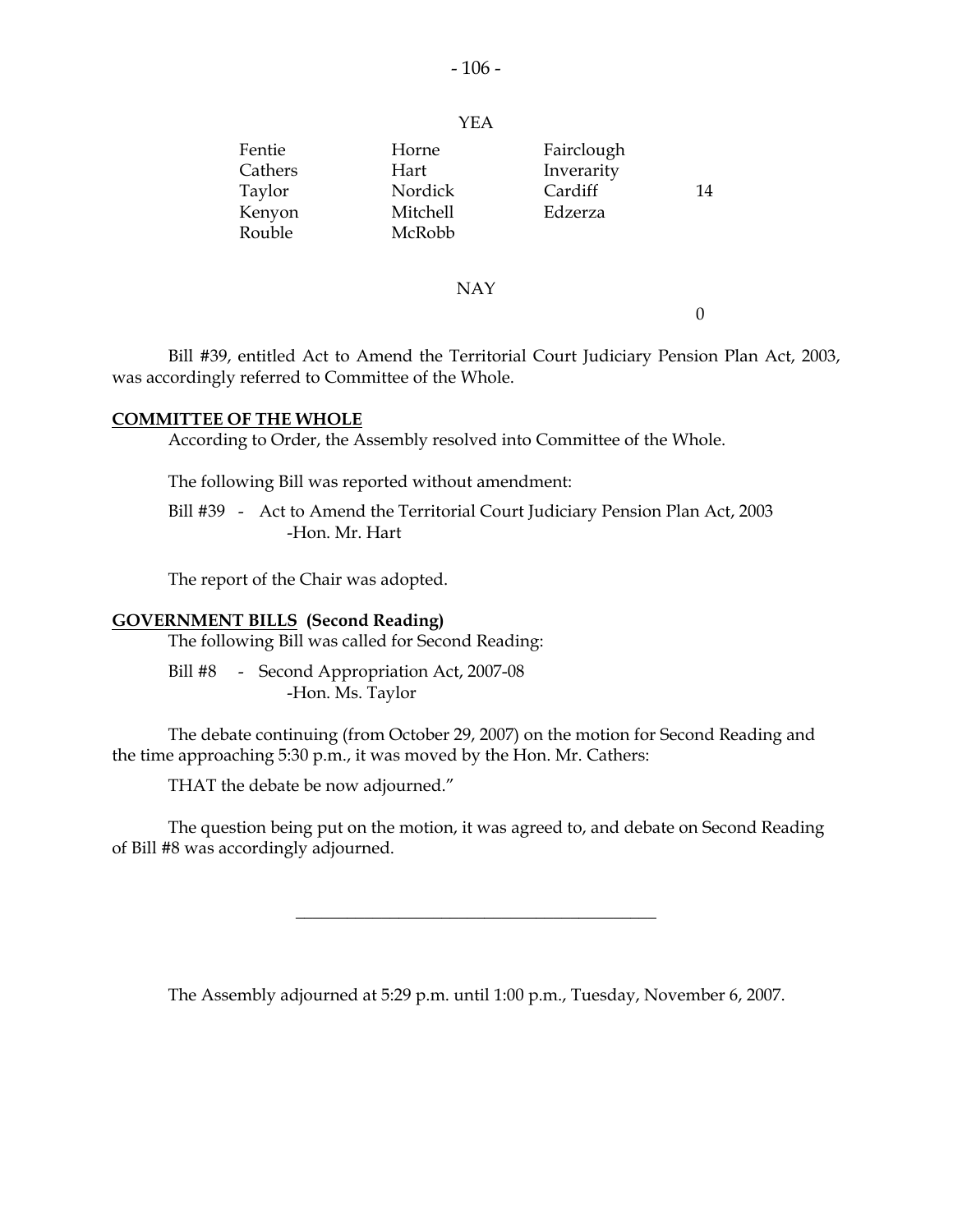#### $-107 -$

## **No. 51**

## **VOTES AND PROCEEDINGS**

## **of the**

## **YUKON LEGISLATIVE ASSEMBLY**

## **32nd Legislative Assembly First Session**

## Tuesday, November 6, 2007

The Speaker took the Chair at 1:00 p.m.

#### **NOTICE RE GOVERNMENT PRIVATE MEMBERS' BUSINESS**

 Pursuant to Standing Order 14.2(7), the Hon. Mr. Cathers, Government House Leader, identified Motion #183 and Motion #208 as being the items to be called during Government Private Members' Business on Wednesday, November 7, 2007.

#### **GOVERNMENT BILLS (Second Reading)**

The following Bill was called for Second Reading:

 Bill #8 - Second Appropriation Act, 2007-08 -Hon. Ms. Taylor

 The debate continuing (from October 29 and November 5, 2007) on the motion for Second Reading of Bill #8, and the question being put, it was agreed to on the following recorded Division:

#### YEA

| Fentie  | Lang     | McRobb     |    |
|---------|----------|------------|----|
| Cathers | Horne    | Elias      |    |
| Taylor  | Hart     | Fairclough | 14 |
| Kenyon  | Nordick  | Inverarity |    |
| Rouble  | Mitchell |            |    |
|         |          |            |    |

#### NAY

Cardiff Edzerza 2

 Bill #8, entitled Second Appropriation Act, 2007-08, was accordingly referred to Committee of the Whole.

#### **COMMITTEE OF THE WHOLE**

According to Order, the Assembly resolved into Committee of the Whole.

The following Bill was reported without amendment: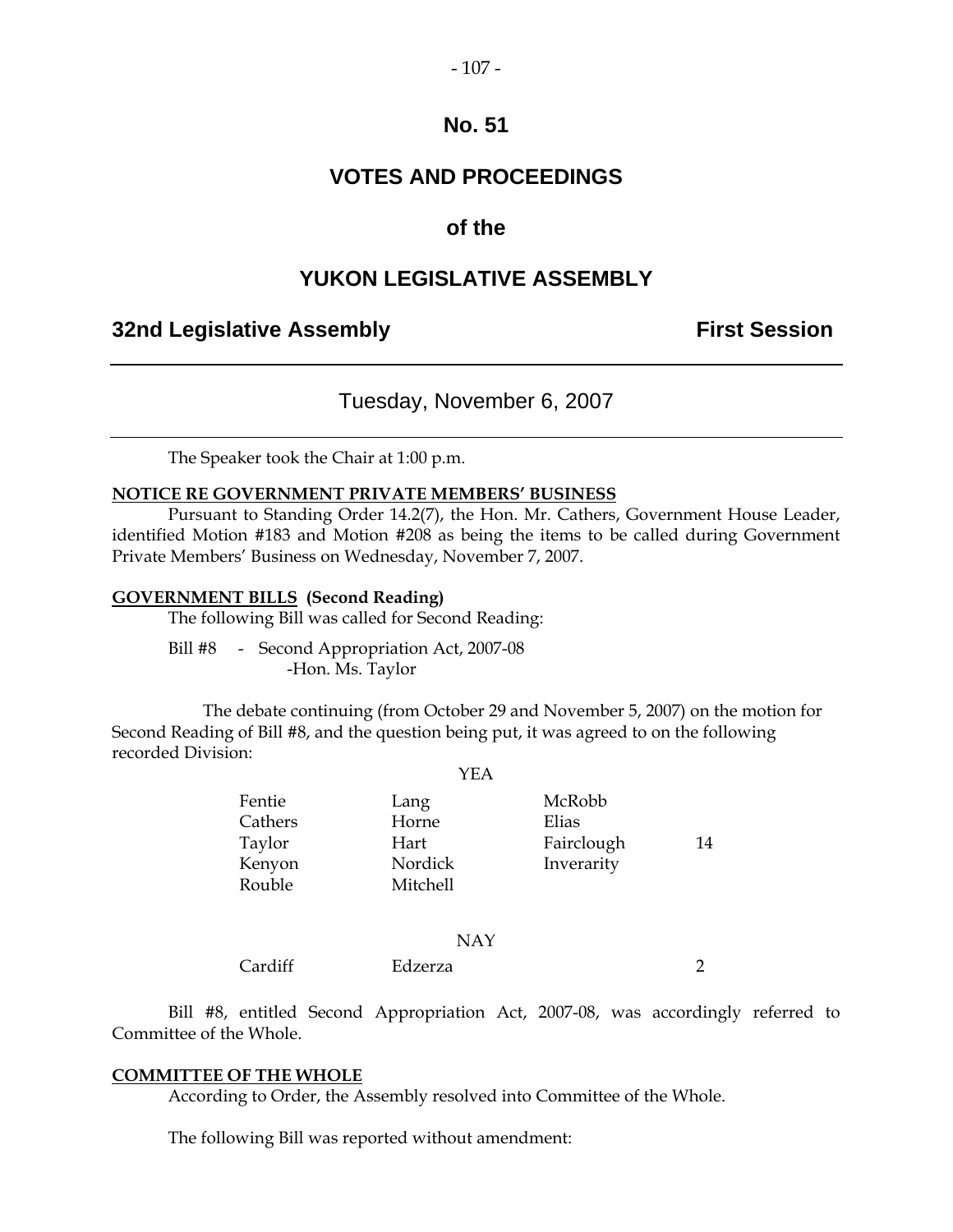Bill #7 - Fourth Appropriation Act, 2006-07 -Hon. Ms. Taylor

Progress was reported on the following Bill:

 Bill #8 - Second Appropriation Act, 2007-08 -Hon. Ms. Taylor

The report of the Chair was adopted.

The Assembly adjourned at 5:31 p.m. until 1:00 p.m., Wednesday, November 7, 2007.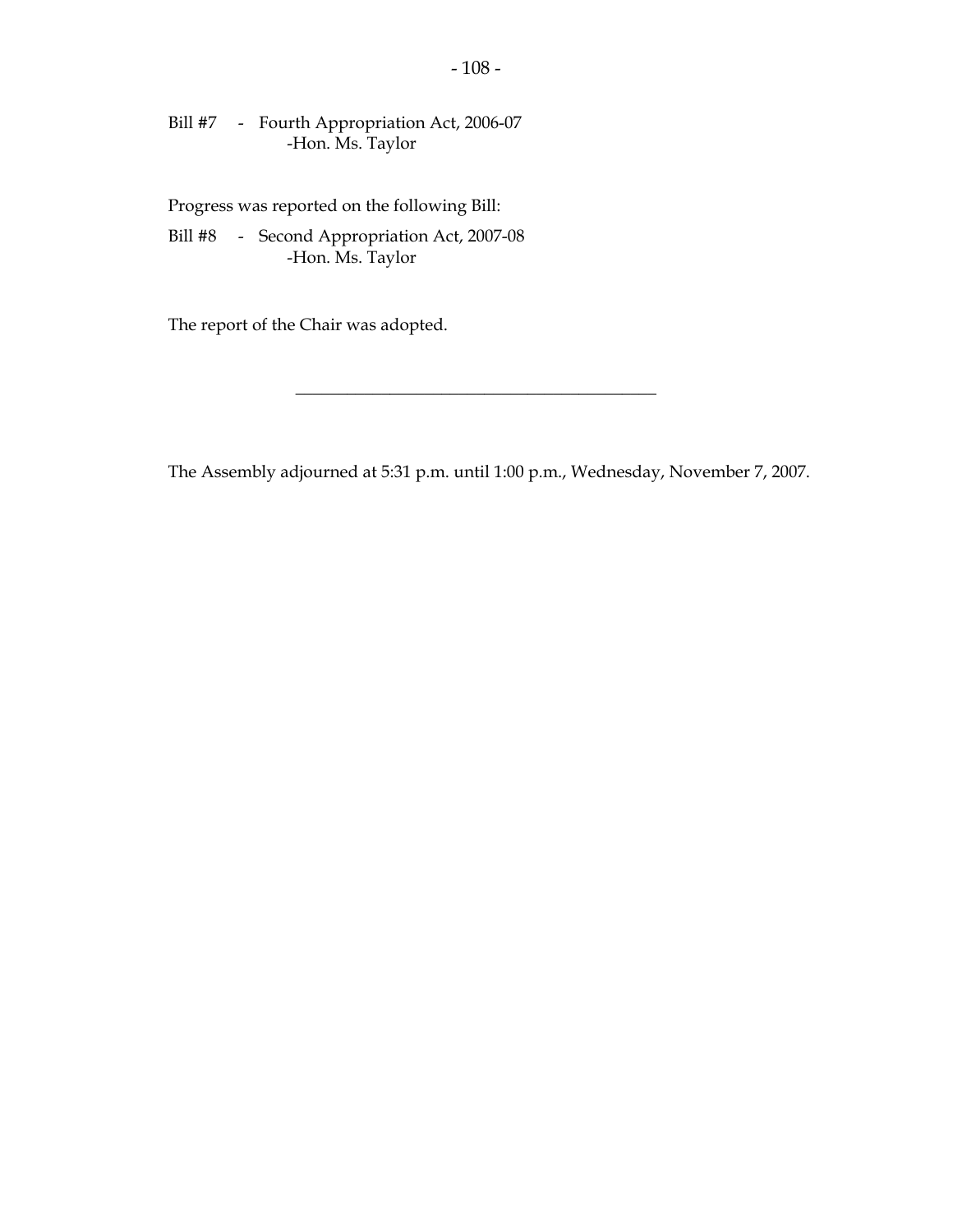#### $-109-$

## **No. 52**

## **VOTES AND PROCEEDINGS**

## **of the**

## **YUKON LEGISLATIVE ASSEMBLY**

## **32nd Legislative Assembly The Contract Session**

## Wednesday, November 7, 2007

The Speaker took the Chair at 1:00 p.m.

#### **MOMENT OF SILENCE – In remembrance of Members of the RCMP killed in the line of duty**

 The Hon. Ms. Horne, Minister of Justice, Mr. McRobb, Official Opposition House Leader, and Mr. Hardy, Leader of the Third Party, paid tribute to the Members of the RCMP recently killed in the line of duty in northern communities. A moment of silence was observed.

#### **GOVERNMENT PRIVATE MEMBERS' BUSINESS**

Moved by Mr. Nordick, Member for Klondike:

 THAT this House urges the Government of Canada to give due consideration to building in Yukon the world-class, cutting-edge Arctic research station that was announced in the Speech from the Throne on October 16, 2007, in conjunction with the Government of Yukon's establishment of a Cold Climate Research Centre of Excellence for the North at Yukon College and its community campuses. (**Motion #183)**

 A debate arising on the motion and the question being put, it was agreed to on the following recorded Division:  $V<sub>II</sub>$ 

|         | I EA            |            |    |
|---------|-----------------|------------|----|
| Fentie  | Horne           | Elias      |    |
| Cathers | Hart            | Inverarity |    |
| Taylor  | Nordick         | Hardy      | 16 |
| Kenyon  | <b>Mitchell</b> | Cardiff    |    |
| Rouble  | McRobb          | Edzerza    |    |
| Lang    |                 |            |    |

NAY

 $\overline{0}$ 

Moved by Mr. Nordick, Member for Klondike:

THAT this House urges the Government of Yukon to: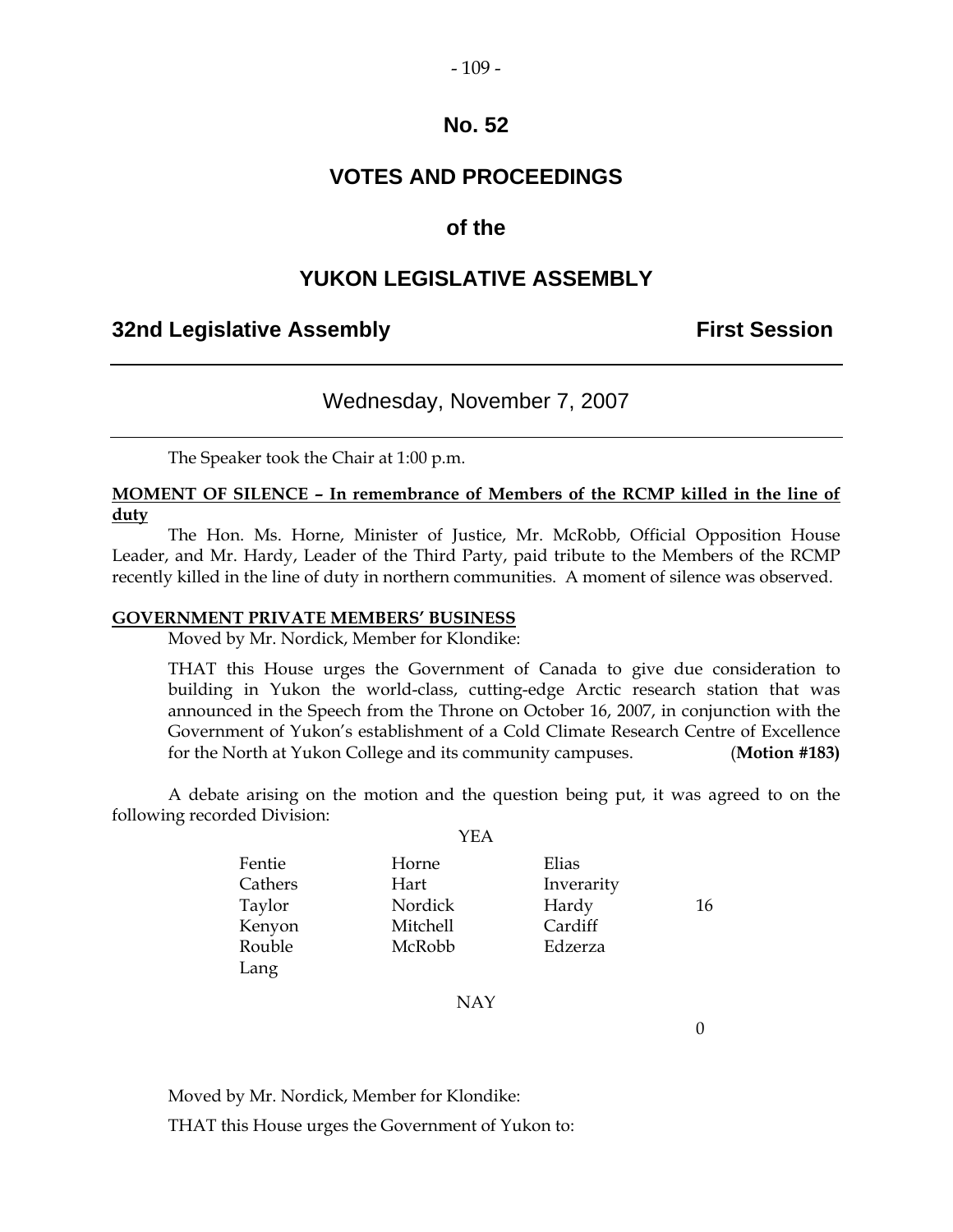- (1) develop a public awareness campaign in conjunction with the RCMP to inform Yukoners, especially children, parents and educators, of best practices for safe use of the internet, and of counseling and support available for victims of cyber crime,
- (2) strike an advisory committee of concerned stakeholders; and
- (3) work with the federal and other provincial and territorial governments to explore legislative and regulatory options to further protect children. **(Motion #208)**

 A debate arising on the motion and the question being put, it was agreed to on the following recorded Division:

|         | YEA      |            |    |
|---------|----------|------------|----|
| Fentie  | Horne    | Elias      |    |
| Cathers | Hart     | Fairclough |    |
| Taylor  | Nordick  | Inverarity | 16 |
| Kenyon  | Mitchell | Cardiff    |    |
| Rouble  | McRobb   | Edzerza    |    |
| Lang    |          |            |    |
|         | NAY      |            |    |

0

The Assembly adjourned at 5:28 p.m. until 1:00 p.m., Thursday, November 8, 2007.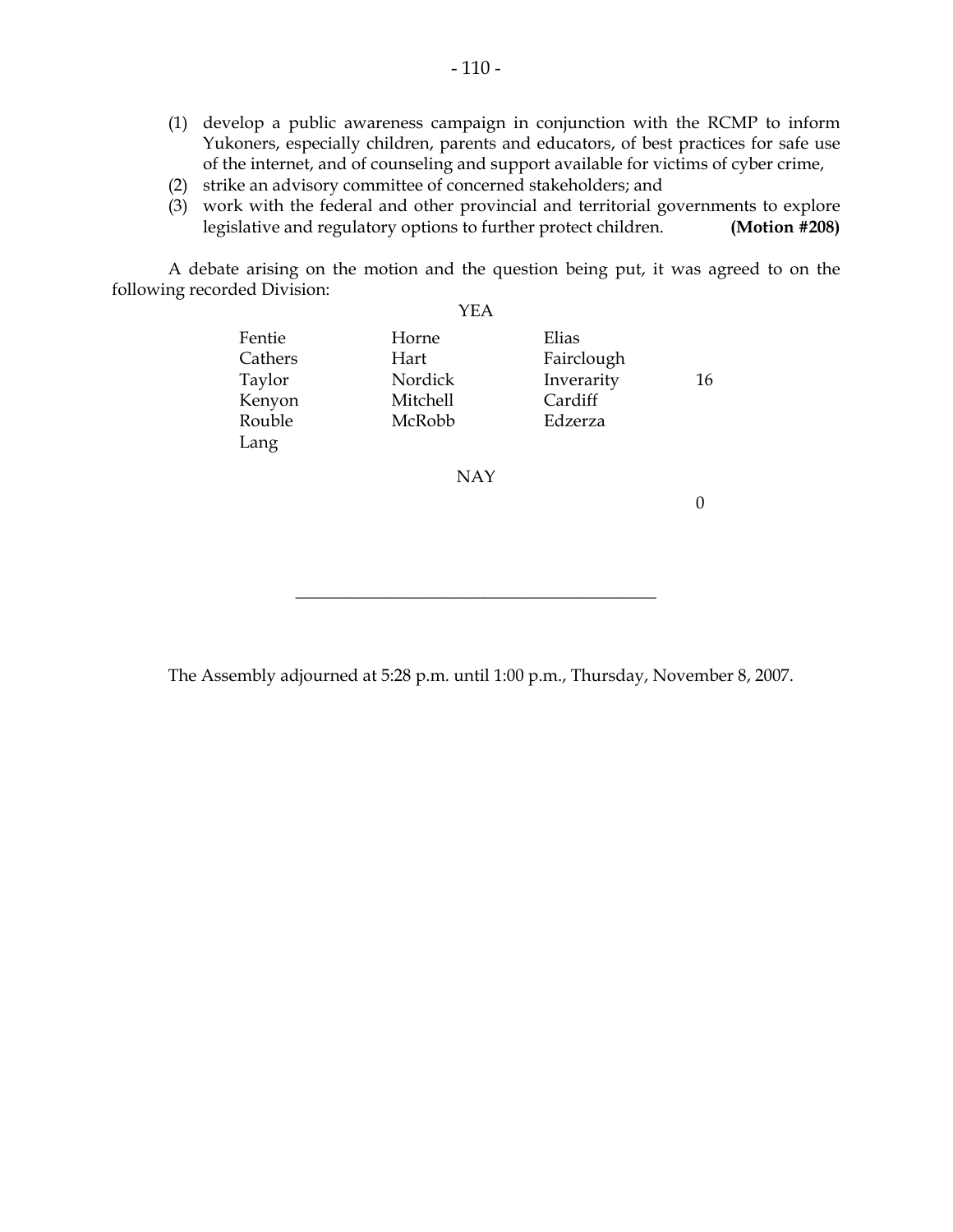#### $-111-$

## **No. 53**

## **VOTES AND PROCEEDINGS**

## **of the**

## **YUKON LEGISLATIVE ASSEMBLY**

#### **32nd Legislative Assembly First Session**

## Thursday, November 8, 2007

The Speaker took the Chair at 1:00 p.m.

#### **MOMENT OF SILENCE – In Recognition of Remembrance Day**

The Speaker and the House observed Remembrance Day as follows:

"While we're standing, and before the House proceeds to the Daily Routine, we'll take a few moments to honour those who have served and continue to serve in Canada's Armed Forces. Sunday, November 11, is Remembrance Day. Remembrance Day marks the end of Veterans' Week and is a time for Yukoners and other Canadians to honour the men and women who have defended Canada during times of war and have brought peace to troubled parts of the world. The freedom we enjoy today is due largely to their sacrifice. 2007 is a significant year. It marks the 90th anniversary of the First World War battles of Vimy Ridge and Passchendaele. It is also the 65th anniversary of the Dieppe raid. In remembering, we pay homage to those who fought in these important battles and other Canadian veterans who responded to their country's need. At this time of year, we wear poppies. We pause in silent tribute and attend ceremonies to honour their memory. These gestures are scarcely enough to fully appreciate those who gave their lives for our freedom. As this is the last sitting day before Remembrance Day, it is appropriate for Members to observe a moment of silence today. I would ask, therefore, that Members and all others present bow their heads and reflect on the sacrifices of those who have served and continue to serve Canada."

#### **TABLING RETURNS AND DOCUMENTS**

Hon. Ted Staffen, Speaker

Absence of Members from Sittings of the Legislative Assembly and its Committees: Report of the Clerk of the Legislative Assembly (dated November 8, 2007) **(Sessional Paper #40)** 

#### **COMMITTEE OF THE WHOLE**

According to Order, the Assembly resolved into Committee of the Whole.

Progress was reported on the following Bill:

 Bill #8 - Second Appropriation Act, 2007-08 -Hon. Ms. Taylor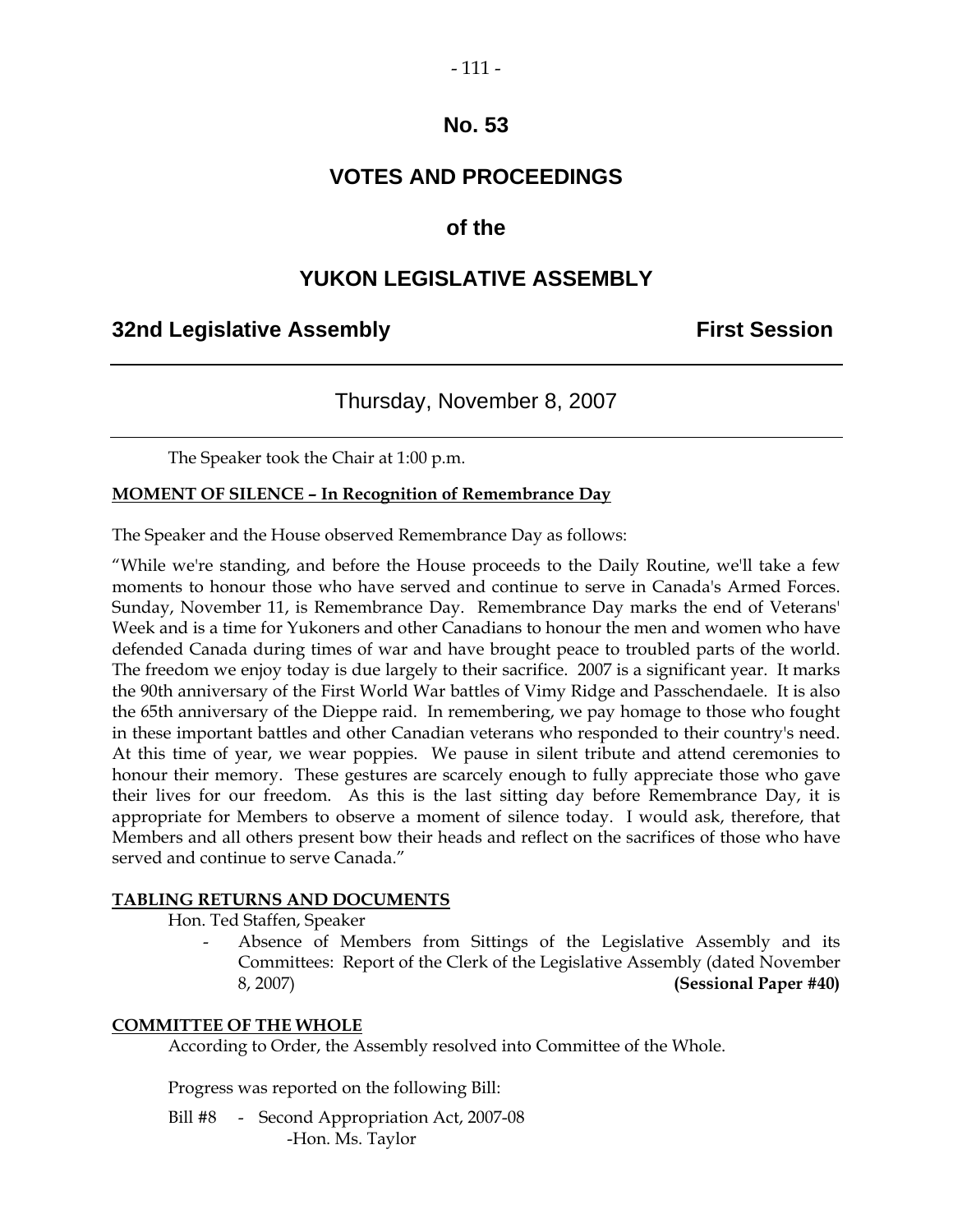The report of the Chair was adopted.

The Assembly adjourned at 5:26 p.m. until 1:00 p.m., Tuesday, November 13, 2007.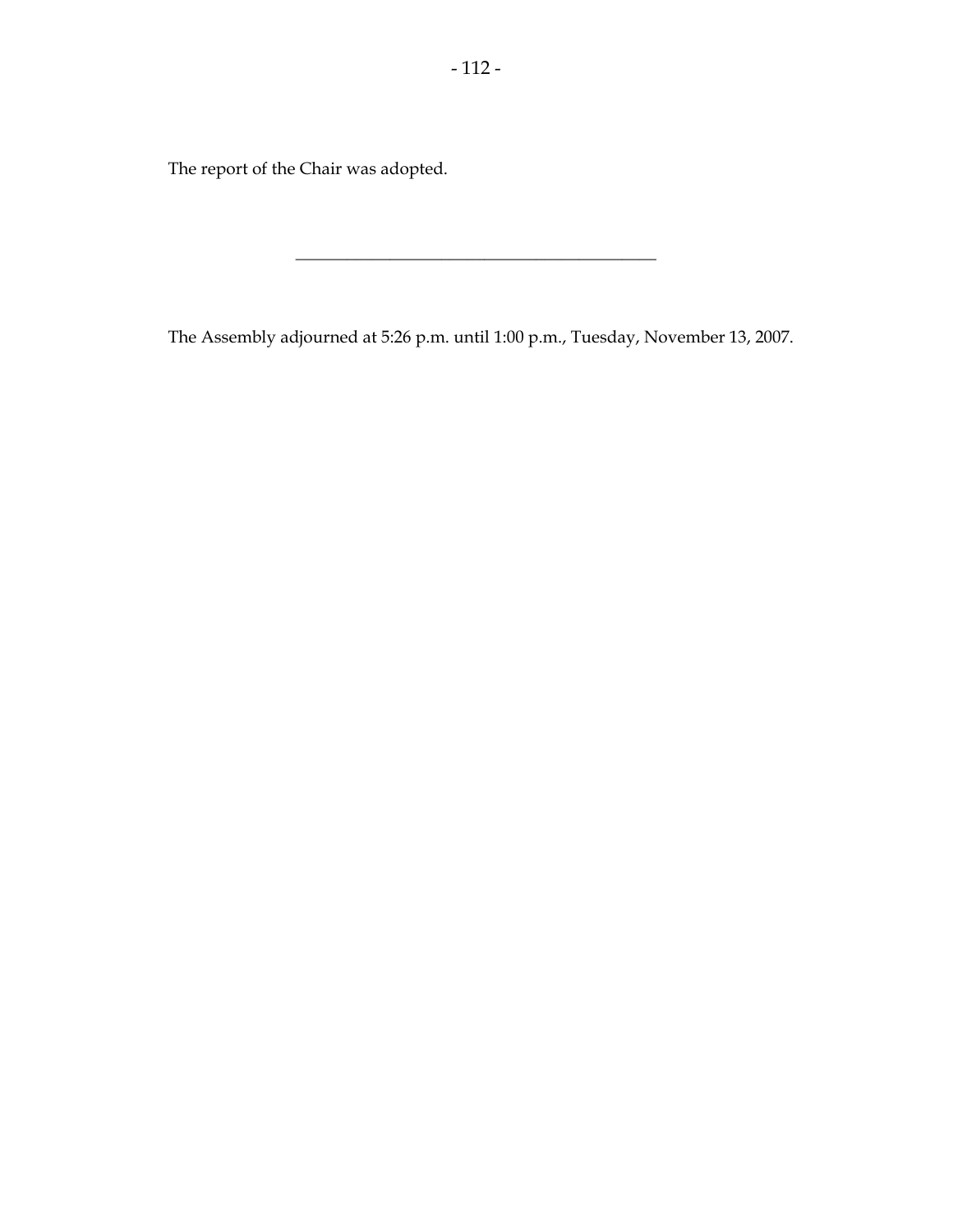#### $-113-$

## **No. 54**

## **VOTES AND PROCEEDINGS**

## **of the**

## **YUKON LEGISLATIVE ASSEMBLY**

## **32nd Legislative Assembly The Contract Session**

## Tuesday, November 13, 2007

The Speaker took the Chair at 1:00 p.m.

#### **SPEAKER'S STATEMENT (Re: Change to the Order Paper- withdrawal of Motion)**

 Prior to proceeding with the Daily Routine, the Speaker informed the House of a change made to the Order Paper. Motion #84, standing in the name of Mr. Fairclough, the Member for Mayo-Tatchun, had been removed from the Order Paper as it were outdated.

#### **TABLING RETURNS AND DOCUMENTS**

Hon. Mr. Lang, Minister of Highways and Public Works

Woodcutting permits: responses to questions related to the Fox Lake timber harvest project **(Legislative Return #1)** 

#### **NOTICE RE OPPOSITION PRIVATE MEMBERS' BUSINESS**

 Pursuant to Standing Order 14.2(3), Mr. McRobb, Official Opposition House Leader, identified Bill #105 and Motion #176 as being the items to be called during Opposition Private Members' Business on Wednesday, November 14, 2007.

 Pursuant to Standing Order 14.2(3), Mr. Edzerza, acting Third Party House Leader, identified Motion #226, and Motion #213, as being the items to be called during Opposition Private Members' Business on Wednesday, November 14, 2007.

#### **COMMITTEE OF THE WHOLE**

According to Order, the Assembly resolved into Committee of the Whole.

Progress was reported on the following Bill:

Bill #8 - Second Appropriation Act, 2007-08 -Hon. Ms. Taylor

The report of the Chair was adopted.

The Assembly adjourned at 5:30 p.m. until 1:00 p.m., Wednesday, November 14, 2007.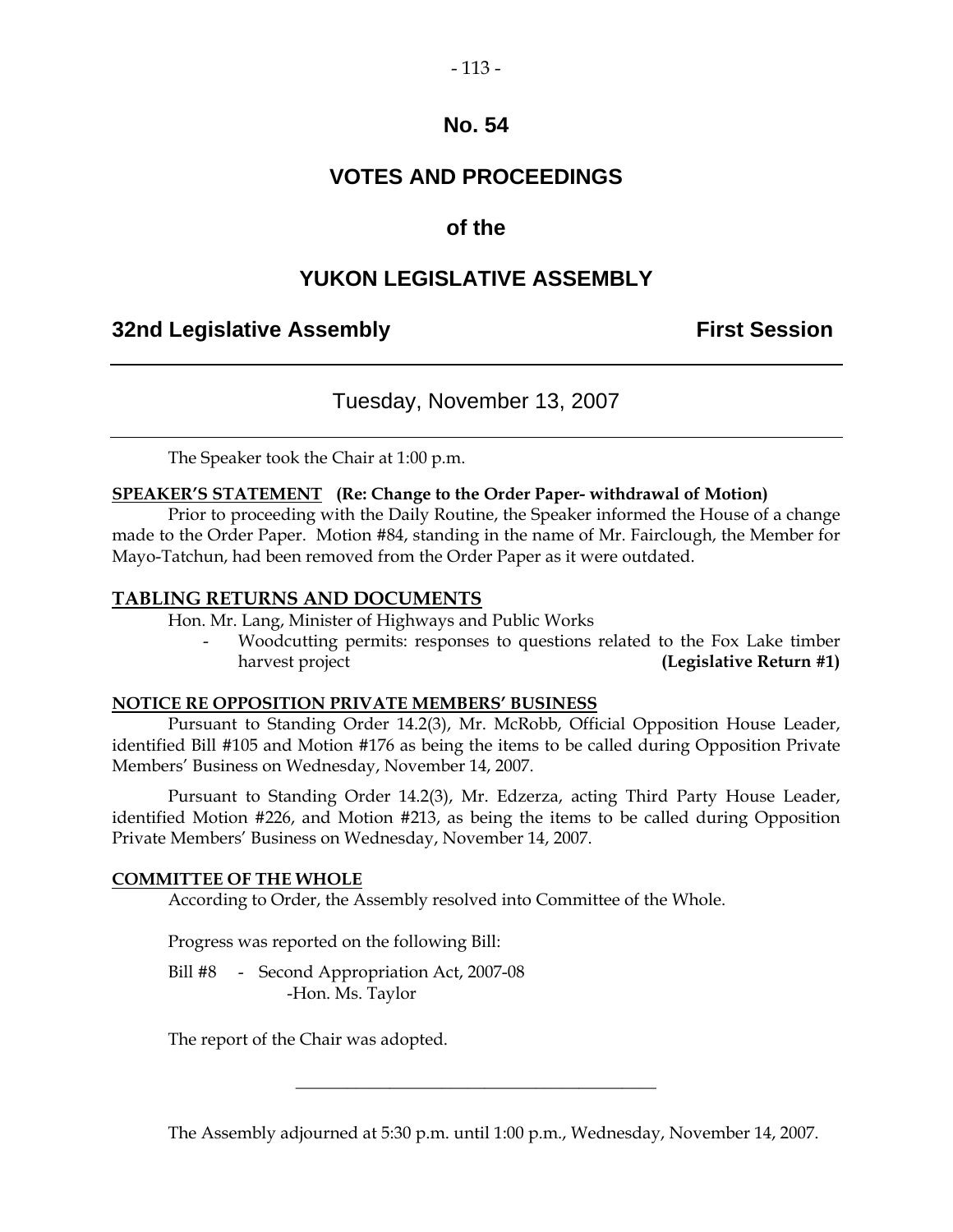# $-114-$

## **No. 55**

## **VOTES AND PROCEEDINGS**

## **of the**

## **YUKON LEGISLATIVE ASSEMBLY**

## **32nd Legislative Assembly The Contract Session**

## Wednesday, November 14, 2007

The Speaker took the Chair at 1:00 p.m.

#### **TABLING RETURNS AND DOCUMENTS**

Hon. Mr. Lang, Minister of Highways and Public Works

- Property Management Agency 2006/2007 Annual Report

- **(Filed Document #28)**  - Fleet Vehicle Agency 2006/2007 Annual Report **(Filed Document #29)**
- Queen's Printer Agency 2006/2007 Annual Report **(Filed Document #30)**

Hon. Mr. Kenyon, Minister of Economic Development

 - Yukon Film & Sound Incentives Program Biennial Report (April 1, 2004 to March 31, 2006) **(Filed Document #31)**

 Hon. Mr. Cathers, Minister responsible for Yukon Workers' Compensation Health and Safety Board

- Yukon Workers' Compensation Health and Safety Board 2006 Annual Report

**(Sessional Paper #41)** 

#### **MINISTERIAL STATEMENT**

Hon. Mr. Cathers, Minister of Health and Social Services

- Childcare Support

#### **FILED DOCUMENT**

 During Question Period, Mr. McRobb, Member for Kluane, filed the following document:

Yukon Utility Board Review of the Yukon Energy Corporation's 20-year Resource Plan: letter (dated August 29, 2006) from Hon. Elaine Taylor, Minister of Justice to Ms. Wendy Shanks, Vice-Chair, Yukon Utilities Board **(Filed Document #32)** 

#### **OPPOSITION PRIVATE MEMBERS' BUSINESS**

The following Bill was called for Second Reading:

 Bill #105 - An Act to Amend the Cooperation in Governance Act -Mr. Mitchell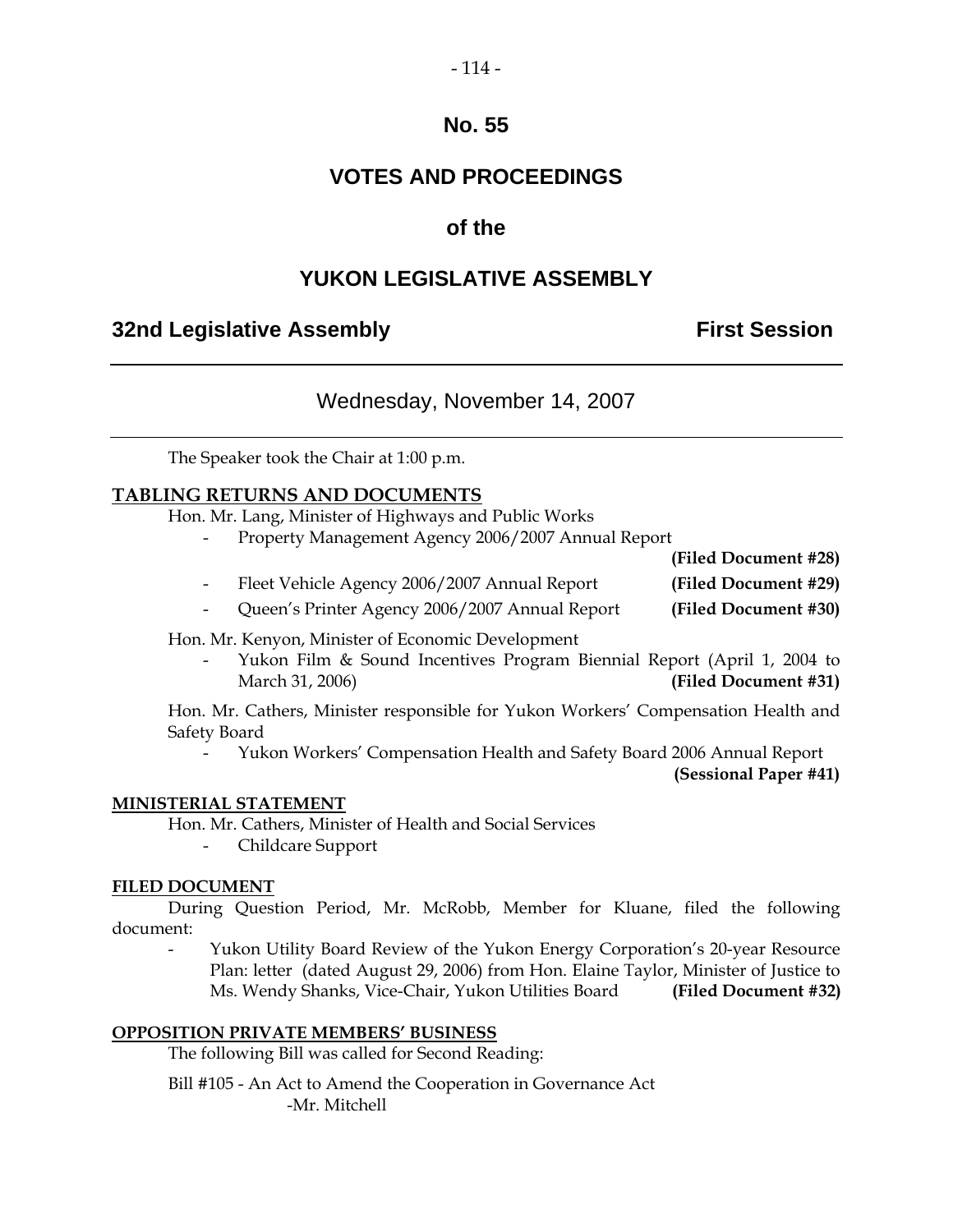A debate arising on the motion for Second Reading of Bill #105, and the time approaching 5:30 p.m., it was moved by Mr. Nordick, Member for Klondike:

THAT the debate be now adjourned.

 The question being put on the motion, it was agreed to, and debate on Second Reading of Bill #105 was accordingly adjourned.

\_\_\_\_\_\_\_\_\_\_\_\_\_\_\_\_\_\_\_\_\_\_\_\_\_\_\_\_\_\_\_\_\_\_\_\_\_\_\_\_\_\_

The Assembly adjourned at 5:28 p.m. until 1:00 p.m., Thursday, November 15, 2007.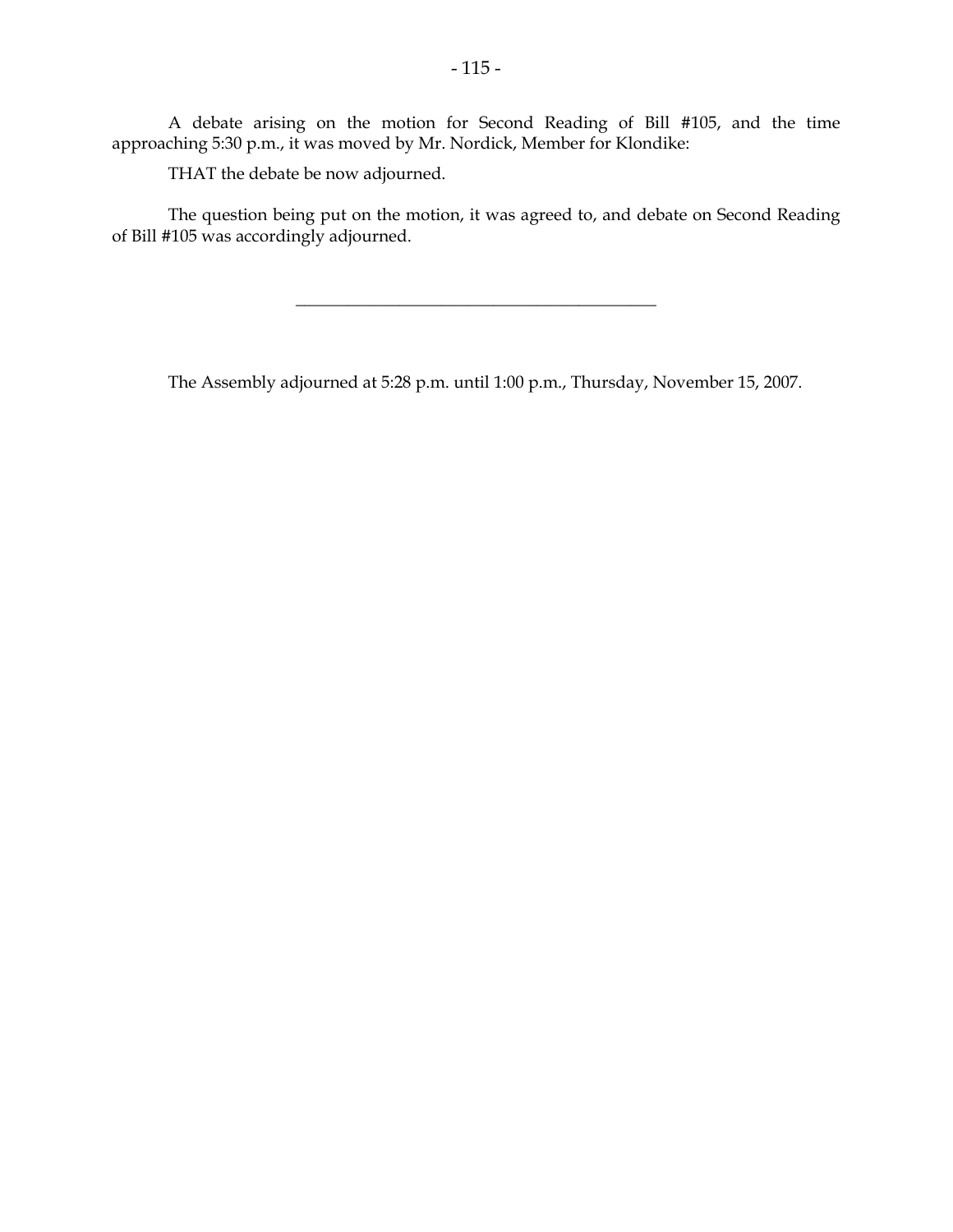## **No. 56**

## **VOTES AND PROCEEDINGS**

## **of the**

## **YUKON LEGISLATIVE ASSEMBLY**

## **32nd Legislative Assembly The Contract Session**

## Thursday, November 15, 2007

The Speaker took the Chair at 1:00 p.m.

#### **TABLING RETURNS AND DOCUMENTS**

Hon. Mr. Lang, Minister of Highways and Public Works

- Motor Transport Board 2006/2007 Annual Report **(Sessional Paper #42)** 

Hon. Ms. Taylor, Acting Minister of Finance

Investment Portfolio Report as at November 15, 2007 for Government of Yukon

 **(Filed Document #33)**

#### **INTRODUCTION OF BILLS**

 Bill #107 - Act to Amend the Financial Administration Act -Mr. Hardy

#### **COMMITTEE OF THE WHOLE**

According to Order, the Assembly resolved into Committee of the Whole.

Progress was reported on the following Bill:

 Bill #8 - Second Appropriation Act, 2007-08 -Hon. Ms. Taylor

The report of the Chair was adopted.

The Assembly adjourned at 5:29 p.m. until 1:00 p.m., Monday, November 19, 2007.

\_\_\_\_\_\_\_\_\_\_\_\_\_\_\_\_\_\_\_\_\_\_\_\_\_\_\_\_\_\_\_\_\_\_\_\_\_\_\_\_\_\_

 $-116-$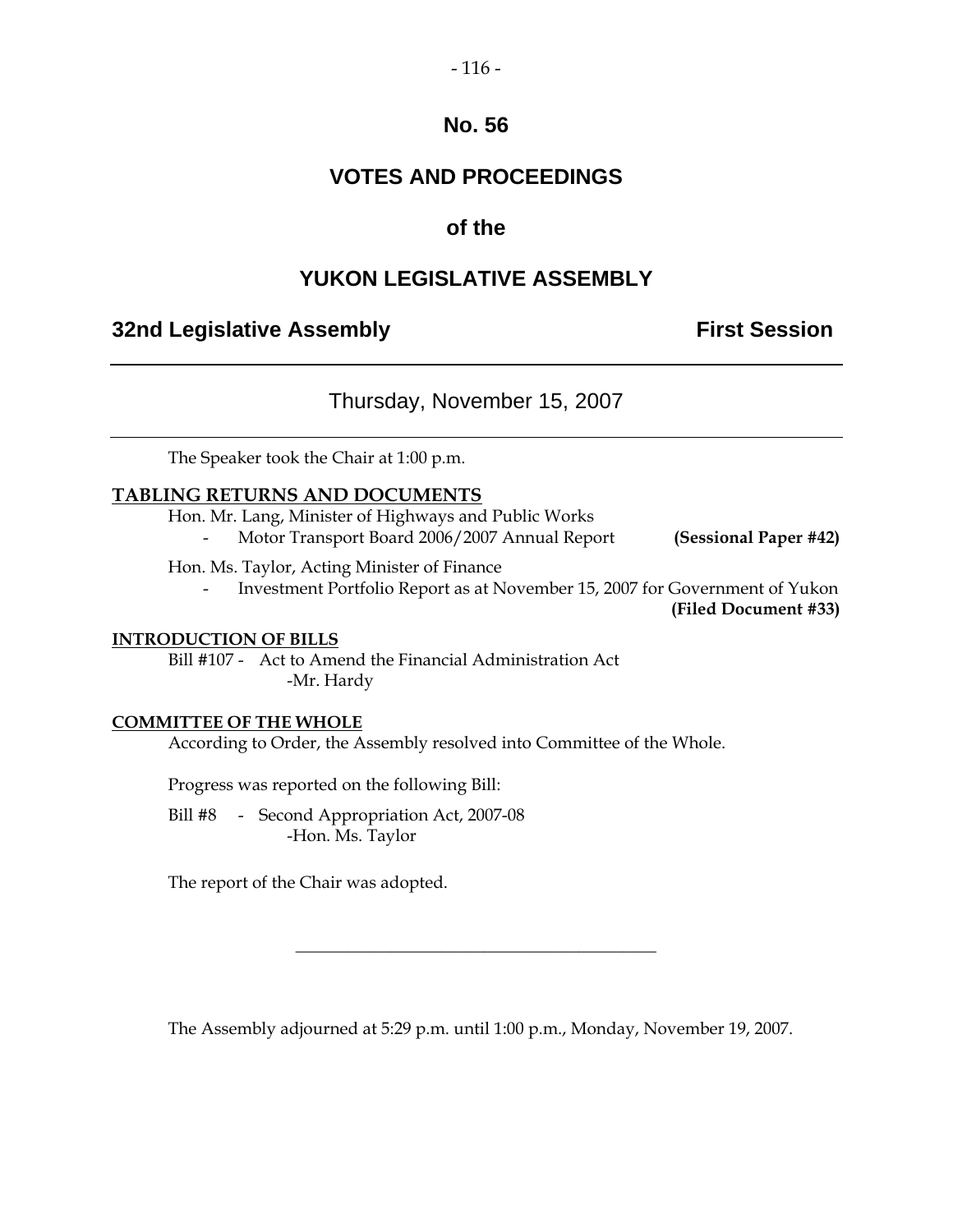#### $-117-$

## **No. 57**

## **VOTES AND PROCEEDINGS**

## **of the**

## **YUKON LEGISLATIVE ASSEMBLY**

## **32nd Legislative Assembly The Contract Session**

## Monday, November 19, 2007

The Speaker took the Chair at 1:00 p.m.

#### **TABLING RETURNS AND DOCUMENTS**

Mr. Inverarity, Member for Porter Creek South

Public Accounts Committee to convene regarding investments: letter (dated November 15, 2007) to Mr. Mitchell, Chair, Public Accounts Committee, from Mr. Inverarity, MLA Porter Creek South **(Filed Document #34)** 

Mr. Edzerza, Member for McIntyre-Takhini

Public Accounts Committee to convene regarding investments: letter (dated November 16, 2007) to Mr. Mitchell, Chair, Public Accounts Committee, from Mr. Edzerza, MLA McIntyre-Takhini and Public Accounts Committee Member

 **(Filed Document #35)**

#### **COMMITTEE OF THE WHOLE**

According to Order, the Assembly resolved into Committee of the Whole.

Progress was reported on the following Bill:

 Bill #8 - Second Appropriation Act, 2007-08 -Hon. Ms. Taylor

The report of the Chair was adopted.

The Assembly adjourned at 5:29 p.m. until 1:00 p.m., Tuesday, November 20, 2007.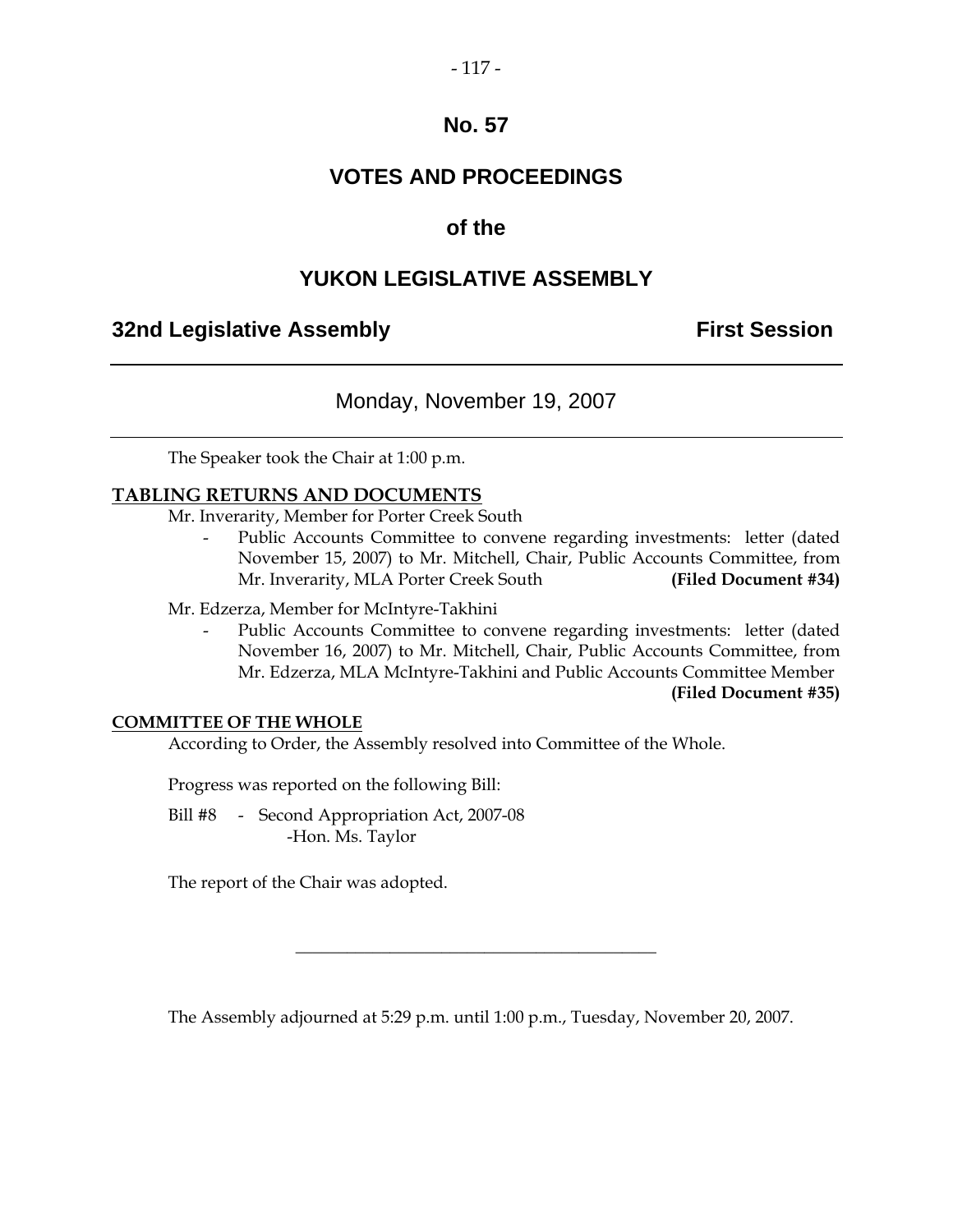#### $-118-$

## **No. 58**

## **VOTES AND PROCEEDINGS**

## **of the**

## **YUKON LEGISLATIVE ASSEMBLY**

## **32nd Legislative Assembly The Contract Session**

## Tuesday, November 20, 2007

The Speaker took the Chair at 1:00 p.m.

#### **TABLING RETURNS AND DOCUMENTS**

Mr. Mitchell, Leader of the Offical Opposition

- Investment review by the Auditor General of Canada: letter (dated November 20, 2007) from Sheila Fraser, Auditor General of Canada to Mr. Mitchell, Leader of the Official Opposition **(Filed Document #36)** 

#### **INTRODUCTION OF BILLS**

Under Introduction of Bills, the Hon. Mr. Hart, Minister of Community Services, stated:

 "I am tabling a Bill which contains what I believe to be a true translation into French of the English text of Bill #41, entitled Securities Act."

- Securities Act (Bill #41): French text **(Sessional Paper #43)** 

#### **NOTICE RE GOVERNMENT PRIVATE MEMBERS' BUSINESS**

 Pursuant to Standing Order 14.2(7), the Hon. Mr. Cathers, Government House Leader, identified Motion #240 and Motion #173 as being the items to be called during Government Private Members' Business on Wednesday, November 21, 2007.

#### **COMMITTEE OF THE WHOLE**

According to Order, the Assembly resolved into Committee of the Whole.

Progress was reported on the following Bill:

 Bill #8 - Second Appropriation Act, 2007-08 -Hon. Ms. Taylor

The report of the Chair was adopted.

The Assembly adjourned at 5:26 p.m. until 1:00 p.m., Wednesday, November 21, 2007.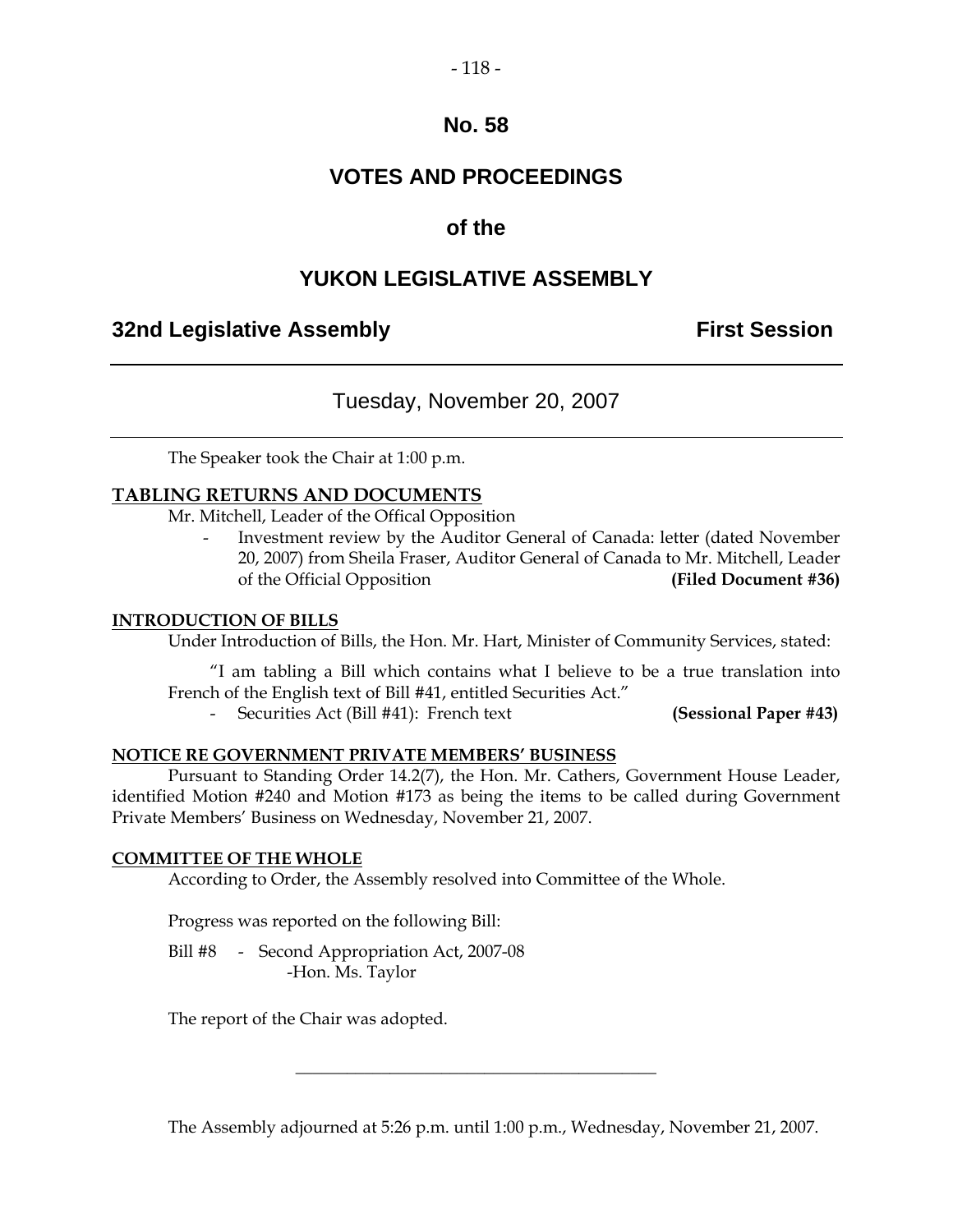#### $-119-$

### **No. 59**

## **VOTES AND PROCEEDINGS**

## **of the**

## **YUKON LEGISLATIVE ASSEMBLY**

## **32nd Legislative Assembly First Session**

## Wednesday, November 21, 2007

The Speaker took the Chair at 1:00 p.m.

#### **PRESENTING REPORTS OF COMMITTEES**

Hon. Mr. Cathers, Chair, Select Committee on Anti-Smoking Legislation

 - Anti-Smoking Legislation, Select Committee on: Report (dated November 2007) **(Sessional Paper #44)** 

#### **FILE DOCUMENT**

 During Question Period, the Hon. Ms. Taylor, Acting Minister of Finance, filed the following document:

- Short Term Investment Portfolio – October 5, 2007 **(Filed Document #37)** 

#### **GOVERNMENT PRIVATE MEMBERS' BUSINESS**

Moved by Mr. Nordick, Member for Klondike:

THAT this House urges the Yukon Government to continue implementing its strategy for supporting child care and early learning, by increasing the budget for child care by \$1 million annually over a period of five years, beginning in the 2007/08 fiscal year and ending in the 2011/12 fiscal year when annual funding for child care totals \$10.3 million to address the following priorities:

- (1) increasing the support provided to low-income families by increasing the child care subsidy rate by 25% on December 1, 2007,
- (2) raising the maximum family income eligibility level for the child care subsidy to ensure that more Yukon families can benefit, effective December 1, 2007,
- (3) further supporting wages for child care workers, with the goal of reducing rates parents pay for child care,
- (4) facilitating increased training and education for child care workers,
- (5) enhancing support for children with disabilities,
- (6) collaborating with First Nations, community groups, non-governmental organizations and child care operators to provide an integrated system that better serves the educational and cultural needs of parents and their children in all Yukon communities,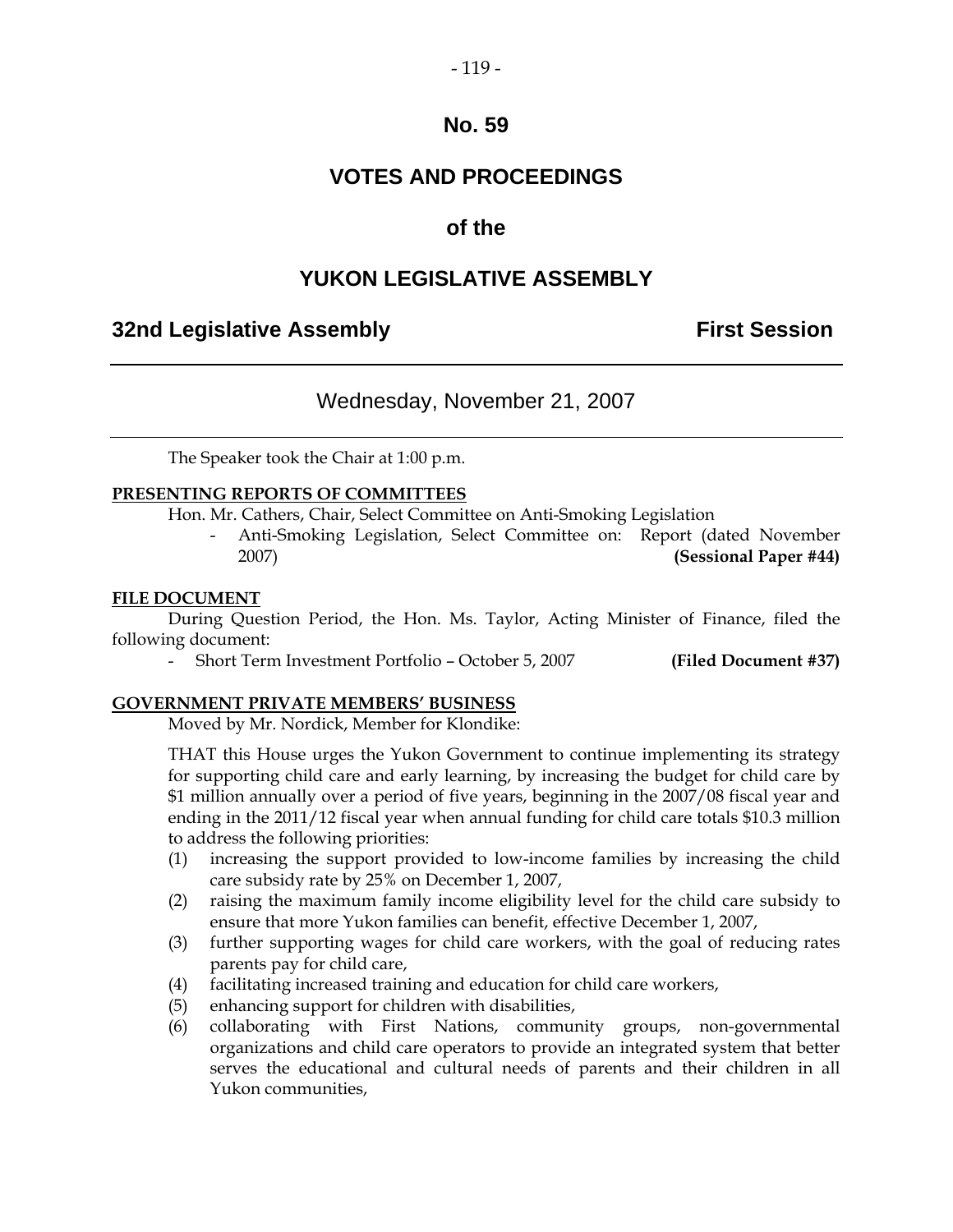- (7) creating more available spaces for children of all ages, especially for those younger than 18 months; and
- (8) facilitating the development of healthy families through increased support to atrisk families. **(Motion #240)**

The question being put, it was agreed to.

Moved by Mr. Nordick, Member for Klondike:

 THAT this House urges the Government of Yukon to invest in the reconstruction and upgrading of the Watson Lake to Ross River section of the Robert Campbell Highway as well as the application of Bitumen Surface Treatment (BST) to the 36 kilometre section of the Robert Campbell Highway between Faro and Carmacks. **(Motion #173)**

 A debate arising on the motion and the question being put, it was agreed to on the following recorded Division:

|         | YEA      |            |    |
|---------|----------|------------|----|
| Cathers | Horne    | Elias      |    |
| Taylor  | Hart     | Fairclough |    |
| Kenyon  | Nordick  | Inverarity | 14 |
| Rouble  | Mitchell | Cardiff    |    |
| Lang    | McRobb   |            |    |

#### NAY

0

#### **COMMITTEE OF THE WHOLE**

According to Order, the Assembly resolved into Committee of the Whole.

Progress was reported on the following Bill:

 Bill #8 - Second Appropriation Act, 2007-08 -Hon. Ms. Taylor

The report of the Chair was adopted.

The Assembly adjourned at 5:31 p.m. until 1:00 p.m., Thursday, November 22, 2007.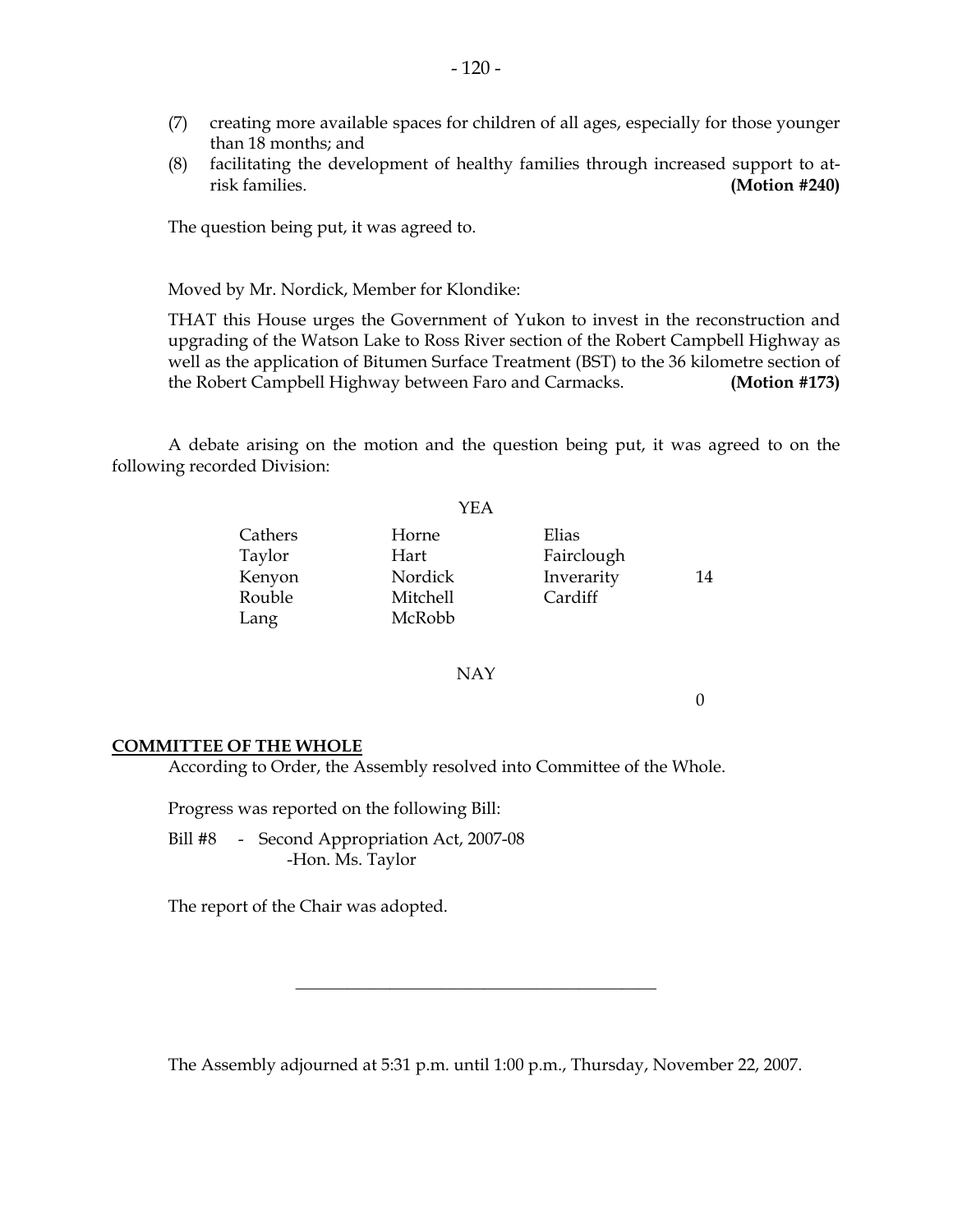#### $-121-$

## **No. 60**

## **VOTES AND PROCEEDINGS**

## **of the**

## **YUKON LEGISLATIVE ASSEMBLY**

## **32nd Legislative Assembly First Session**

## Thursday, November 22, 2007

The Speaker took the Chair at 1:00 p.m.

#### **TABLING RETURNS AND DOCUMENTS**

Mr. McRobb, Member for Kluane

 - Conflict of Interest, re Minister of Justice: letter (dated Nov. 20, 2007) from Gary McRobb, Member for Kluane to David Jones, Yukon Conflict of Interest Commissioner **(Filed Document #38)** 

Hon. Ms. Horne, Minister of Justice

 - Conflict of Interest, re Minister of Justice: letter (dated Nov. 21, 2007) from David Jones, Yukon Conflict of Interest Commissioner to Gary McRobb, Member for Kluane **(Filed Document #39)** 

#### **COMMITTEE OF THE WHOLE**

According to Order, the Assembly resolved into Committee of the Whole.

Progress was reported on the following Bill:

 Bill #8 - Second Appropriation Act, 2007-08 -Hon. Ms. Taylor

The report of the Chair was adopted.

The Assembly adjourned at 5:30 p.m. until 1:00 p.m., Monday, November 26, 2007.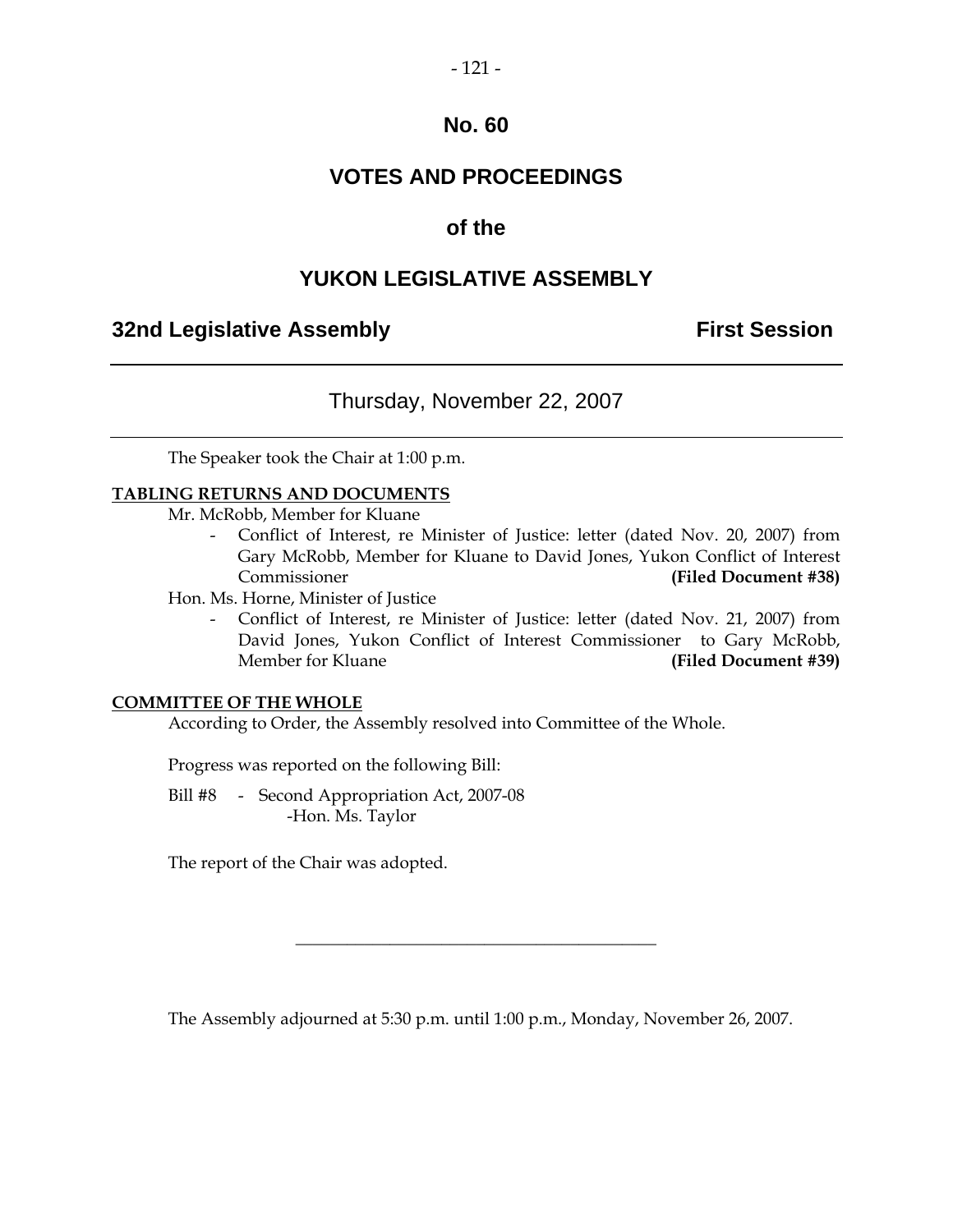#### $-122-$

## **No. 61**

## **VOTES AND PROCEEDINGS**

## **of the**

## **YUKON LEGISLATIVE ASSEMBLY**

## **32nd Legislative Assembly Constructed Session**

Monday, November 26, 2007

The Speaker took the Chair at 1:00 p.m.

#### **PETITIONS**

Mr. Nordick, Member for Klondike, presented the following Petition:

- Genetically- Engineered Crops **(Petition #4)**

#### **COMMITTEE OF THE WHOLE**

According to Order, the Assembly resolved into Committee of the Whole.

Progress was reported on the following Bill:

 Bill #8 - Second Appropriation Act, 2007-08 -Hon. Ms. Taylor

The report of the Chair was adopted.

The Assembly adjourned at 5:11 p.m. until 1:00 p.m., Tuesday, November 27, 2007.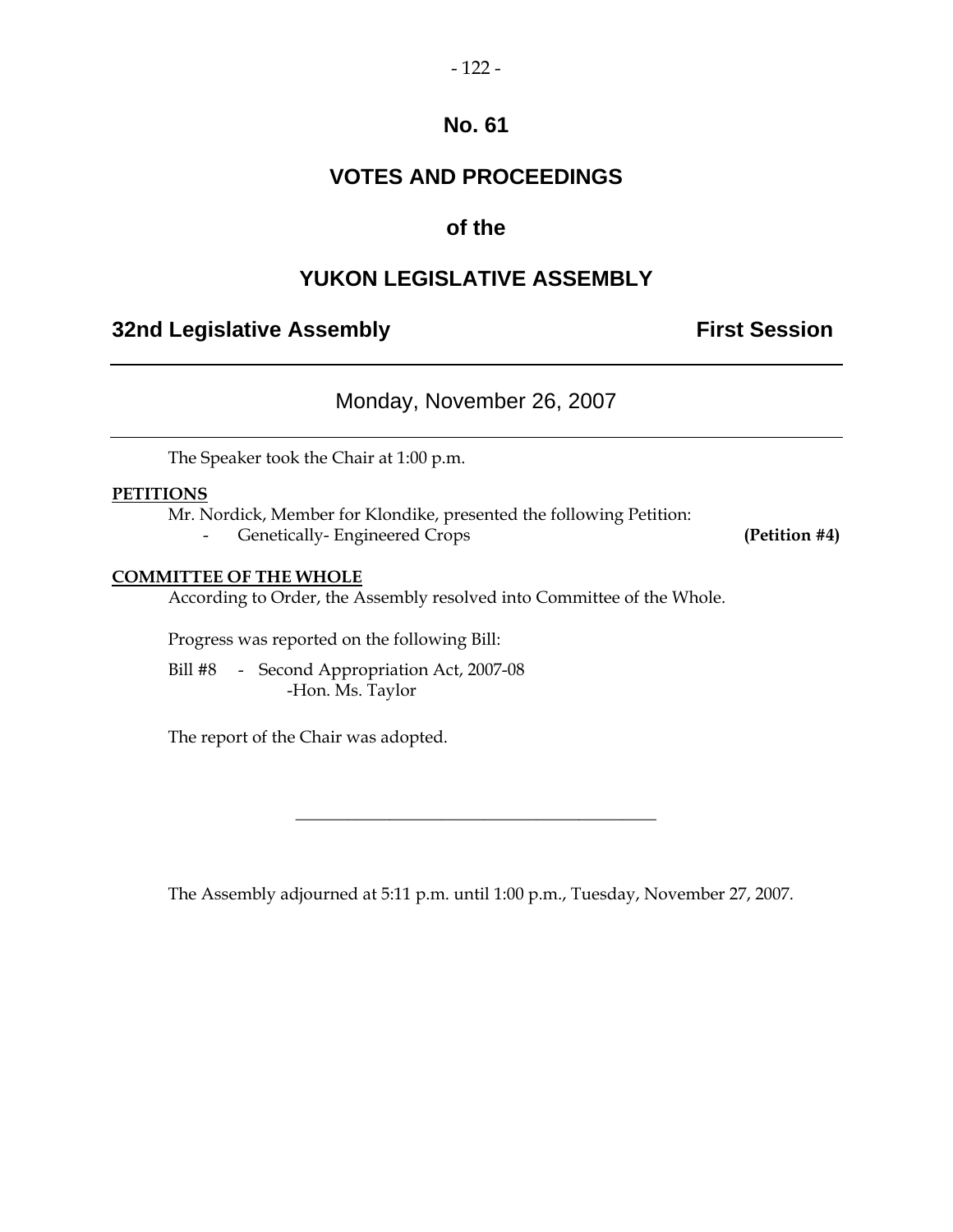#### $-123-$

## **No. 62**

## **VOTES AND PROCEEDINGS**

## **of the**

#### **YUKON LEGISLATIVE ASSEMBLY**

## **32nd Legislative Assembly The Contract Session**

#### Tuesday, November 27, 2007

The Speaker took the Chair at 1:00 p.m.

#### **PETITIONS**

#### **Report of the Clerk**

The Clerk reported on Petition #4 as follows:

"Mr. Speaker, and Honourable Members of the Assembly:

 I have had the honour to review a petition, being Petition #4 of the First Session of the 32nd Legislative Assembly, as presented by the Member for Klondike on November 26, 2007.

 This petition meets the requirements as to form of the Standing Orders of the Yukon Legislative Assembly.

> Floyd McCormick Clerk of the Yukon Legislative Assembly"

 The Speaker ruled that, accordingly, Petition #4 was deemed to have been read and received.

#### **NOTICE RE OPPOSITION PRIVATE MEMBERS' BUSINESS**

 Pursuant to Standing Order 14.2(3), Mr. Cardiff, Third Party House Leader, identified Bill #104 and Motion #213, as being the items to be called during Opposition Private Members' Business on Wednesday, November 28, 2007.

 Pursuant to Standing Order 14.2(3), Mr. McRobb, Official Opposition House Leader, identified Bill #106 and Motion #219 as being the items to be called during Opposition Private Members' Business on Wednesday, November 28, 2007.

#### **COMMITTEE OF THE WHOLE**

According to Order, the Assembly resolved into Committee of the Whole.

Progress was reported on the following Bill: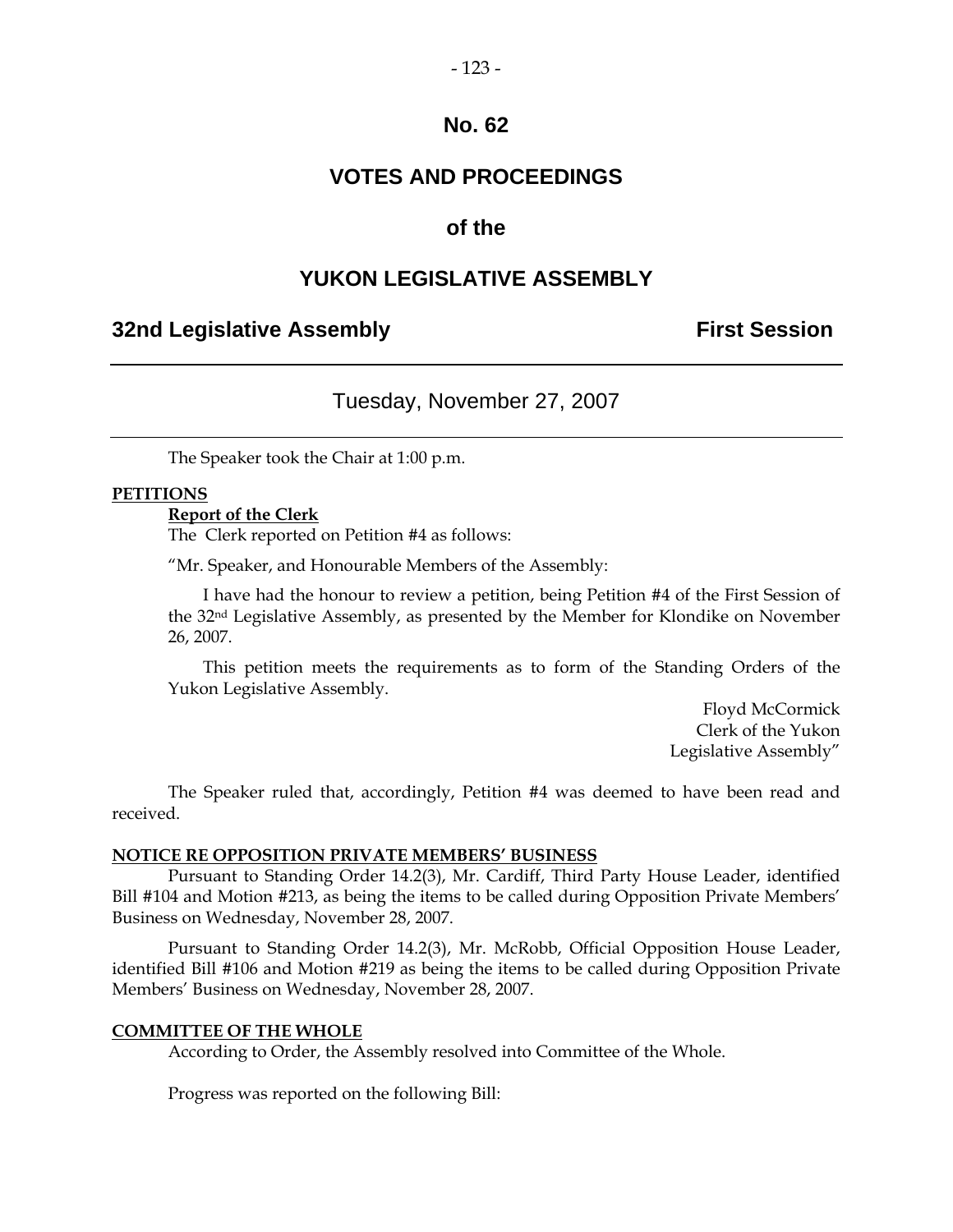Bill #8 - Second Appropriation Act, 2007-08 -Hon. Ms. Taylor

The report of the Chair was adopted.

The Assembly adjourned at 5:30 p.m. until 1:00 p.m., Wednesday, November 28, 2007.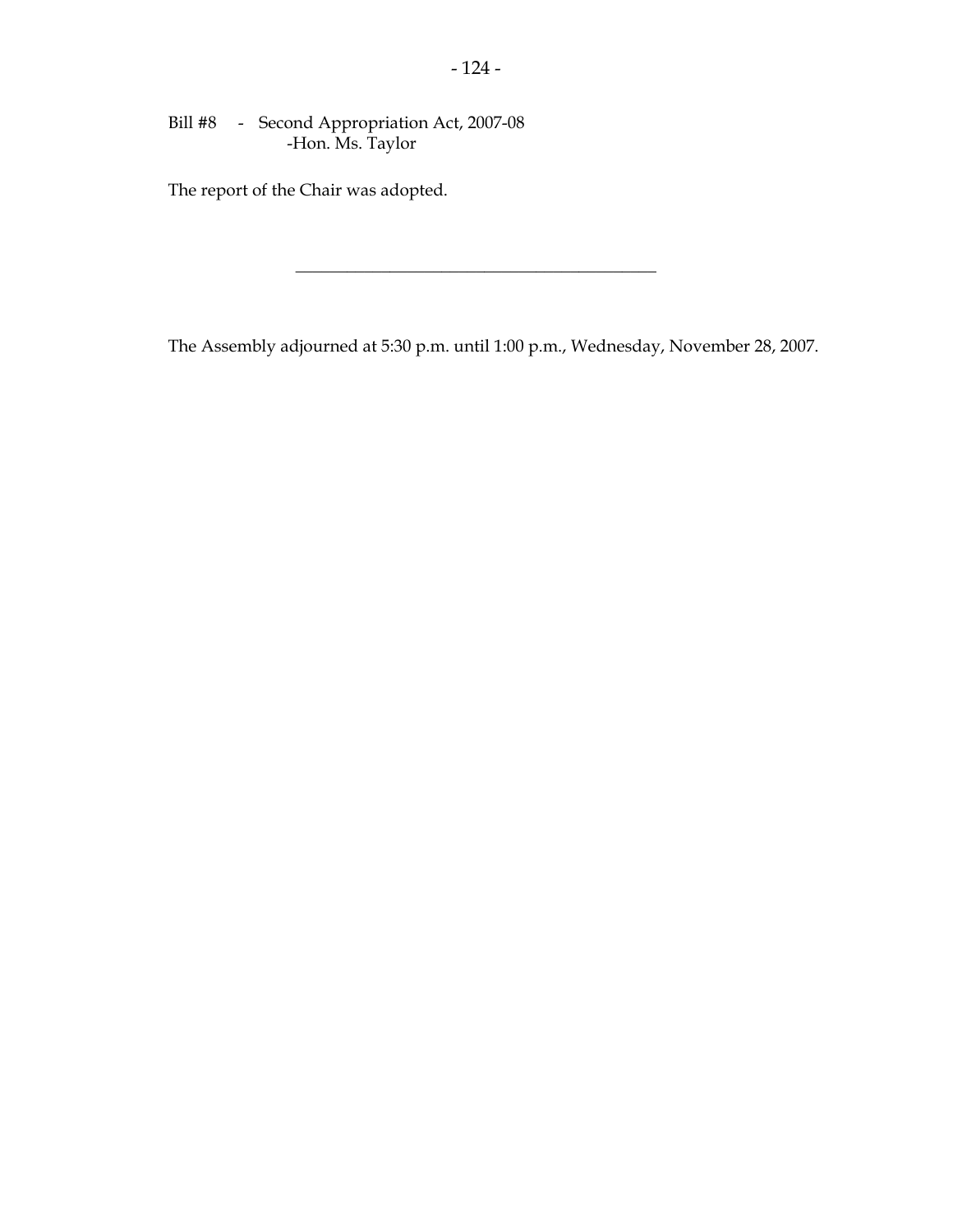#### $-125-$

## **No. 63**

## **VOTES AND PROCEEDINGS**

## **of the**

## **YUKON LEGISLATIVE ASSEMBLY**

## **32nd Legislative Assembly The Contract Session**

## Wednesday, November 28, 2007

The Speaker took the Chair at 1:00 p.m.

#### **TABLING RETURNS AND DOCUMENTS**

 Hon. Mr. Hart, Minister of Community Services - Water well upgrade in Old Crow **(Legislative Return #2)**

Hon. Mr. Kenyon, Minister responsible for the Yukon Housing Corporation

- Yukon Housing Corporation Annual Report for the year ended March 31, 2007

**(Sessional Paper #45)** 

#### **OPPOSITION PRIVATE MEMBERS' BUSINESS**

**SPEAKER'S STATEMENT (Re: resolving into Committee of the Whole to consider Bill #104)** 

 Prior to resolving into Committee of the Whole to consider Bill #104, the Speaker made the following statement:

 "On May 9 of this year, Bill #104, entitled Smoke-free Places Act, standing in the name of the Leader of the Third Party, received Second Reading and was referred to Committee of the Whole. Committee of the Whole considered Bill #104 and reported progress on it.

 Yesterday, pursuant to Standing Order 14.2(2), the Third Party, designated Bill #104 as the first item of business today. In order that Committee of the Whole may continue consideration of Bill #104, I shall now leave the Chair and the House shall resolve into Committee of the Whole."

#### **COMMITTEE OF THE WHOLE**

Accordingly, the Assembly resolved into Committee of the Whole.

Progress was reported on the following Bill:

 Bill #104 - Smoke-free Places Act -Mr. Hardy

The report of the Chair was adopted.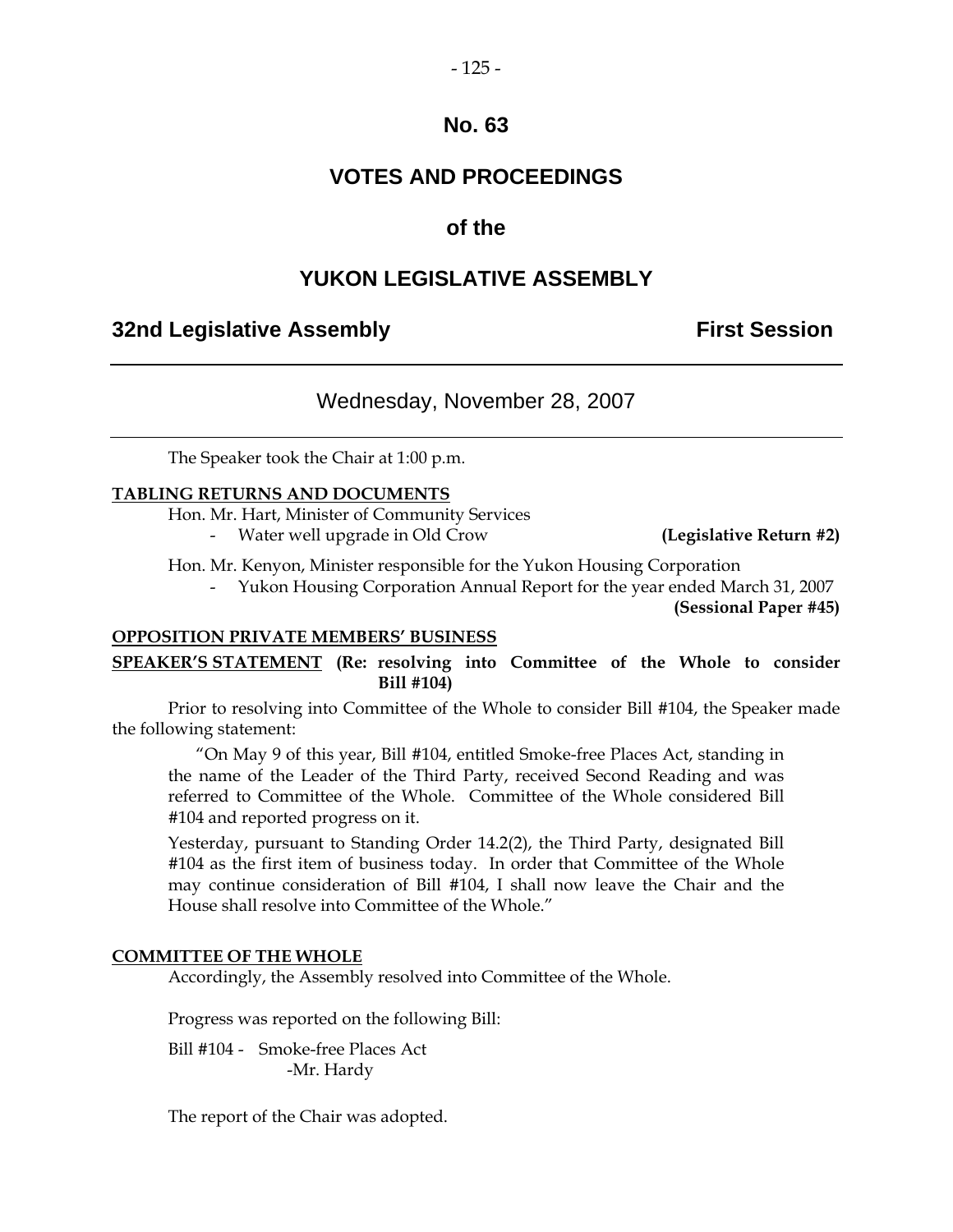#### **BILLS OTHER THAN GOVERNMENT BILLS**

The following Bill was called for Second Reading:

 Bill #106 - Net Metering Act - Mr. McRobb

 A debate arising on the motion for Second Reading it was moved by the Hon. Mr. Lang: THAT debate on Bill #106 be now adjourned.

The question being put to adjourn debate, there were an equal number of votes on the following recorded Division:  $\sqrt{E}$   $\Lambda$ 

|                             | YEA                      |                    |  |
|-----------------------------|--------------------------|--------------------|--|
| Cathers<br>Kenyon<br>Rouble | Lang<br>Horne            | Hart<br>Nordick    |  |
|                             | <b>NAY</b>               |                    |  |
| Mitchell<br>McRobb<br>Elias | Fairclough<br>Inverarity | Cardiff<br>Edzerza |  |

#### **CASTING VOTE**

There being an equal number of votes, Speaker Staffen stated:

 "Generally, the Speaker votes to continue debate, so I would vote in favour of continuing debate and against the motion. However, the time being 5:30 p.m., the House now stands adjourned until 1:00 p.m. tomorrow."

 The motion to adjourn debate for Second Reading of Bill #106, entitled Net Metering Act, having being negatived, the debate on the motion was adjourned pursuant to Standing Order 2(2).

\_\_\_\_\_\_\_\_\_\_\_\_\_\_\_\_\_\_\_\_\_\_\_\_\_\_\_\_\_\_\_\_\_\_\_\_\_\_\_\_\_\_

The Assembly adjourned at 5:31 p.m. until 1:00 p.m., Thursday, November 29, 2007.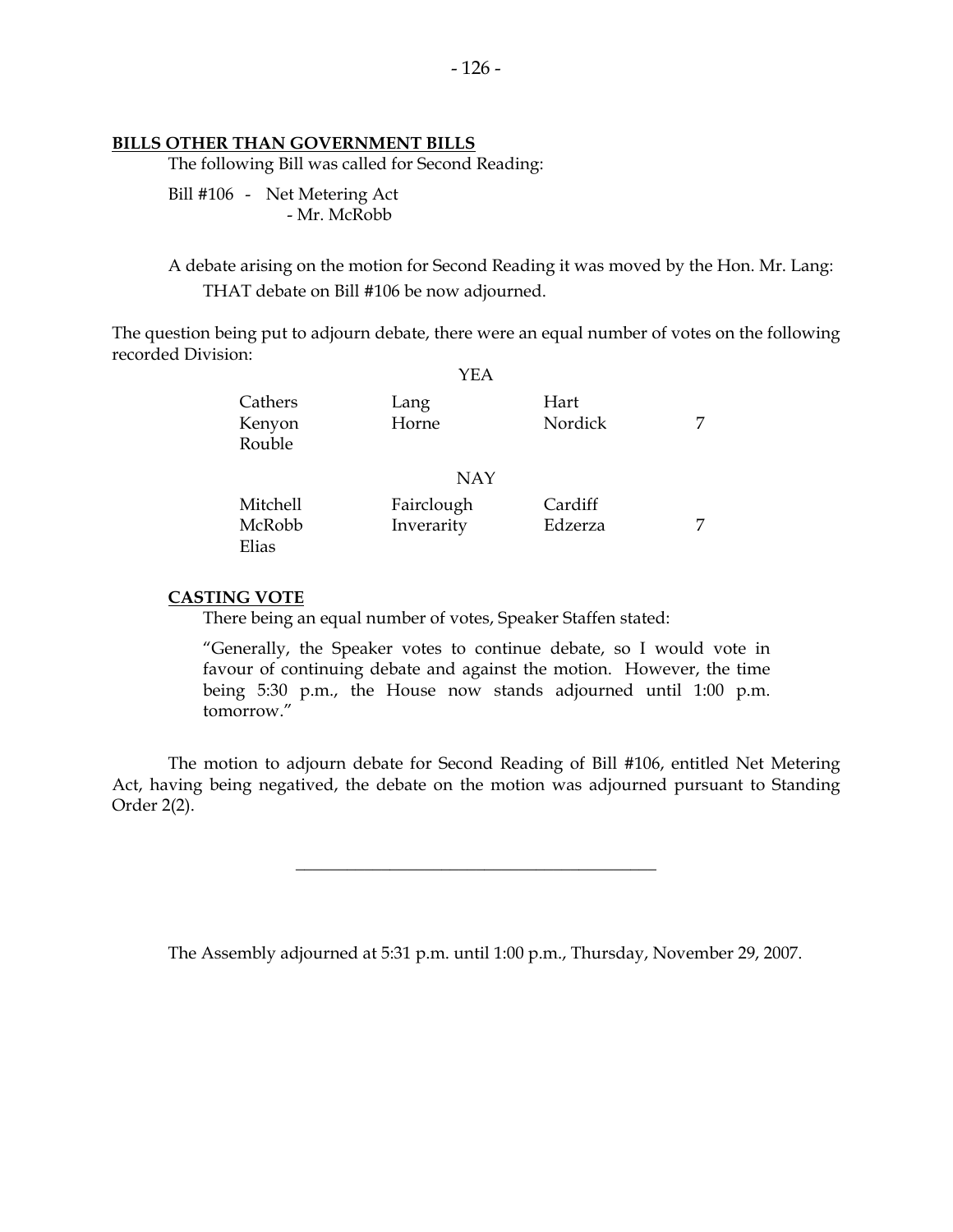#### $-127-$

## **No. 64**

## **VOTES AND PROCEEDINGS**

## **of the**

## **YUKON LEGISLATIVE ASSEMBLY**

## **32nd Legislative Assembly The Contract Session**

## Thursday, November 29, 2007

The Speaker took the Chair at 1:00 p.m.

#### **TABLING RETURNS AND DOCUMENTS**

Hon. Mr. Hart, Minister of Community Services

- Policies promoting Green Technologies and Yukon Climate Change Strategy

**(Legislative Return #3)** 

Mr. Hardy, Leader of the Third Party

- Kyoto Phase 2 agreement, letter (dated November 29, 2007) re; from Todd Hardy, Leader of the Third Party to Rt. Hon. Stephen Harper, Prime Minister of Canada **(Filed Document #40)** 

#### **INTRODUCTION OF BILLS**

 Bill #108 - Legislative Renewal Act -Mr. Hardy

#### **MINISTERIAL STATEMENT**

 Hon. Mr. Rouble, Minister of Education - Yukon Nominee Program

#### **COMMITTEE OF THE WHOLE**

According to Order, the Assembly resolved into Committee of the Whole.

Progress was reported on the following Bill:

 Bill #8 - Second Appropriation Act, 2007-08 -Hon. Ms. Taylor

The report of the Chair was adopted.

The Assembly adjourned at 5:31 p.m. until 1:00 p.m., Monday, December 3, 2007.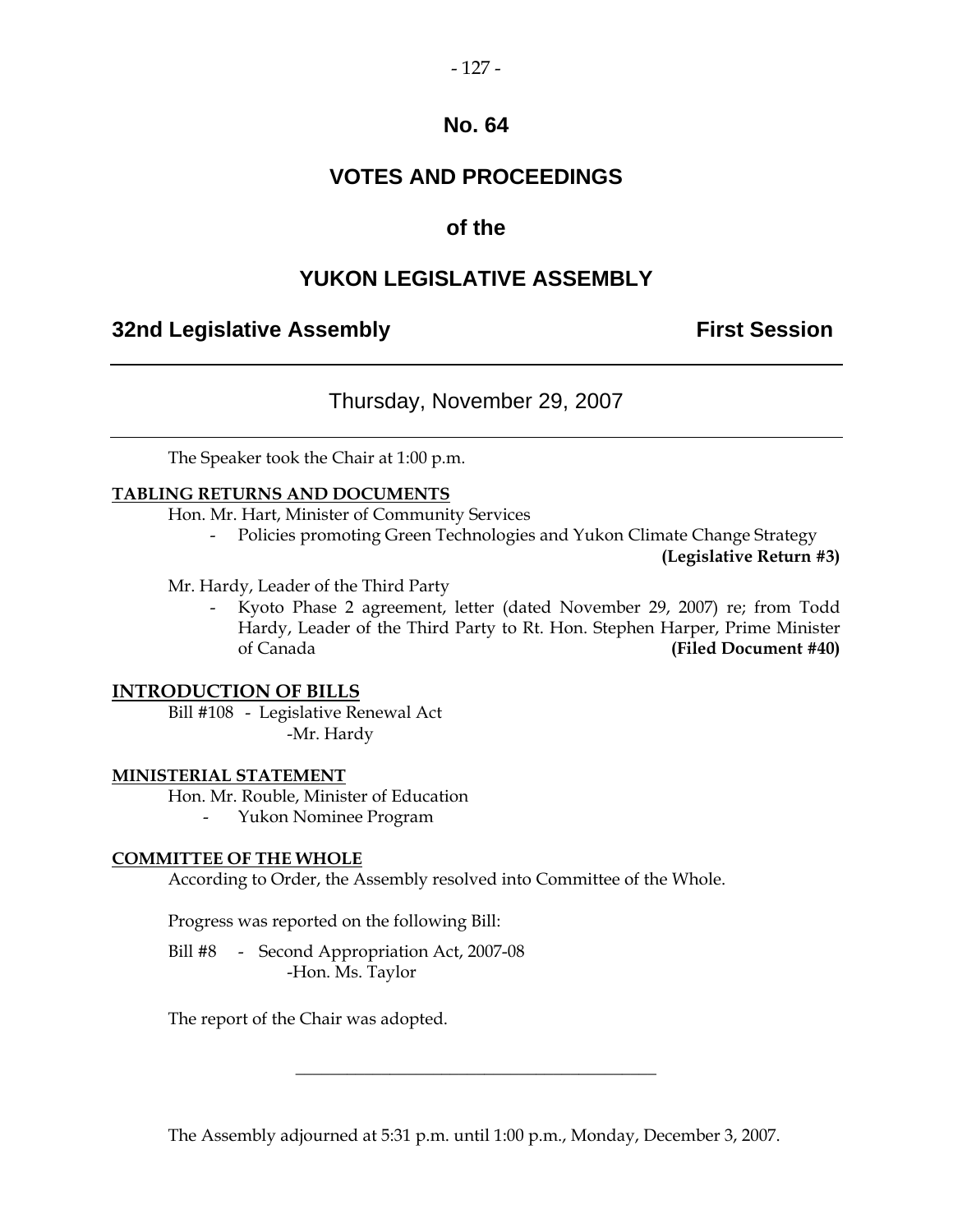#### $-128-$

## **No. 65**

## **VOTES AND PROCEEDINGS**

## **of the**

## **YUKON LEGISLATIVE ASSEMBLY**

## **32nd Legislative Assembly The Contract Session**

## Monday, December 3, 2007

The Speaker took the Chair at 1:00 p.m.

#### **UNANIMOUS CONSENT (Re: Introduction and First Reading of Bill #45)**

 The Hon. Mr. Hart, Minister of Community Services, requested and received unanimous consent to move that Bill #45, entitled Act to Amend the Legislative Assembly Act, No. 2, be introduced and read a first time.

#### **INTRODUCTION OF BILLS**

Bill #45 - Act to Amend the Legislative Assembly Act, No. 2 -Hon. Mr. Hart

#### **MONEY MESSAGE**

 Bill #45, Act to Amend the Legislative Assembly Act, No. 2, was accompanied by a money message.

#### **GOVERNMENT BILLS (Second Reading)**

The following Bills were read a second time and referred to Committee of the Whole:

- Bill #38 Act to Amend the Employment Standards Act -Hon. Mr. Hart
- Bill #40 Act to Repeal the Motor Transport Act -Hon. Mr. Lang
- Bill #41 Securities Act
	- -Hon. Mr. Hart
- Bill #36 Act to Amend the Legislative Assembly Act -Hon. Ms. Taylor
- Bill #37 Legislative Assembly Retirement Allowances Act, 2007 -Hon. Ms. Taylor

#### **COMMITTEE OF THE WHOLE**

According to Order, the Assembly resolved into Committee of the Whole.

At 2:33 p.m., Committee of the Whole passed the following motion: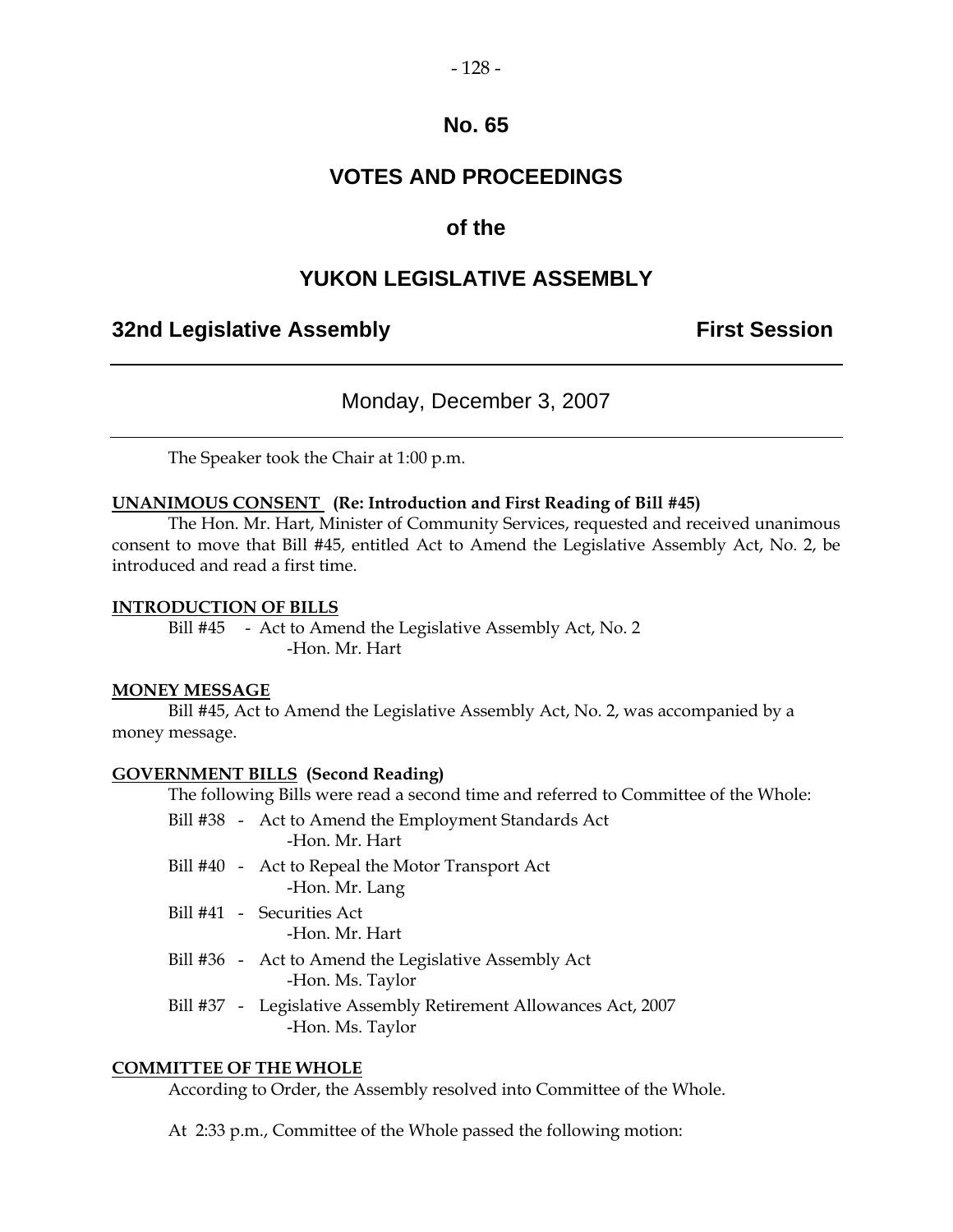THAT, Craig Tuton, Chair of the Yukon Workers' Compensation Health and Safety Board, and Kurt Dieckman, Acting President of the Yukon Workers' Compensation Health and Safety Board, appear as witnesses in Committee of the Whole from 3:30 p.m. to 5:30 p.m. on Tuesday, December 4, 2007, to discuss matters relating to the Yukon Workers' Compensation Health and Safety Board. **(C/W Motion #2)** 

Progress was reported on the following Bill:

 Bill #8 - Second Appropriation Act, 2007-08 -Hon. Ms. Taylor

The report of the Chair was adopted.

The Assembly adjourned at 5:30 p.m. until 1:00 p.m., Tuesday, December 4, 2007.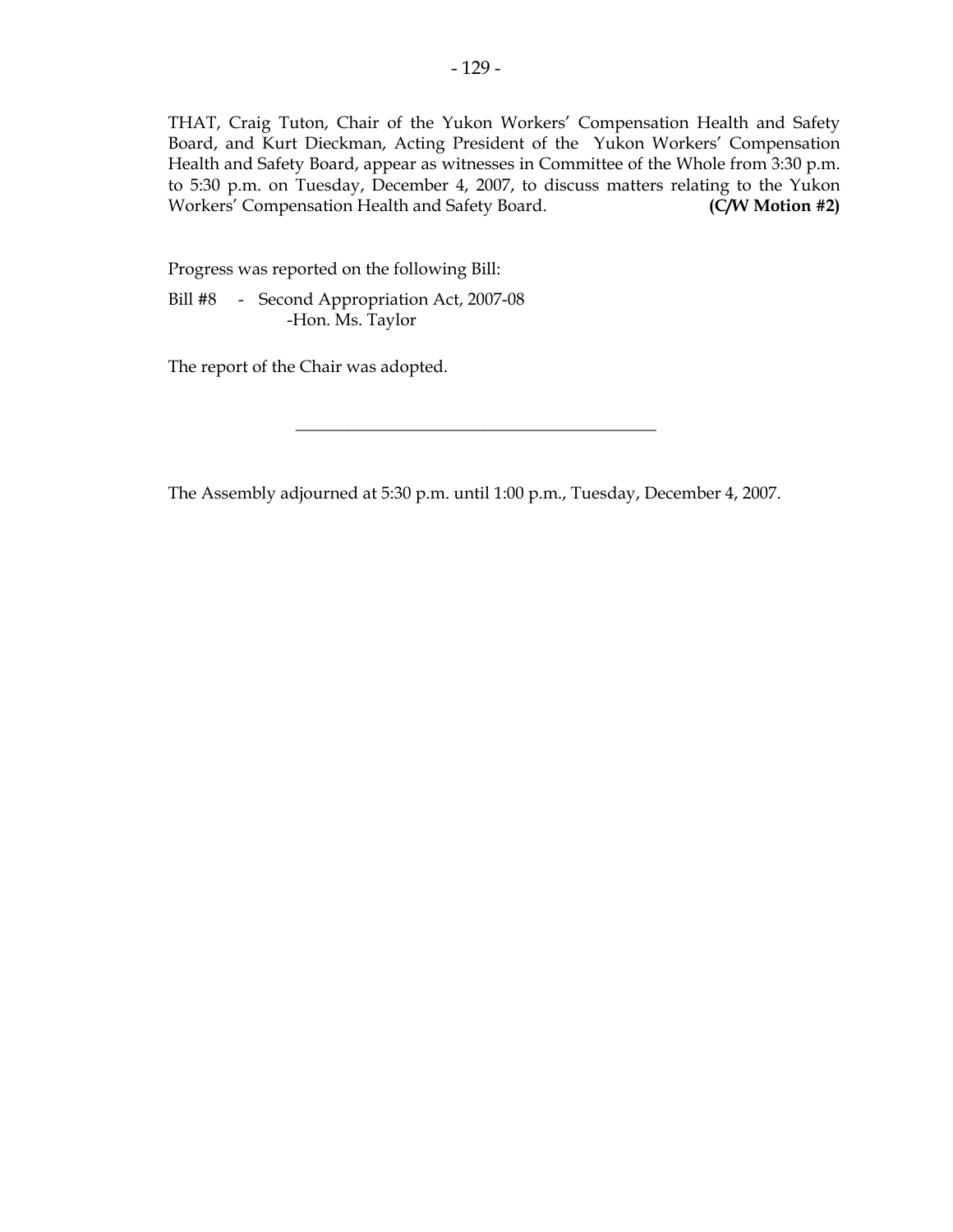#### $-130-$

## **No. 66**

## **VOTES AND PROCEEDINGS**

## **of the**

## **YUKON LEGISLATIVE ASSEMBLY**

## **32nd Legislative Assembly The Contract Session**

## Tuesday, December 4, 2007

The Speaker took the Chair at 1:00 p.m.

#### **TABLING RETURNS AND DOCUMENTS**

Hon. Mr. Rouble, Minister of Education

- Yukon Department of Education 2006-2007 School Year Annual Report

**(Sessional Paper #46)**

Hon. Mr. Lang, Minister of Energy, Mines and Resources

- Area Development Act regulations **(Sessional Paper #47)**

#### **NOTICE RE GOVERNMENT PRIVATE MEMBERS' BUSINESS**

 Pursuant to Standing Order 14.2(7), the Hon. Mr. Cathers, Government House Leader, identified Motion #257 and Motion #271 as being the items to be called during Government Private Members' Business on Wednesday, December 5, 2007.

#### **COMMITTEE OF THE WHOLE**

According to Order, the Assembly resolved into Committee of the Whole.

Progress was reported on the following Bill:

Bill #8 - Second Appropriation Act, 2007-08 -Hon. Ms. Taylor

The report of the Chair was adopted.

 Pursuant to Committee of the Whole Motion #2 passed on December 3, 2007, Craig Tuton, Chair of the Yukon Workers' Compensation Health and Safety Board, and Kurt Dieckman, Acting President of the Yukon Workers' Compensation Health and Safety Board, appeared as witnesses in Committee of the Whole from 3:30 p.m. to 5:30 p.m.

\_\_\_\_\_\_\_\_\_\_\_\_\_\_\_\_\_\_\_\_\_\_\_\_\_\_\_\_\_\_\_\_\_\_\_\_\_\_\_\_\_\_

The Assembly adjourned at 5:31 p.m. until 1:00 p.m., Wednesday, December 5, 2007.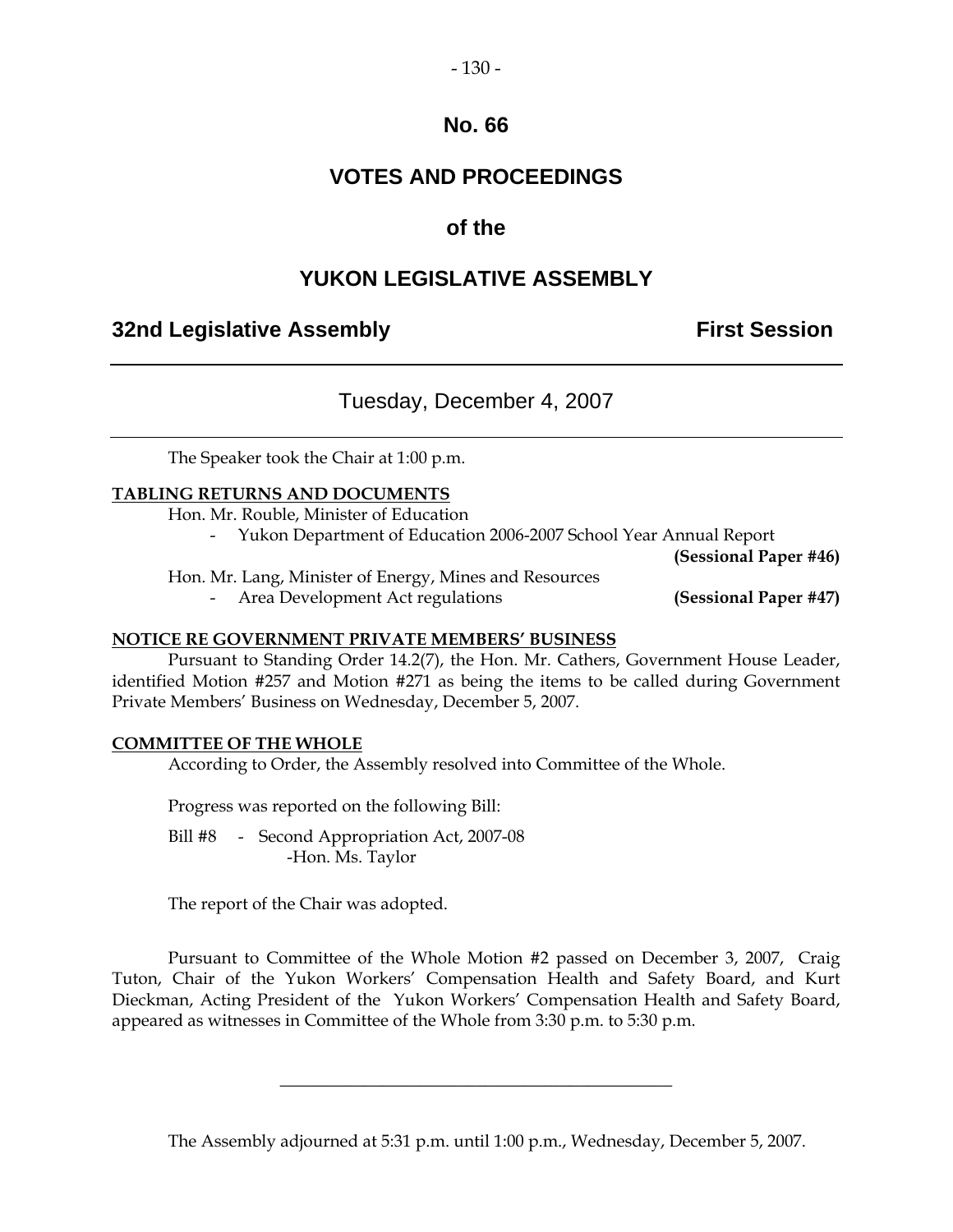#### $-131 -$

## **No. 67**

## **VOTES AND PROCEEDINGS**

## **of the**

## **YUKON LEGISLATIVE ASSEMBLY**

#### **32nd Legislative Assembly First Session**

## Wednesday, December 5, 2007

The Speaker took the Chair at 1:00 p.m.

#### **GOVERNMENT PRIVATE MEMBERS' BUSINESS**

Moved by Mr. Nordick, Member for Klondike:

 THAT this House urges the Government of Yukon to implement a Comprehensive Skills and Trades Training Strategy by:

- (1) providing an increased focus on Yukon College and its community campuses to establish more skills and trades training programs,
- (2) placing an increased emphasis in Yukon high schools on vocational skills and trades training as an alternate path of education, with a corresponding investment in space, equipment and teachers,
- (3) increasing the enrolment in the Yukon Apprenticeship Program that currently provides a certificate and on-the-job training for approximately forty-six designated trades,
- (4) promoting increased enrolment in the Yukon Government's Apprenticeship Program,
- (5) initiating a targeted marketing campaign to bring skilled Yukon workers back to the territory and attract new workers by advertising the opportunities that are available and the superior quality of life Yukon has to offer,
- (6) working in conjunction with First Nation governments, Yukon College and other stakeholders to reduce the barriers to First Nation employment to educate and train First Nations student in areas of importance to them including their land claims settlements and development activities within their traditional territories,
- (7) developing measures to encourage greater participation in vocational skills and trades training by women, such as the Women Exploring Trades Program, persons with disabilities and students who do not wish to pursue an academic education,
- (8) developing measures to encourage the underemployed, school dropouts, and the working poor to pursue vocational skills and trades training; and
- (9) working with the territories, provinces and the federal government to advance regional strategies to increase participation in the labour force and development of workplace skills. **(Motion #257) (Motion #257)**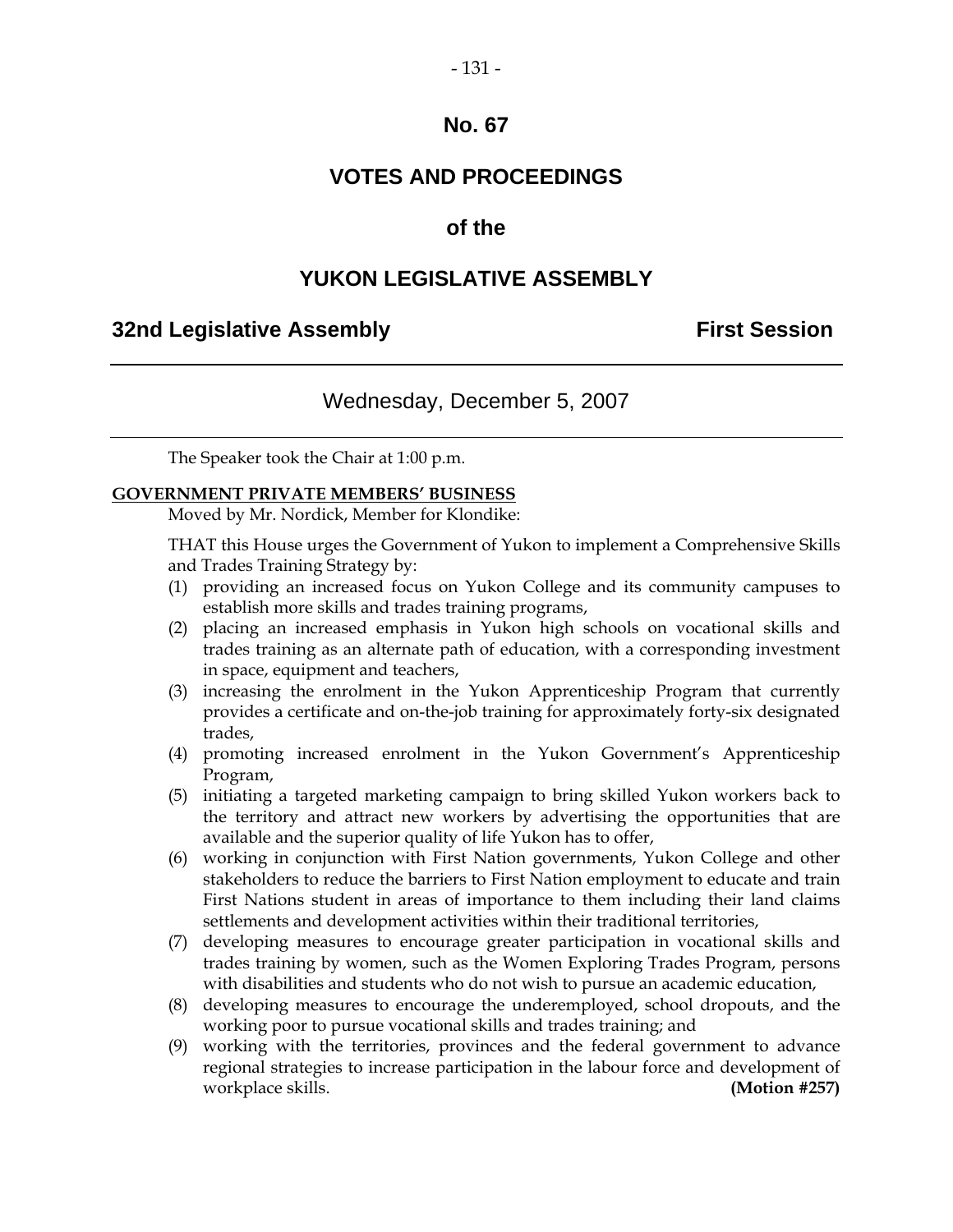|         | YEA        |            |    |
|---------|------------|------------|----|
| Cathers | Horne      | McRobb     |    |
| Taylor  | Hart       | Elias      |    |
| Kenyon  | Nordick    | Fairclough | 13 |
| Rouble  | Mitchell   | Inverarity |    |
| Lang    |            |            |    |
|         | <b>NAY</b> |            |    |
|         |            |            |    |
|         |            |            |    |

 A debate arising on Motion #257 and the question being put, it was agreed to on the following recorded Division:

Moved by Mr. Nordick, Member for Klondike:

 THAT this House urges the Government of Yukon to provide services for children with severe disabilities such as cerebral palsy, muscular dystrophy and down syndrome in addition to the services already provided to children with autism, and create a Family Support for Families with a Disabilities unit. **(Motion #271)** 

 A debate arising on the motion and the question being put, it was agreed to on the following recorded Division:

|         | YEA      |            |    |
|---------|----------|------------|----|
| Cathers | Horne    | Elias      |    |
| Taylor  | Hart     | Fairclough |    |
| Kenyon  | Nordick  | Inverarity | 14 |
| Rouble  | Mitchell | Edzerza    |    |
| Lang    | McRobb   |            |    |

NAY

 $\theta$ 

#### **COMMITTEE OF THE WHOLE**

According to Order, the Assembly resolved into Committee of the Whole.

The following Bills were reported without amendment:

|  | Bill #38 - Act to Amend the Employment Standards Act |
|--|------------------------------------------------------|
|  | -Hon. Mr. Hart                                       |

 Bill #40 - Act to Repeal the Motor Transport Act -Hon. Mr. Lang

 Progress was reported on the following Bill: Bill #41 - Securities Act

-Hon. Mr. Hart

The report of the Chair was adopted.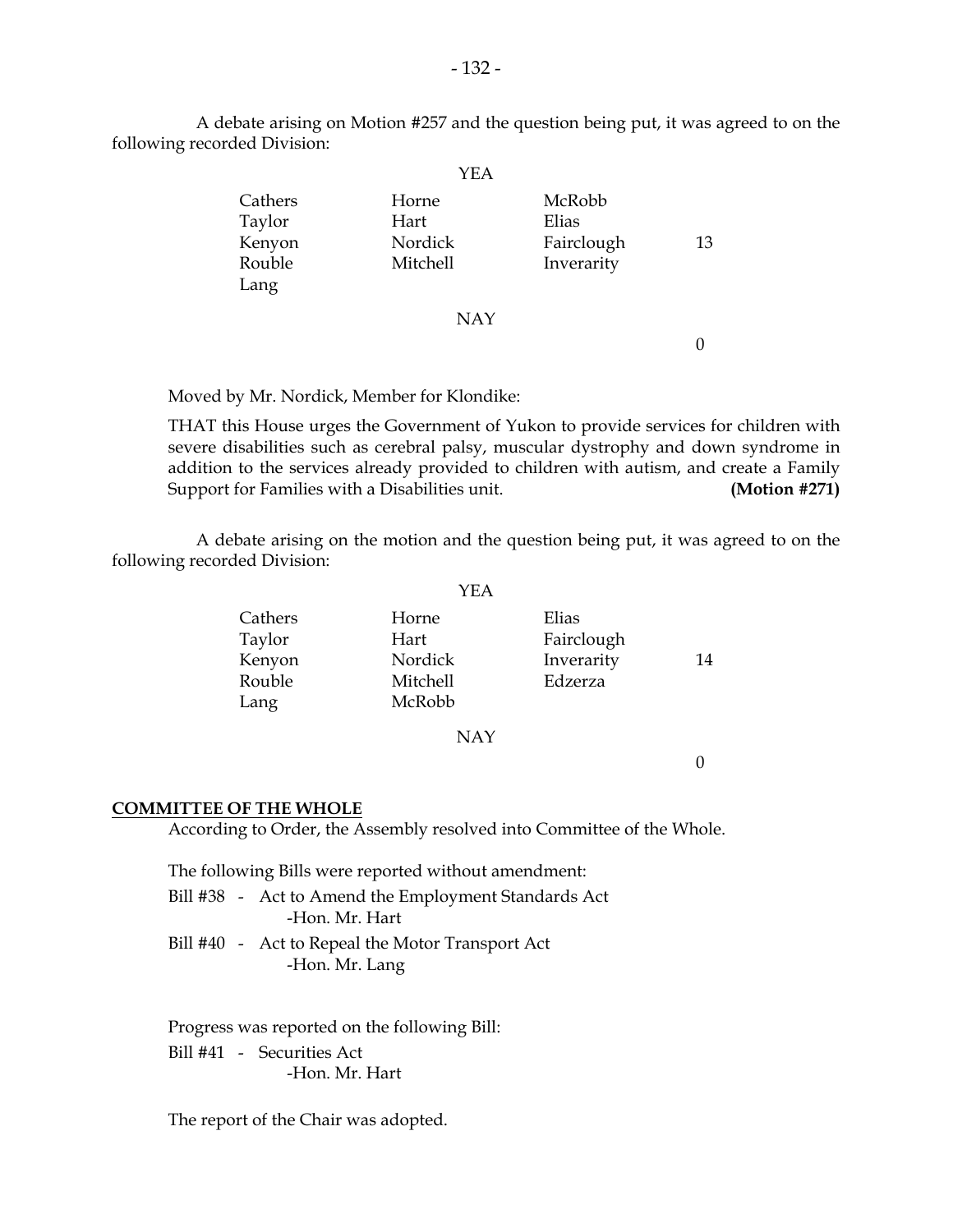The Assembly adjourned at 5:30 p.m. until 1:00 p.m., Thursday, December 6, 2007.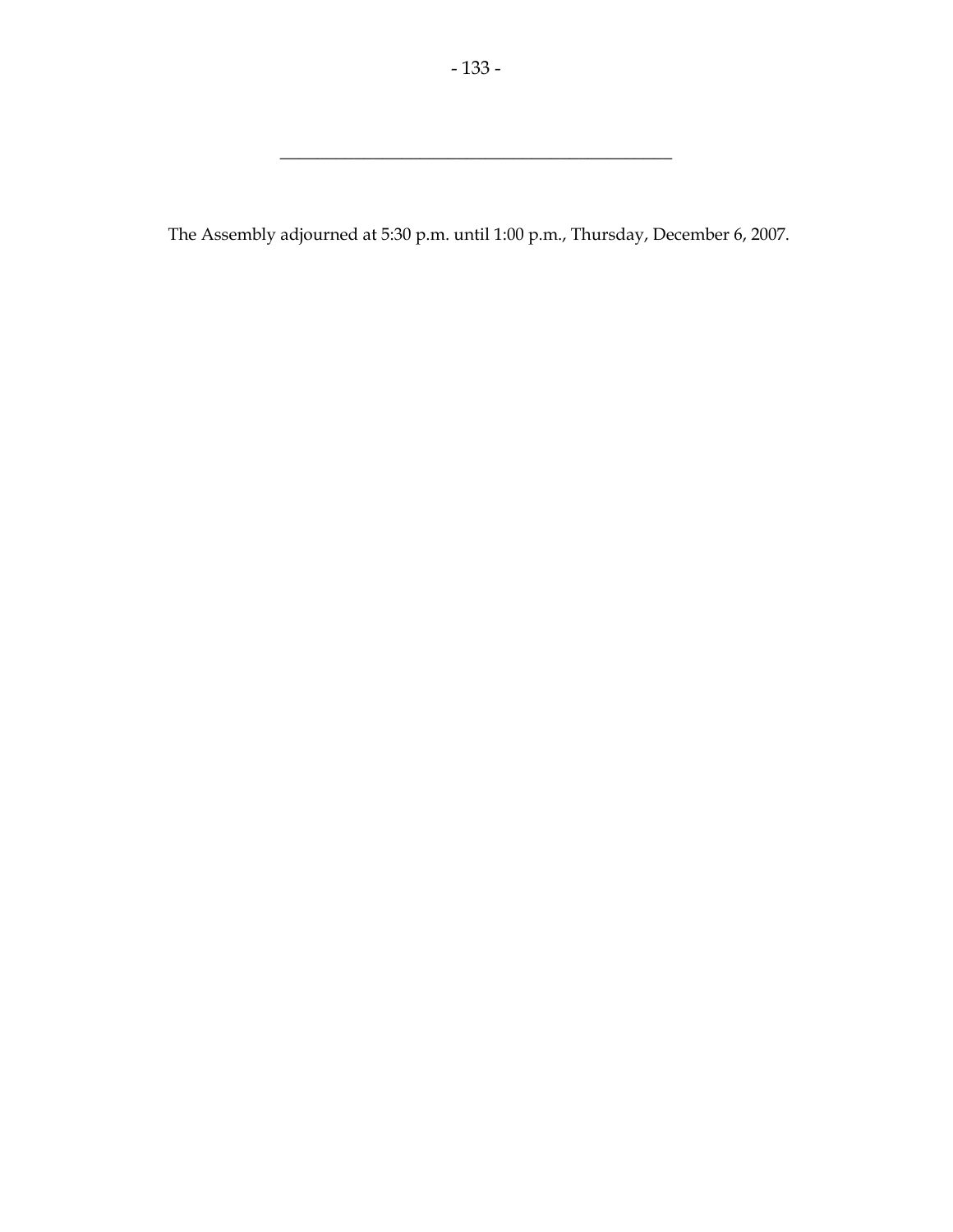#### $-134-$

## **No. 68**

## **VOTES AND PROCEEDINGS**

## **of the**

## **YUKON LEGISLATIVE ASSEMBLY**

## **32nd Legislative Assembly The Contract Session**

## Thursday, December 6, 2007

The Speaker took the Chair at 1:00 p.m.

#### **TABLING RETURNS AND DOCUMENTS**

Hon. Ms. Taylor, Minister of Tourism

- Conflict of Interest re Elaine Taylor: letter (dated December 4, 2007) from Elaine Taylor to David Jones, Yukon Conflict of Interest Commissioner

**(Filed Document #41)** 

- Conflict of Interest re Elaine Taylor: letter (dated December 4, 2007) from David Jones, Yukon Conflict of Interest Commissioner to Elaine Taylor

#### **(Filed Document #42)**

#### **QUESTION OF PRIVILEGE**

 Mr. Elias, Member for Vuntut Gwitchin, pursuant to Standing Order 7(1), rose on a Question of Privilege, regarding comments made by the Hon. Mr. Kenyon, Acting Minister of the Environment, during Question Period on December 5, 2007.

The Speaker, heard the Question of Privilege and took it under advisement.

#### **COMMITTEE OF THE WHOLE**

According to Order, the Assembly resolved into Committee of the Whole.

Progress was reported on the following Bill:

Bill #8 - Second Appropriation Act, 2007-08 -Hon. Ms. Taylor

The report of the Chair was adopted.

#### **GOVERNMENT BILLS (Second Reading)**

The following Bill was read a second time and referred to Committee of the Whole:

Bill #44 - Act to Amend the Income Tax Act (2007) -Hon. Mr. Cathers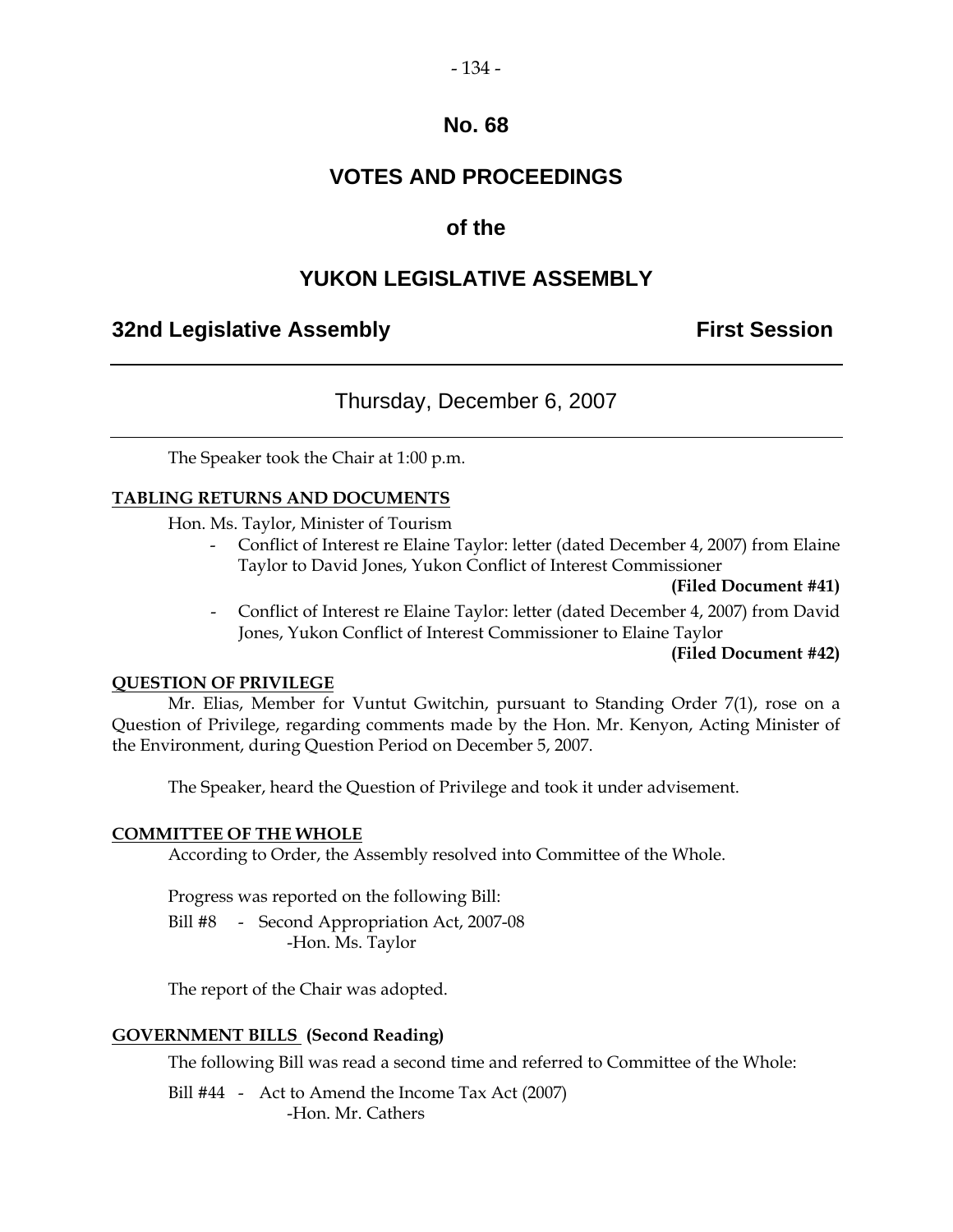The Assembly adjourned at 5:29 p.m. until 1:00 p.m., Monday, December 10, 2007.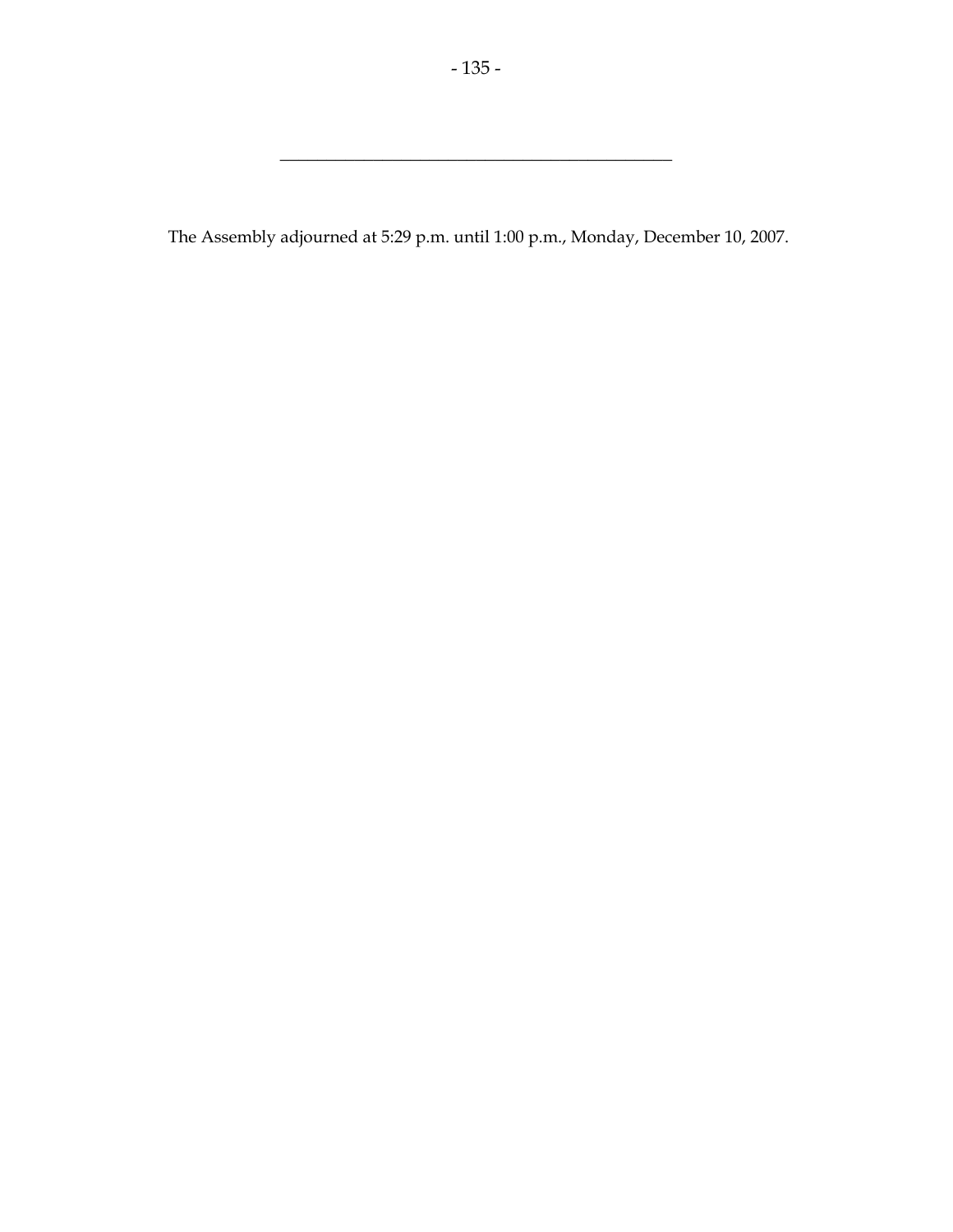#### $-136-$

## **No. 69**

## **VOTES AND PROCEEDINGS**

## **of the**

## **YUKON LEGISLATIVE ASSEMBLY**

## **32nd Legislative Assembly First Session**

## Monday, December 10, 2007

The Speaker took the Chair at 1:00 p.m.

#### **TABLING RETURNS AND DOCUMENTS**

Hon. Mr. Staffen, Speaker

- Yukon Human Rights Commission 2006/07 Annual Report

**(Sessional Paper #48)** 

 Hon. Mr. Lang, Minister responsible for the Yukon Development Corporation and Yukon Energy Corporation

- Yukon Development Corporation 2006 Annual Report and Audited Financial Statements **(Sessional Paper #49)**
- Yukon Energy Corporation 2006 Annual Report and Audited Financial Statements **(Sessional Paper #50)**

Hon. Mr. Rouble, Minister of Education

- Department of Education: Literacy Funding Initiatives for 2007-2008

**(Legislative Return #4)** 

Department of Education: Community Training Fund projects, financial breakdown for 2007-2008 **(Legislative Return #5)**

#### **PRESENTING REPORTS OF COMMITTEES**

 Hon. Ms. Taylor, Chair, Standing Committee on Appointments to Major Government Boards and Committees

- Standing Committee on Appointments to Major Government Boards and Committees: First Report (dated July 18, 2007) **(Sessional Paper #51)**
- Standing Committee on Appointments to Major Government Boards and Committees: Second Report (dated August 16, 2007) **(Sessional Paper #52)**
- Standing Committee on Appointments to Major Government Boards and Committees: Third Report (dated December 10, 2007) **(Sessional Paper #53)**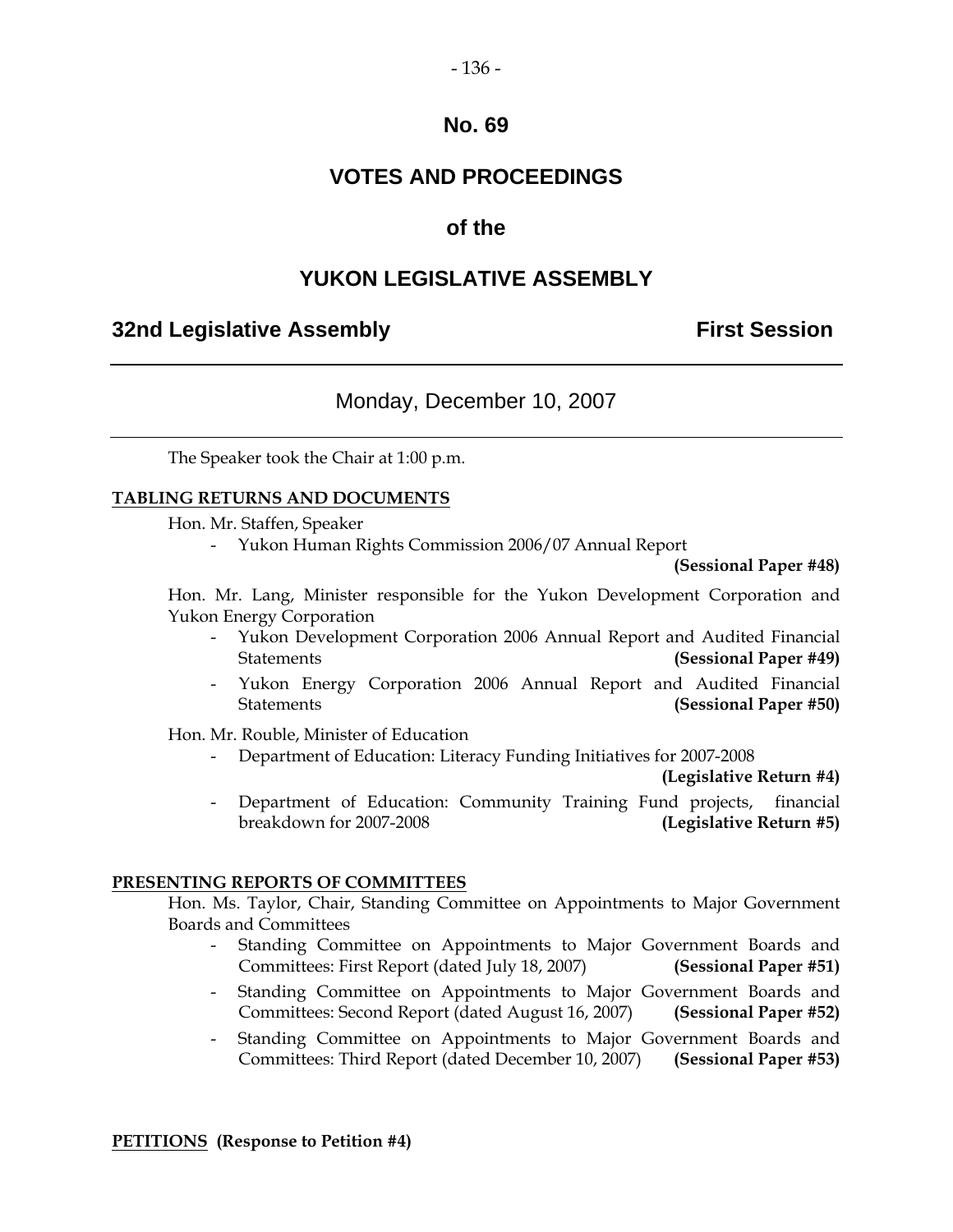The Hon. Mr. Lang, Minister of Energy, Mines and Resources, gave an oral response to Petition #4 (received by the House on November 26, 2007) with regard to genetically engineered crops.

#### **MATTER OF URGENT PUBLIC IMPORTANCE (Standing Order 16(1))**

 Mr. Hardy, Leader of the Third Party, rose on a Point of Order, pursuant to Standing Order 16(1), seeking to seek leave to move that the ordinary business of the Assembly be adjourned so that Bill #108, entitled Legislative Renewal Act, could receive Second Reading. The Speaker also heard from the Hon. Mr. Cathers, Government House Leader and Mr. McRobb, Official Opposition House Leader.

#### **Speaker's Ruling**

 "Pursuant to Standing Order 16(5), the Chair shall rule whether the request for leave by the Leader of the Third Party is in order. In his letter to the Chair, the Leader of the Third Party requests that the ordinary business of the Assembly be adjourned so that Bill #108 can receive Second Reading.

Giving a Bill Second Reading entails a decision by the Assembly; however, Standing Order 16(10) says, 'A debate on a matter of urgent public importance does not entail any decision by the Assembly.' It would not be procedurally possible, therefore, for Bill #108 to receive Second Reading under Standing Order 16.

More importantly, Standing Order 16, regarding the matter of urgent public importance, is designed to allow the Assembly to debate but not to decide upon a matter that is not on the Order Paper. Bill #108, Legislative Renewal Act, is a matter that currently sits on the Order Paper. It could be taken up on a day when Opposition Private Members' Business has precedence.

We shall now proceed to Orders of the Day."

#### **UNANIMOUS CONSENT TO PROCEED WITH MOTION NOS. 296 AND 297**

 The Hon. Mr. Cathers, Government House Leader, requested and received, unanimous consent to call Motion Nos. 296 and 297 for debate.

#### **GOVERNMENT MOTIONS**

Moved by the Hon. Ms. Horne, Minister of Justice:

 THAT the Yukon Legislative Assembly, pursuant to section 17(1) of the *Human Rights Act*, reappoint Melissa Atkinson and appoint Glenis Allen to be members of the Yukon Human Rights Commission. **(Motion #296)**

 A debate arising on the motion and the question being put, it was agreed to on the following recorded Division:

YEA

| Horne   | Fairclough |    |
|---------|------------|----|
| Hart    | Inverarity |    |
| Nordick | Hardy      | 15 |
| McRobb  | Cardiff    |    |
| Elias   | Edzerza    |    |
|         |            |    |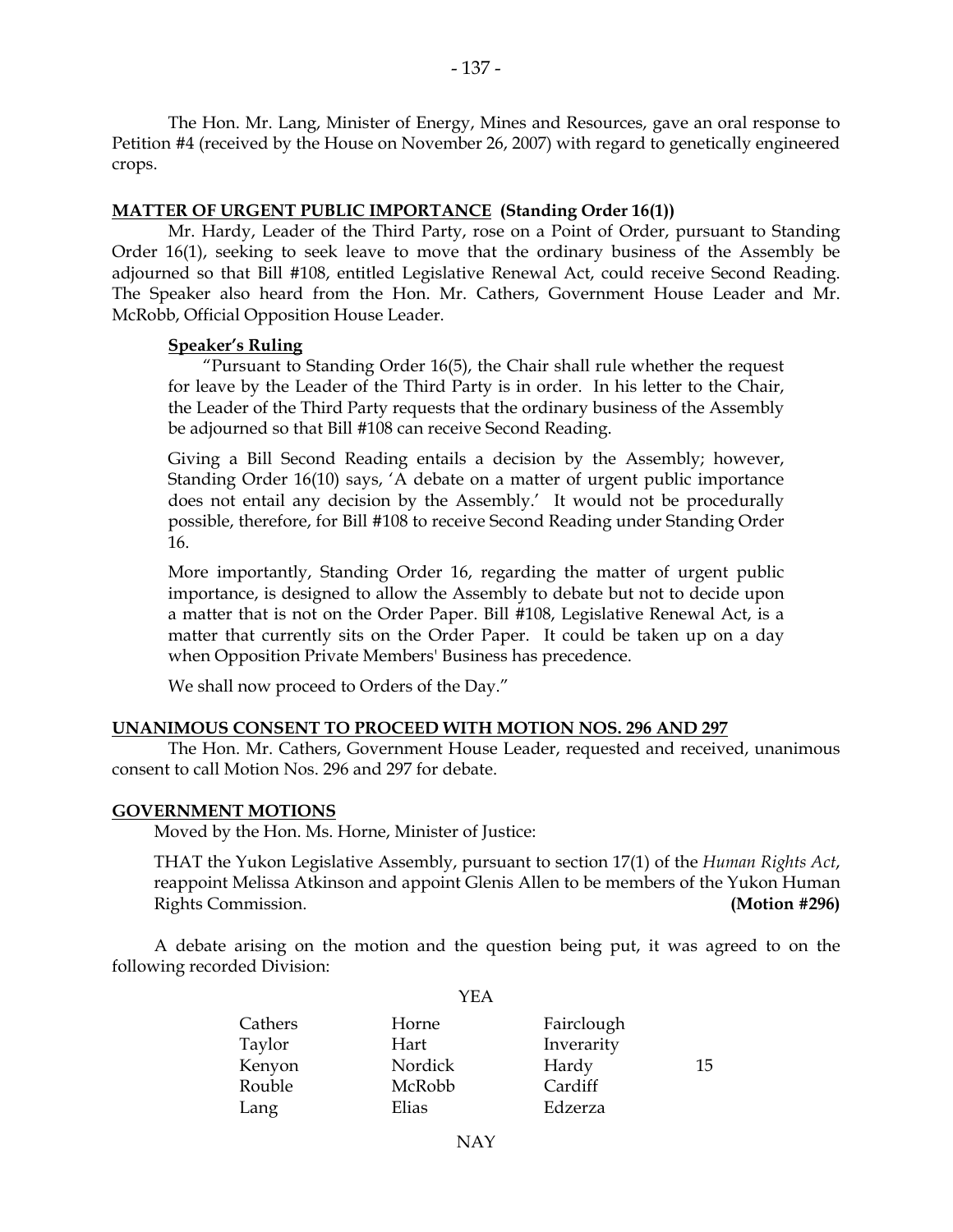0

Moved by the Hon. Ms. Horne, Minister of Justice:

 THAT the Yukon Legislative Assembly, pursuant to section 22(2) of the Human Rights Act, reappoint Barbara Evans as Chief Adjudicator of the Yukon Human Rights Panel of Adjudicators, and appoint Michael Riseborough and John Wright to be members of the Yukon Human Rights Panel of Adjudicators. **(Motion #297)**

A debate arising on the motion and the question being put, it was agreed to.

#### **GOVERNMENT BILLS (Third Reading)**

The following Bills were read a third time and passed:

- Bill #42 Act to Amend the Municipal Finance and Community Grants Act -Hon. Mr. Hart
- Bill #35 Act to Amend the Subdivision Act -Hon. Mr. Lang
- Bill #38 Act to Amend the Employment Standards Act -Hon. Mr. Hart
- Bill #39 Act to Amend the Territorial Court Judiciary Pension Plan Act, 2003 -Hon. Mr. Hart
- Bill #40 Act to Repeal the Motor Transport Act -Hon. Mr. Lang

#### **UNANIMOUS CONSENT TO PROCEED WITH SECOND READING OF BILL #45**

 The Hon. Mr. Hart requested and received unanimous consent to proceed with Second Reading of Bill #45, entitled Act to Amend the Legislative Assembly Act, No. 2.

#### **GOVERNMENT BILLS (Second Reading)**

The following Bill was read a second time and referred to Committee of the Whole:

Bill #45 - Act to Amend the Legislative Assembly Act, No. 2 -Hon. Mr. Hart

#### **COMMITTEE OF THE WHOLE**

According to Order, the Assembly resolved into Committee of the Whole.

The following Bill was reported without amendment:

Bill #45 - Act to Amend the Legislative Assembly Act, No. 2 -Hon. Mr. Hart

At 3:17 p.m., Committee of the Whole passed the following motion:

 THAT, Willard Phelps, Chair of the Yukon Development Corporation Board of Directors and the Yukon Energy Corporation Board of Directors, and David Morrison, President and Chief Executive Officer of the Yukon Development Corporation and the Yukon Energy Corporation, appear as witnesses in Committee of the Whole, from 3:30 p.m. to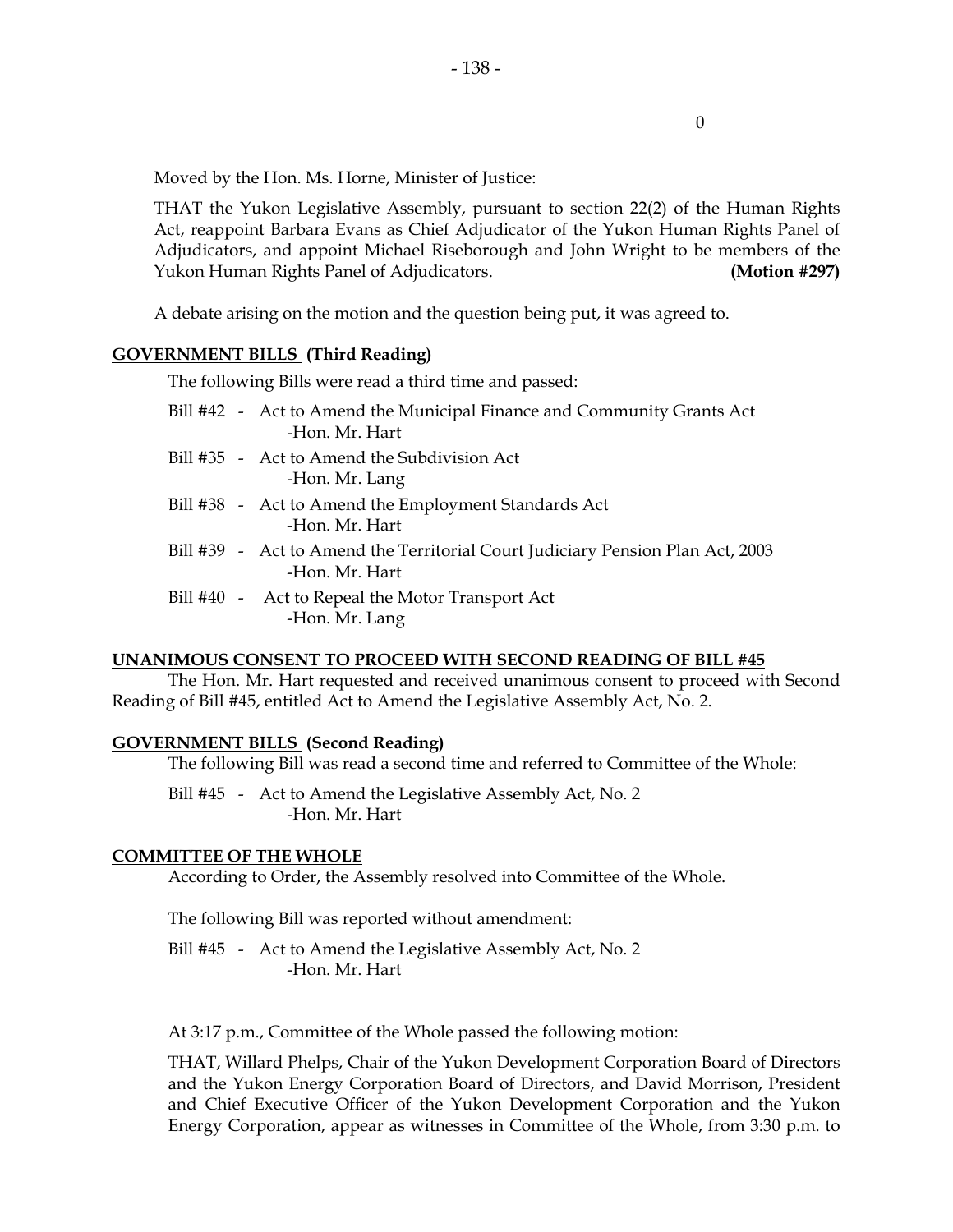5:30 p.m. on Monday, December 10, 2007, to discuss matters relating to the Yukon Development Corporation the Yukon Energy Corporation. (C/W Motion #3) Development Corporation the Yukon Energy Corporation.

 Pursuant to Committee of the Whole Motion #3 passed at 3:17 p.m., this day, Willard Phelps, Chair of the Yukon Development Corporation Board of Directors and the Yukon Energy Corporation Board of Directors, and David Morrison, President and Chief Executive Officer of the Yukon Development Corporation and the Yukon Energy Corporation, appeared as witnesses in Committee of the Whole, from 3:30 p.m. to 5:30 p.m.

The report of the Chair was adopted.

The Assembly adjourned at 5:29 p.m. until 1:00 p.m., Tuesday, December 11, 2007.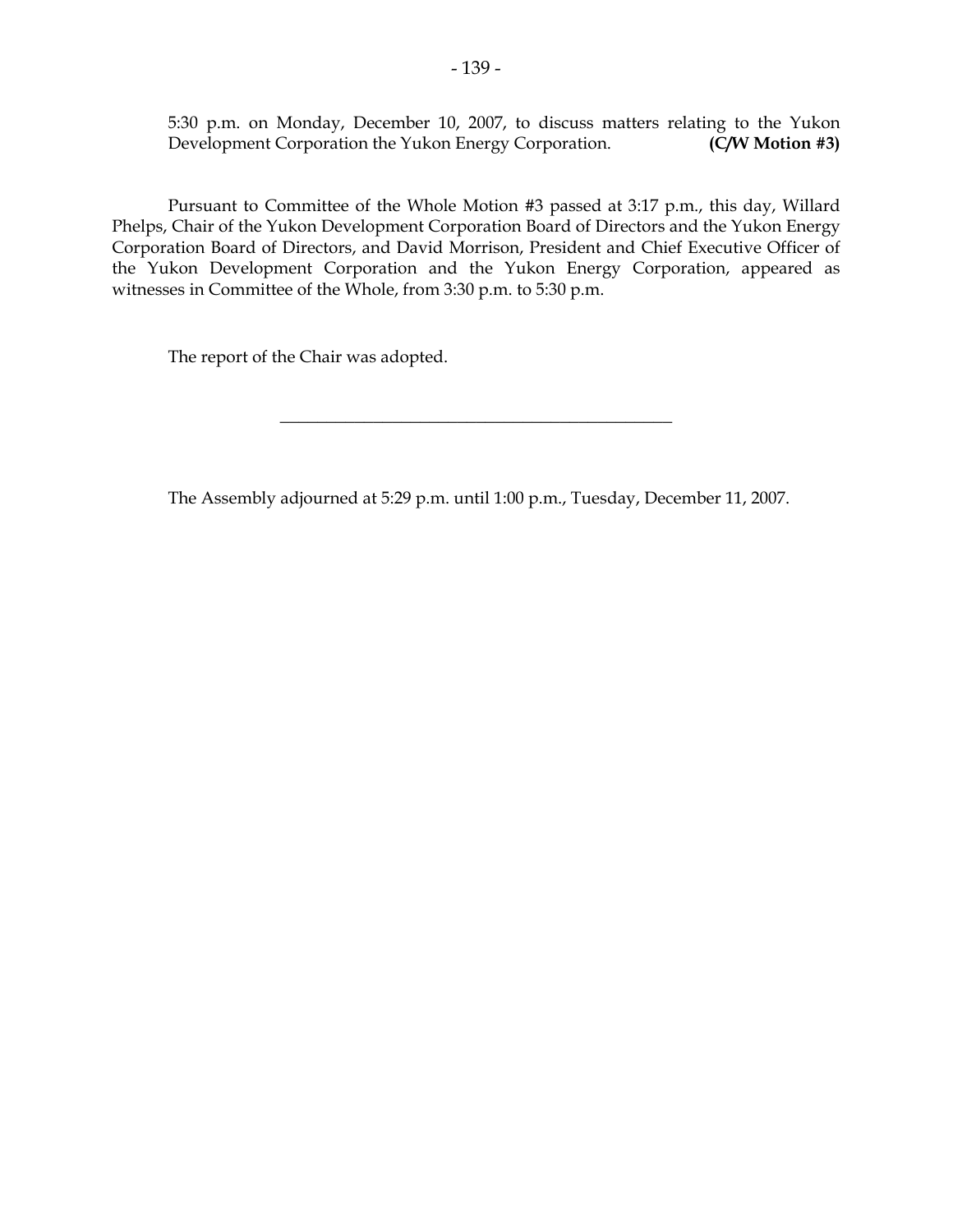#### $-140-$

## **No. 70**

## **VOTES AND PROCEEDINGS**

## **of the**

## **YUKON LEGISLATIVE ASSEMBLY**

## **32nd Legislative Assembly First Session**

## Tuesday, December 11, 2007

The Speaker took the Chair at 1:00 p.m.

#### **TABLING RETURNS AND DOCUMENTS**

Hon. Mr. Kenyon, Minister responsible for the Yukon Liquor Corporation

- Yukon Liquor Corporation 2006/2007 Annual Report **(Sessional Paper #54)** 

Hon. Mr. Kenyon, Acting Minister of Environment

Yukon State of the Environment Interim Report 2003: Environmental Indicators **(Sessional Paper #55)**

#### **NOTICE RE OPPOSITION PRIVATE MEMBERS' BUSINESS**

 Pursuant to Standing Order 14.2(3), Mr. McRobb, Official Opposition House Leader, informed the House that the Official Opposition Members did not wish to identify any items to be called during Opposition Private Members' Business on Wednesday, December 12, 2007.

 Pursuant to Standing Order 14.2(3), Mr. Cardiff, Third Party House Leader, informed the House that the Official Opposition Members did not wish to identify any items to be called during Opposition Private Members' Business on Wednesday, December 12, 2007.

#### **SPEAKER'S RULING (Re: Question of Privilege Raised on December 6, 2007)**

 "Prior to proceeding to Orders of the Day, the Chair is prepared to rule on the Question of Privilege raised Thursday by the Member for Vuntut Gwitchin. At that time the Member for Vuntut Gwitchin expressed concerns regarding a comment made by the Acting Minister of Environment. According to the Member for Vuntut Gwitchin, the Minister violated one or more of his privileges as a Member of this Assembly by misrepresenting his position on the issue of pairing. This alleged misrepresentation has, according to the Member, impinged upon his ability to act as an environmental advocate and his ability to perform his role as a Member of the Legislative Assembly.

Before ruling on the question of privilege the Chair will address some procedural matters. Standing Order 7(4) says the Speaker must rule on (a) whether there appears, on the face of it, to be a case of breach of privilege, and (b) whether the matter has been raised at the earliest opportunity.

I shall deal with the second matter first. The Member for Vuntut Gwitchin raised the Question of Privilege last Thursday. According to the Member, the comments made by the Acting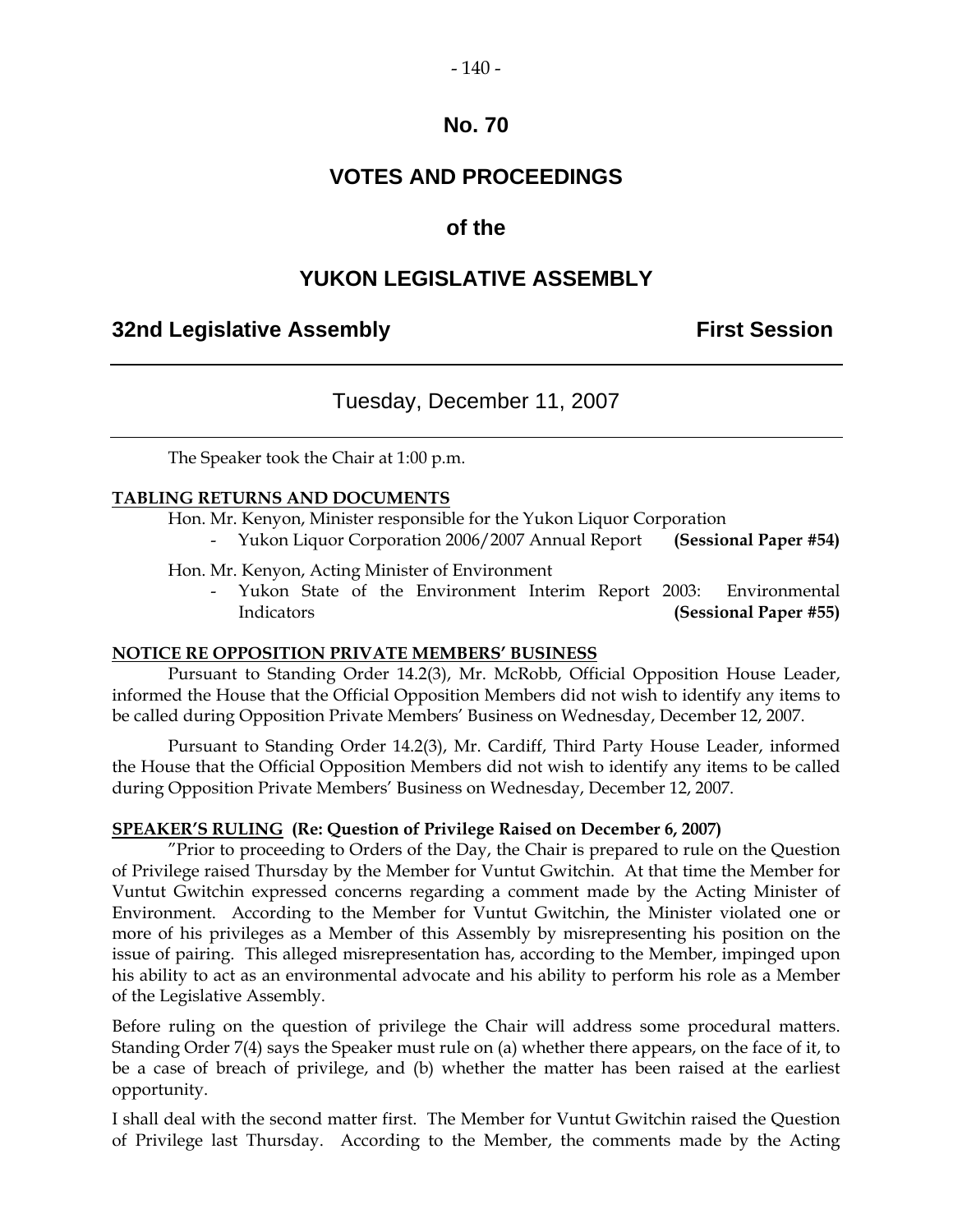Minister of Environment were said the day before. One could argue, therefore, that the Question of Privilege should have been raised last Wednesday when the offensive words were uttered. However, the Chair accepts that the Members might want some time to reflect on the comments raised before raising them as a Question of Privilege. Therefore, the Chair is prepared to accept the Question of Privilege for a ruling.

I shall now address the issue of breach of privilege itself. In dealing with Questions of Privilege it is not the Chair's role to rule that a breach of privilege has or has not occurred. That is a matter for the House to decide. The question for the Chair is whether there appears, on the face of it, to be a breach of privilege. Should the Chair decide that this is the case, the Member for Vuntut Gwitchin will be invited to place before the House a motion that would address this issue. All other business before the House, with the exception of the Daily Routine, would be set aside until the issue is dealt with.

In order to rule on the Question of Privilege we must first consider the nature of parliamentary privilege. According to House of Commons Procedure and Practice the term 'parliamentary privilege' 'refers… to the rights and immunities that are deemed necessary for the House of Commons, as an institution, and its Members, as representatives of the electorate, to fulfill their functions. It also refers to the powers possessed by the House to protect itself, its Members and its procedures from undue interference so that it can effectively carry out its principal functions, which are to inquire, to debate and to legislate. In that sense parliamentary privilege can be viewed as special advantages which Parliament and its Members need to function unimpeded.'

House of Commons Procedure and Practice also informs us that '[T]he rights and immunities accorded to Members individually are generally categorized under the following headings: freedom of speech; freedom from arrest in civil actions; exemption from jury duty; exemption from attendance as a witness.' Of these four, only freedom of speech can be considered at stake in this case.

For the Chair to conclude that the ability and effectiveness of the Member for Vuntut Gwitchin as an environmental advocate and MLA have been damaged by the comments of the Acting Minister of Environment would require a determination of fact. That is not the role of the Chair. Whatever the effect of the Minister's comments, the Member for Vuntut Gwitchin has not been impeded in freedom of speech in this Assembly. The Chair, therefore, finds that there is no apparent breach of privilege in this case.

Though the Chair has ruled that there does not appear to be a breach of privilege the Member for Vuntut Gwitchin -- or any other Member -- may still bring this issue before the House. This could be done by giving notice of a substantive motion, which could then be called for debate using the usual rules of procedure.

The Chair thanks all Members for their attention to this ruling.

We will now proceed to Orders of the Day."

#### **COMMITTEE OF THE WHOLE**

According to Order, the Assembly resolved into Committee of the Whole.

The following Bills were reported without amendment:

 Bill #41 - Securities Act -Hon. Mr. Hart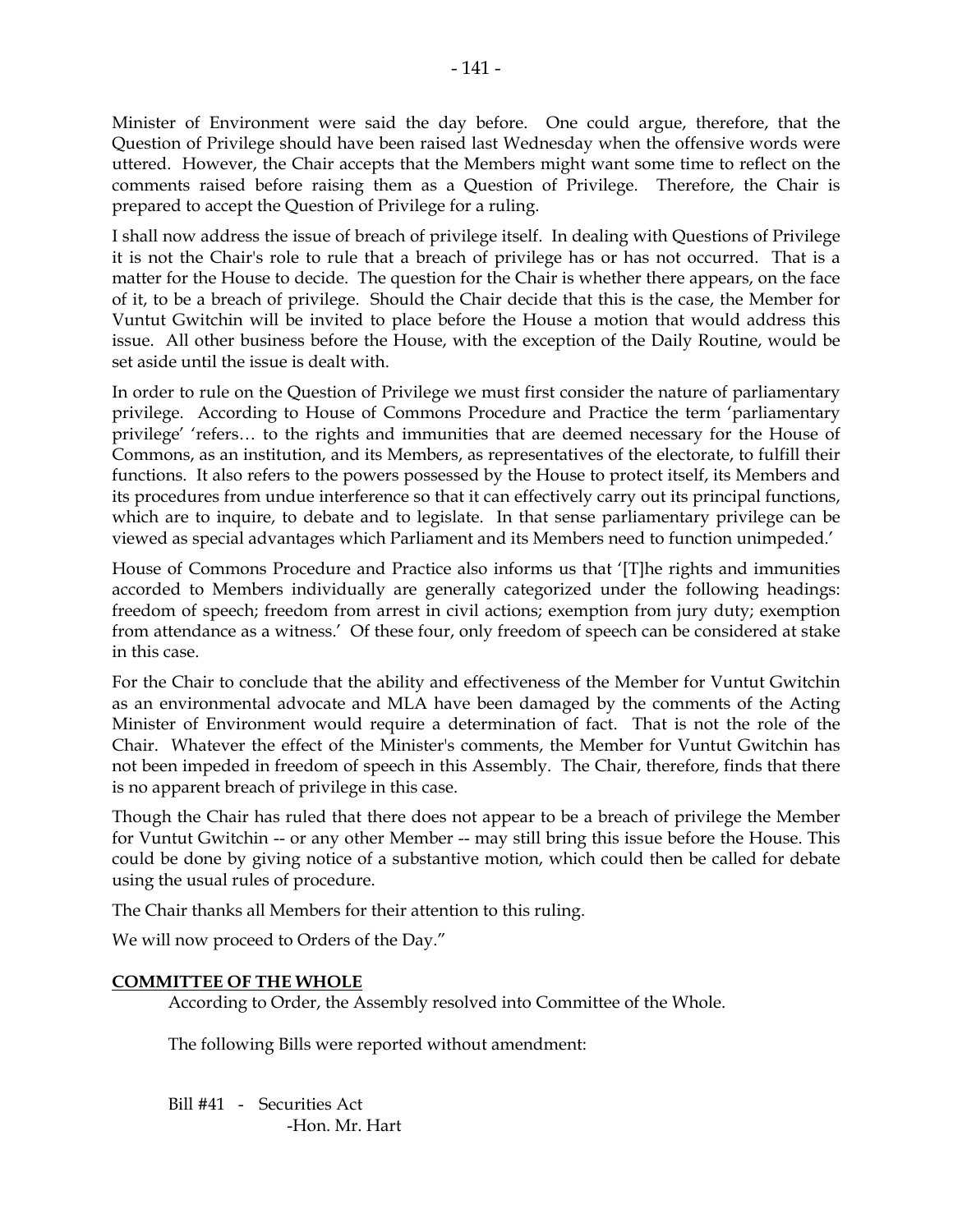Bill #36 - Act to Amend the Legislative Assembly Act -Hon. Ms. Taylor

 The following Bill was reported with amendment: Bill #37 - Legislative Retirement Allowances Act, 2007 -Hon. Ms. Taylor

The report of the Chair was adopted.

#### **UNANIMOUS CONSENT TO PROCEED WITH THIRD READING OF BILL #45**

 The Hon. Mr. Hart, Minister of Community Services, requested and received unanimous consent to move that Bill #45, entitled Act to Amend the Legislative Assembly Act, No. 2 be read a third time and do pass .

#### **GOVERNMENT BILLS (Third Reading)**

The following Bill was read a third time and passed:

Bill #45 - Act to Amend the Legislative Assembly Act, No. 2 -Hon. Mr. Hart

#### **UNANIMOUS CONSENT TO PROCEED WITH THIRD READING OF BILL #37**

 The Hon. Ms. Taylor, Minister of Tourism and Culture, requested and received unanimous consent to move that Bill #37, entitled Legislative Retirement Allowances Act, 2007 be read a third time and do pass .

#### **GOVERNMENT BILLS (Third Reading)**

The following Bills were read a third time and passed:

- Bill #37 Legislative Retirement Allowances Act, 2007 -Hon. Ms. Taylor
- Bill #36 Act to Amend the Legislative Assembly Act -Hon. Ms. Taylor
- Bill #41 Securities Act -Hon. Mr. Hart

#### **COMMITTEE OF THE WHOLE**

According to Order, the Assembly resolved into Committee of the Whole.

Progress was reported on the following Bill:

Bill #8 - Second Appropriation Act, 2007-08 -Hon. Ms. Taylor

The report of the Chair was adopted.

The Assembly adjourned at 5:31 p.m. until 1:00 p.m., Wednesday, December 12, 2007.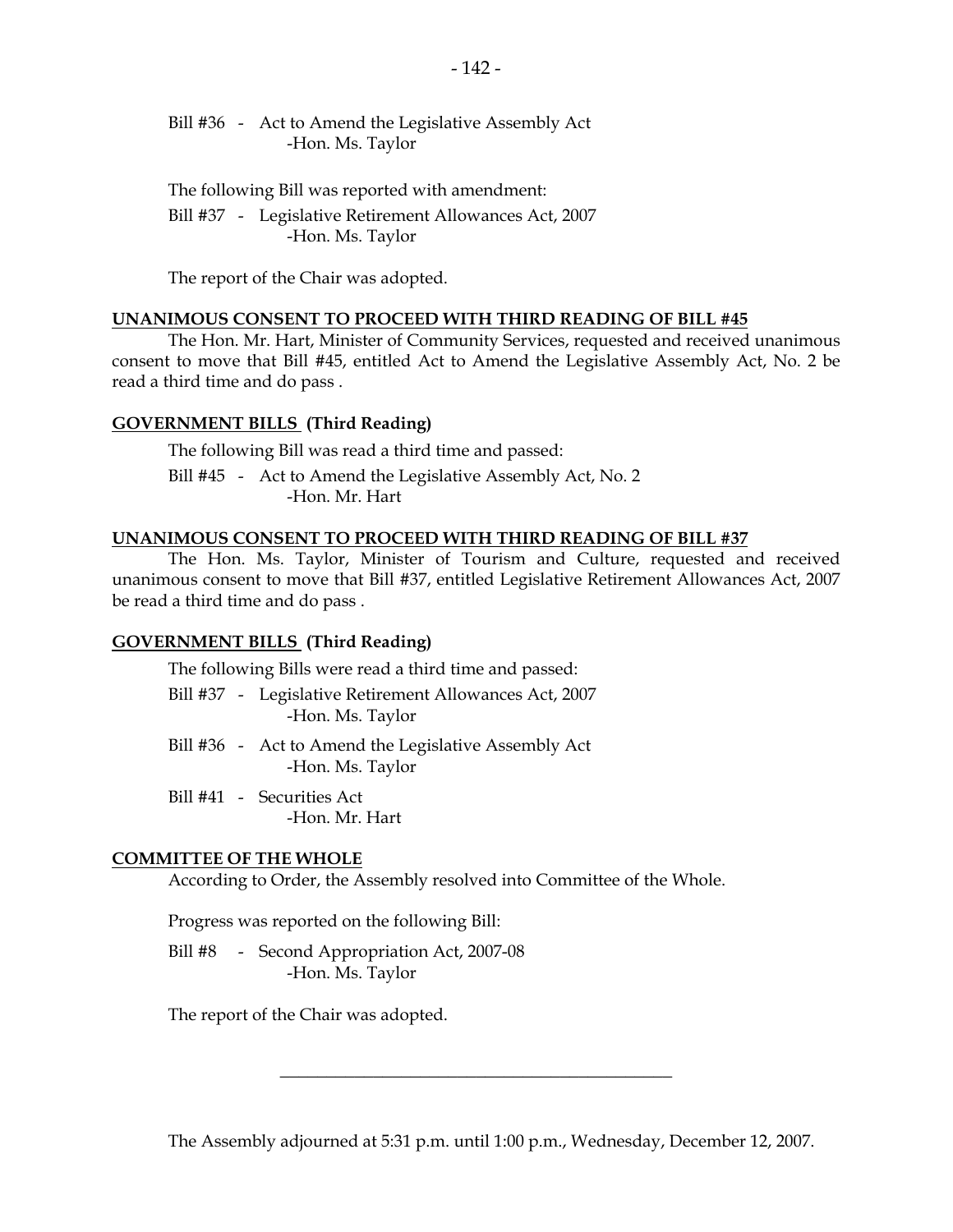#### $-143-$

## **No. 71**

## **VOTES AND PROCEEDINGS**

## **of the**

## **YUKON LEGISLATIVE ASSEMBLY**

## **32nd Legislative Assembly First Session**

## Wednesday, December 12, 2007

The Speaker took the Chair at 1:00 p.m.

#### **TABLING RETURNS AND DOCUMENTS**

Hon. Mr. Kenyon, Acting Minister of Environment

- Yukon State of the Environment Interim Report 2004: Environmental Indicators **(Sessional Paper #56)**
- Hon. Mr. Lang, Minister of Highways and Public Works
	- Contracting Summary Report for Yukon Government Departments (April 1, 2006 – March 31, 2007) and Yukon Government Corporations (YDC and YWCHSB: January 1, 2006 - December 31, 2006; YHC and YLC: April 1, 2006 – March 31, 2007) **(Filed Document #43)**

Hon. Ms. Taylor, Minister Tourism and Culture

- Yukon Heritage Resources Board 2006/2007 Annual Report

**(Sessional Paper #57)** 

Mr. Edzerza, Member for McIntyre-Takhini

- First Nations Child Welfare Policy, letter (dated December 11, 2007) re from Mr. Edzerza, MLA McIntyre-Takhini to Hon. Brad Cathers, Minister of Health and Social Services **(Filed Document #44)**
- Mr. Hardy, Leader of the Third Party
	- Bali Conference on Climate Change, letter (dated December 12, 2007) re, from Todd Hardy, Leader, NDP Caucus and Arthur Mitchell, Leader of the Official Opposition to Rt. Hon. Stephen Harper, Prime Minister of Canada

#### **(Filed Document #45)**

#### **FILED DOCUMENT**

 During Question Period, the Hon. Mr. Kenyon, Minister responsible for Yukon Housing Corporation, filed the following document:

Yukon Housing Corporation, letter (dated October 10, 2007) re constituents agreement with, from Arthur Mitchell, MLA for Copperbelt to Hon. Jim Kenyon, Minister responsible for Yukon Housing Corporation **(Filed Document #46)**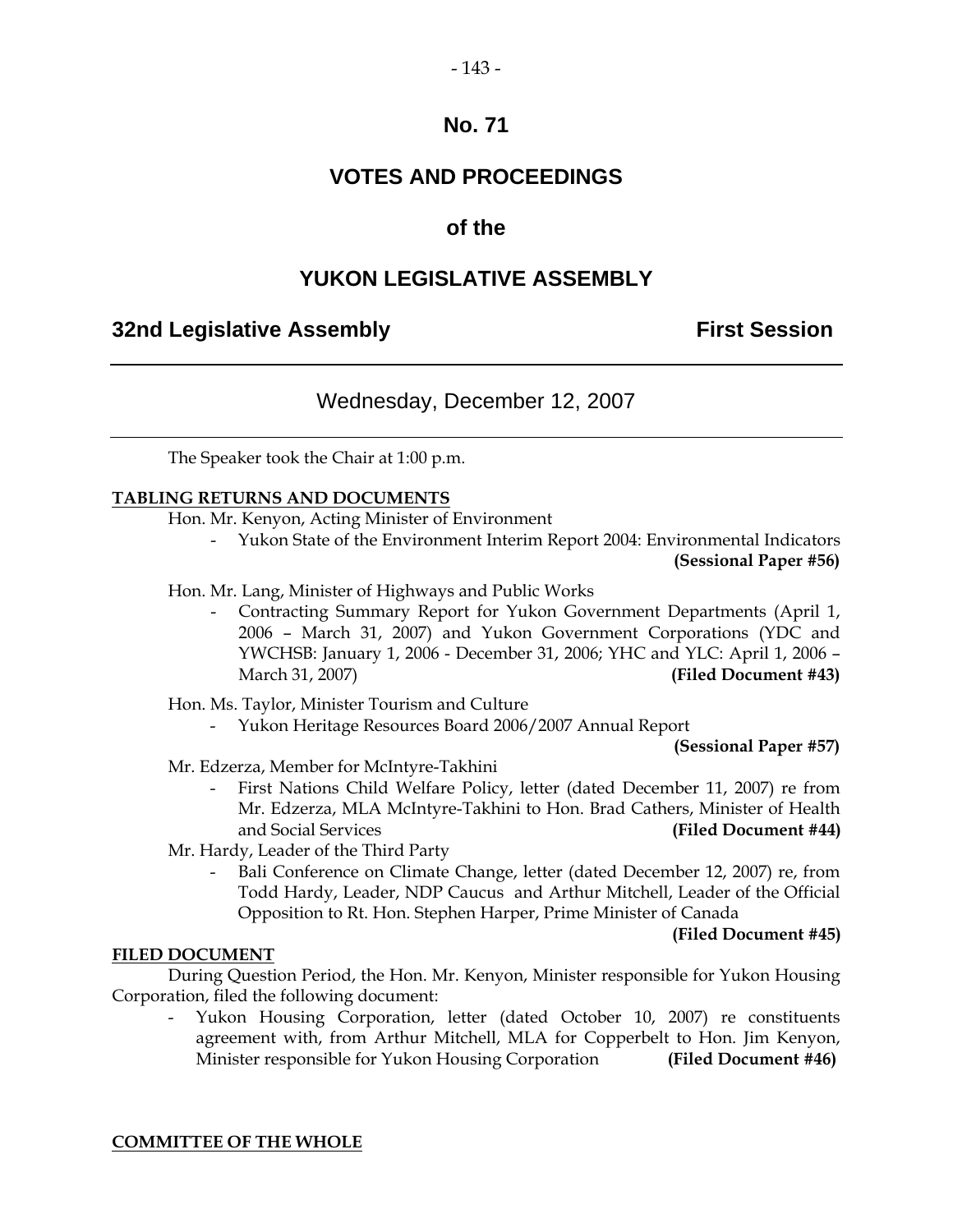According to Order, the Assembly resolved into Committee of the Whole.

Progress was reported on the following Bill:

 Bill #8 - Second Appropriation Act, 2007-08 -Hon. Ms. Taylor

The report of the Chair was adopted.

The Assembly adjourned at 5:31 p.m. until 1:00 p.m., Thursday, December 13, 2007.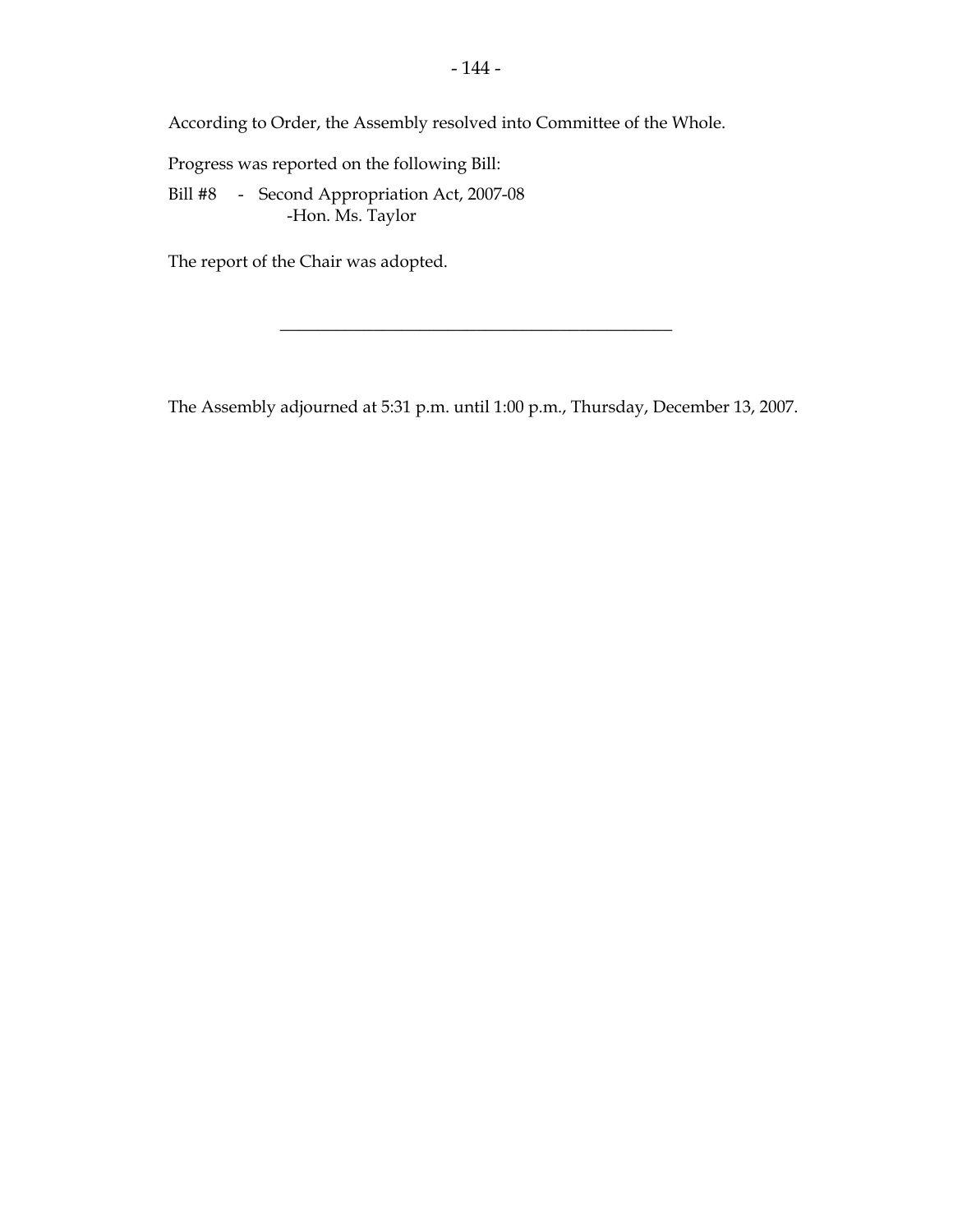#### $-145-$

## **No. 72**

## **VOTES AND PROCEEDINGS**

## **of the**

## **YUKON LEGISLATIVE ASSEMBLY**

## **32nd Legislative Assembly The Contract Session**

## Thursday, December 13, 2007

The Speaker took the Chair at 1:00 p.m.

#### **TABLING RETURNS AND DOCUMENTS**

Hon. Ms. Taylor, Minister of Tourism

- Yukon Arts Centre 2006/2007 Annual Report **(Sessional Paper #58)**

#### Hon. Mr. Cathers, Minister of Health and Social Services

- Yukon Child Care Board 2006/2007 Annual Report **(Sessional Paper #59)**
- Yukon Hospital Corporation Consolidated Financial Statements as at March 31, 2007 **(Sessional Paper #60)**
- Health Care Insurance Programs, Health Services Branch: Statement of Revenue and Expenditures for fiscal years 1997/98 to 2006/07

**(Filed Document #47)** 

#### **MINISTERIAL STATEMENT**

Hon. Mr. Cathers, Minister of Health and Social Services

- Services for Children with Disabilities

 [At 1:15 p.m. the fire alarm sounded and, accordingly, the Speaker recessed the House. The House was called to order at 1:41 p.m.]

#### **MATTER OF URGENT PUBLIC IMPORTANCE (Standing Order 16(1))**

 Mr. Hardy, Leader of the Third Party, rose on a Point of Order pursuant to Standing Order 16(1), requesting to move that Standing Order 75 and 76 be suspended and that the House continue to sit until Thursday, December 20. The Speaker also heard from the Hon. Mr. Cathers, Government House Leader and Mr. McRobb, Official Opposition House Leader.

#### **Speaker's Ruling**

 "Pursuant to Standing Order 16(5), the Chair shall now rule whether the request of the Leader of the Third Party is in order.

 In his letter to the Chair, the Leader of the Third Party indicated his intent to request that the ordinary business of the Assembly be adjourned so that he can move that Standing Orders 75 and 76 be suspended and that the House continue to sit until Thursday, December 20.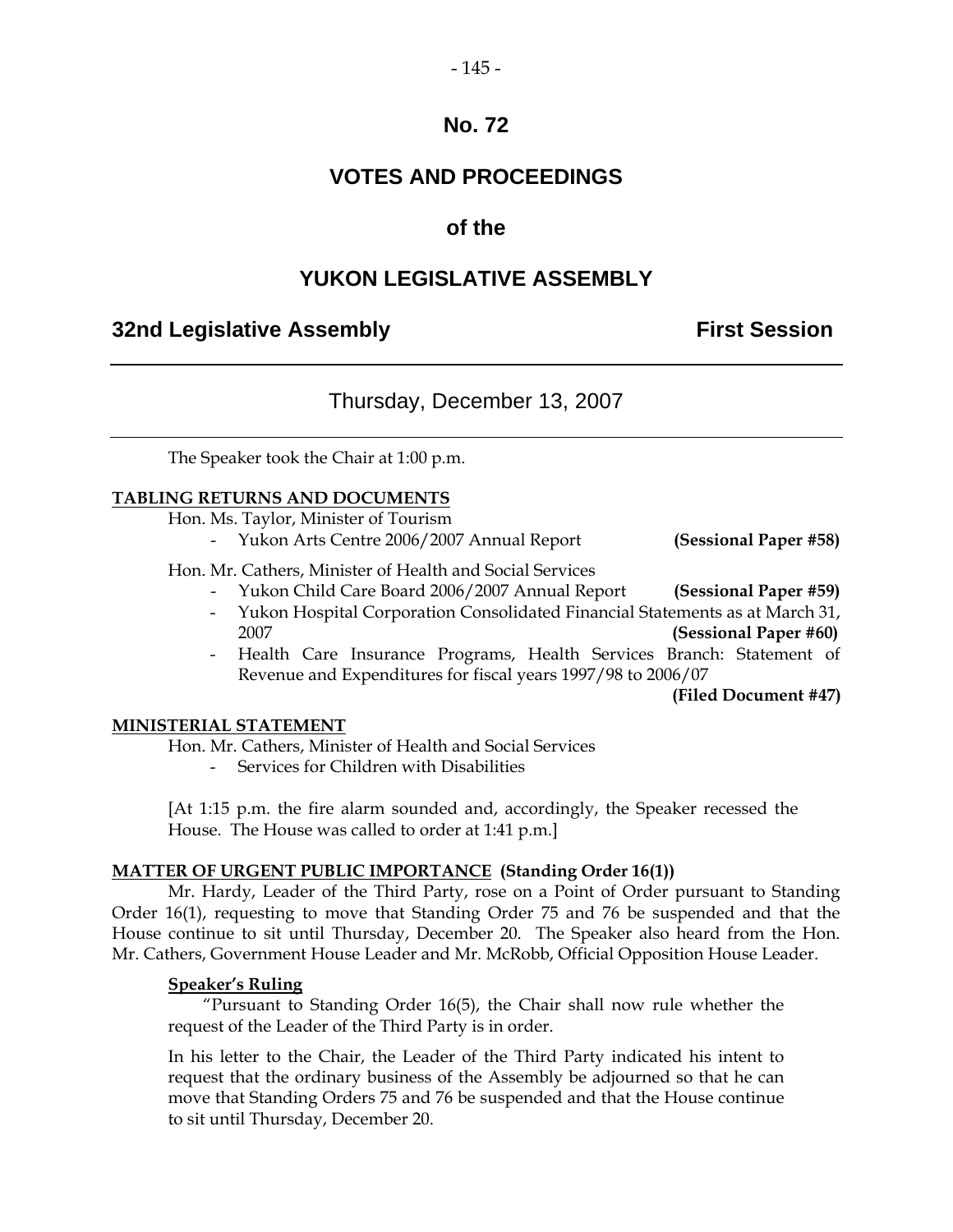The request for leave is not in order. Standing Order 16(10) says, 'A debate on a matter of urgent public importance does not entail any decision by the Assembly.' However, suspending Standing Orders 75 and 76 would entail a decision by the Assembly. It would not procedurally be possible, therefore, under Standing Order 16, for the House to reach a decision the Leader of the Third Party is seeking. Should the Member wish to see Standing Orders 75 and 76 suspended, the proper procedure is to ask for unanimous consent pursuant to Standing Order 14(3) while the Speaker is in the Chair.

The House will now proceed to Orders of the Day."

#### **COMMITTEE OF THE WHOLE**

According to Order, the Assembly resolved into Committee of the Whole.

#### **Chair's Statement**

 "Yesterday in Committee of the Whole the Leader of the Official Opposition, in the course of participating in debate on Vote 15, Department of Health and Social Services, used the term 'shell game' with regard to the manner in which the Minister of Health and Social Services answered a question. The Chair would like to note that the term 'shell game' is not parliamentary, as it implies a deliberate deception on behalf of Members, contrary to Standing Order 19(g)."

The Committee agreed to report on the following Bill without amendment:

Bill #44 - Act to Amend the Income Tax Act (2007) -Hon. Mr. Hart

 The Committee resumed consideration (from December 12, 2007) of the following Bill:

Bill #8 - Second Appropriation Act, 2007-08 -Hon. Ms. Taylor

#### **Termination of Sitting as per Standing Order 76(1)**

The Chair made the following statement:

"Order please. The time has reached 5:00 p.m. on this the  $28<sup>th</sup>$  day of the 2007 Fall Sitting. Standing Order 76(1) states: 'On the day that the Assembly has reached the maximum number of sitting days allocated for that Sitting pursuant to Standing Order 75, the Chair of the Committee of the Whole, if the Assembly is in Committee of the Whole at the time, shall interrupt proceedings at 5:00 p.m. and, with respect to each Government Bill before Committee that the Government House Leader directs to be called, shall:

- (a) put the question on any amendment then before the Committee;
- (b) put the question, without debate or amendment, on a motion moved by a Minister that the Bill, including all clauses, schedules, title and preamble, be deemed to be read and carried;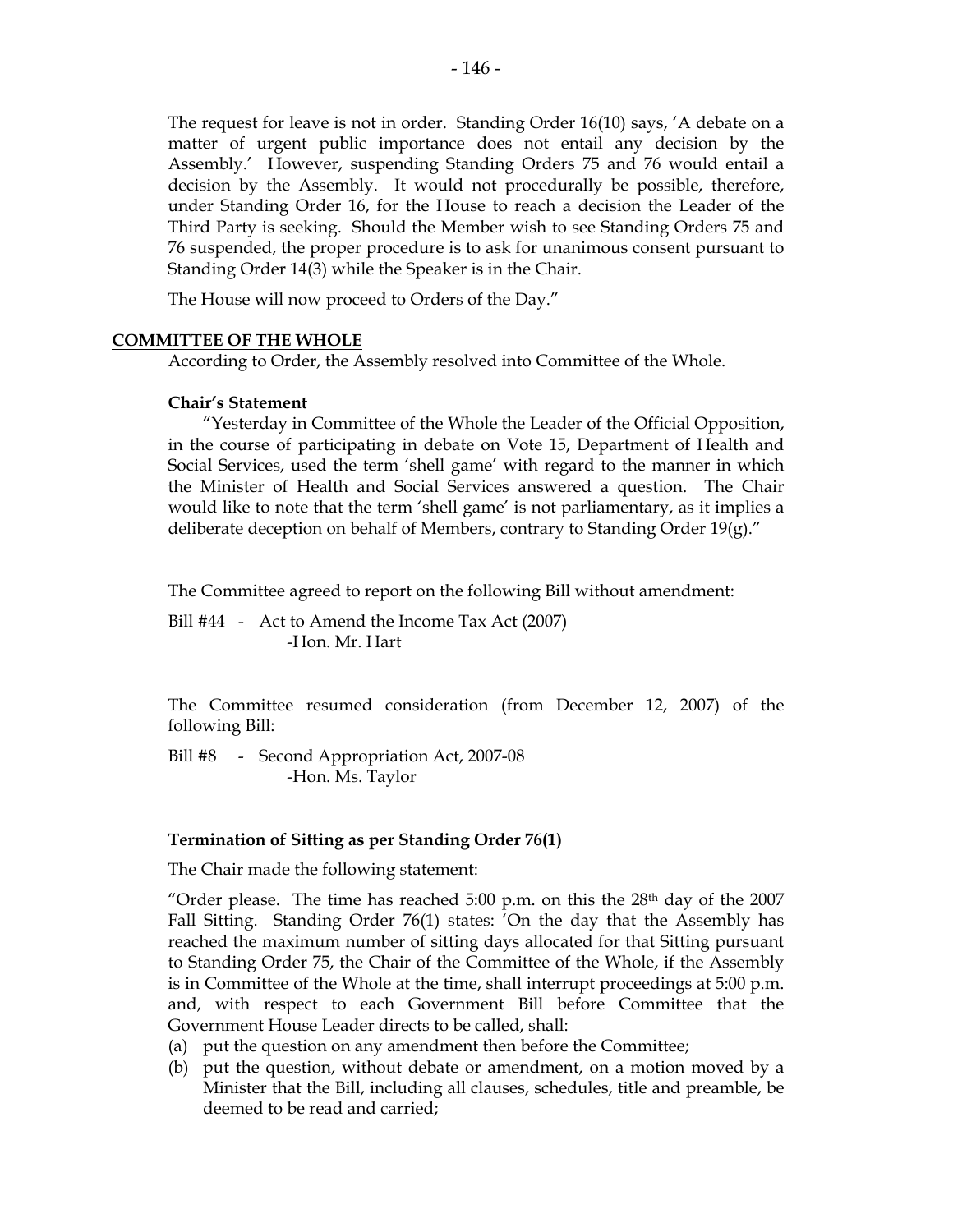- (c ) put the question on a motion moved by a Minister that the Bill be reported to the Assembly; and
- (d) when all Bills have been dealt with, recall the Speaker to the Chair to report on the proceedings of the Committee.

It is the duty of the Chair to now conduct the business of the Committee of the Whole in the manner directed by Standing Order 76(1).

The Chair would now ask the Government House Leader to indicate whether Bill #8, the only Bill now before the Committee of the Whole, should be called."

The Hon. Mr. Cathers, Government House Leader, directed that Bill #8, entitled Second Appropriation Act, 2007-08 be called.

The Committee agreed to report the following Bills without amendment:

| Bill #44 - Act to Amend the Income Tax Act (2007) |
|---------------------------------------------------|
| -Hon. Mr. Hart                                    |

Bill #8 - Second Appropriation Act, 2007-08 -Hon. Ms. Taylor

#### **SPEAKER'S STATEMENT**

#### **THIRD READING OF BILLS AS PER STANDING ORDER 76(2)**

"Standing Order 76(2) states: 'On the sitting day that the Assembly has reached the maximum number of sitting days allocated for the Sitting pursuant to Standing Order 75, the Speaker of the Assembly, when recalled to the Chair after the House has been in Committee of the Whole, shall:

- (d) with respect to each Government Bill standing on the Order Paper for Third Reading and designated to be called by the Government House Leader,
	- (i) receive a motion for a Third Reading and passage of the Bill, and
	- (ii) put the question, without debate or amendment, on that motion.'

I shall, therefore, ask the Government House Leader to identify whether Bill #7, Bill #8 and Bill #44, the only Bills now standing at Third Reading should be called."

The Hon. Mr. Cathers, Government House Leader, directed that Bill #7, Bill #8 and Bill #44 be called.

#### **GOVERNMENT BILLS (Third Reading)**

The following Bills were read a third time and passed:

- Bill #7 Fourth Appropriation Act, 2006-07 -Hon. Ms. Taylor Bill #8 - Second Appropriation Act, 2007-08 -Hon. Ms. Taylor
- Bill #44 Act to Amend the Income Tax Act (2007) -Hon. Mr. Cathers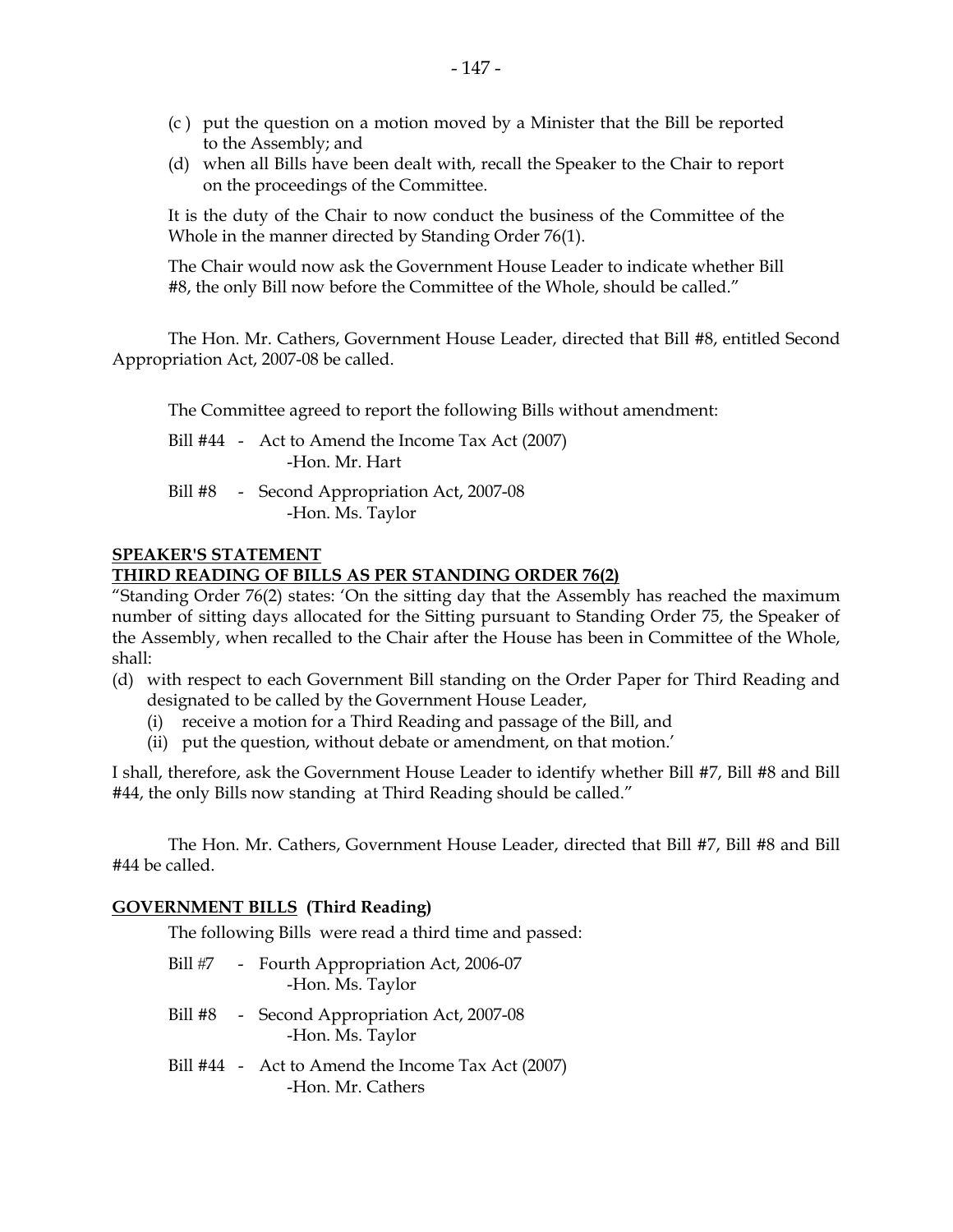#### **ASSENT TO BILLS**

 The Assembly received the Commissioner, the Hon. Geraldine Van Bibber, in her capacity as Lieutenant-Governor, to give Assent to certain Bills passed by the House.

The Commissioner, having entered the Chamber, took her seat in the Speaker's chair.

The Speaker, the Hon. Ted Staffen, addressed the Commissioner:

 "Madam Commissioner, the Assembly has, at its present Session, passed certain Bills to which, in the name and on behalf of the Assembly, I respectfully request your Assent."

 The Clerk of the Assembly, Floyd McCormick, then read the titles of the Bills which had been passed severally as follows:

Act to Amend the Municipal Finance and Community Grants Act

Act to Amend the Subdivision Act

Act to Amend the Employment Standards Act

Act to Amend the Territorial Court Judiciary Pension Plan Act, 2003

Act to Repeal the Motor Transport Act

Act to Amend the Legislative Assembly Act, No. 2

Legislative Assembly Retirement Allowances Act, 2007

Act to Amend the Legislative Assembly Act

Securities Act

Fourth Appropriation Act, 2006-07

Second Appropriation Act, 2007-08

Act to Amend the Income Tax Act (2007)

 The Commissioner assented the Bills: "I hereby Assent to the Bills as enumerated by the Clerk."

#### **ADJOURNMENT OF THE SITTING**

The Speaker called the House to order and stated:

 "As the House has reached the maximum number of days permitted for the Fall Sitting, as established pursuant to Standing Order 75(3), and the House has completed consideration of the designated legislation, it is the duty of the Chair to declare that this House now stands adjourned. Merry Christmas to each and every one of you."

 $\frac{1}{2}$  ,  $\frac{1}{2}$  ,  $\frac{1}{2}$  ,  $\frac{1}{2}$  ,  $\frac{1}{2}$  ,  $\frac{1}{2}$  ,  $\frac{1}{2}$  ,  $\frac{1}{2}$  ,  $\frac{1}{2}$  ,  $\frac{1}{2}$  ,  $\frac{1}{2}$  ,  $\frac{1}{2}$  ,  $\frac{1}{2}$  ,  $\frac{1}{2}$  ,  $\frac{1}{2}$  ,  $\frac{1}{2}$  ,  $\frac{1}{2}$  ,  $\frac{1}{2}$  ,  $\frac{1$ 

The Assembly adjourned at 5:13 p.m.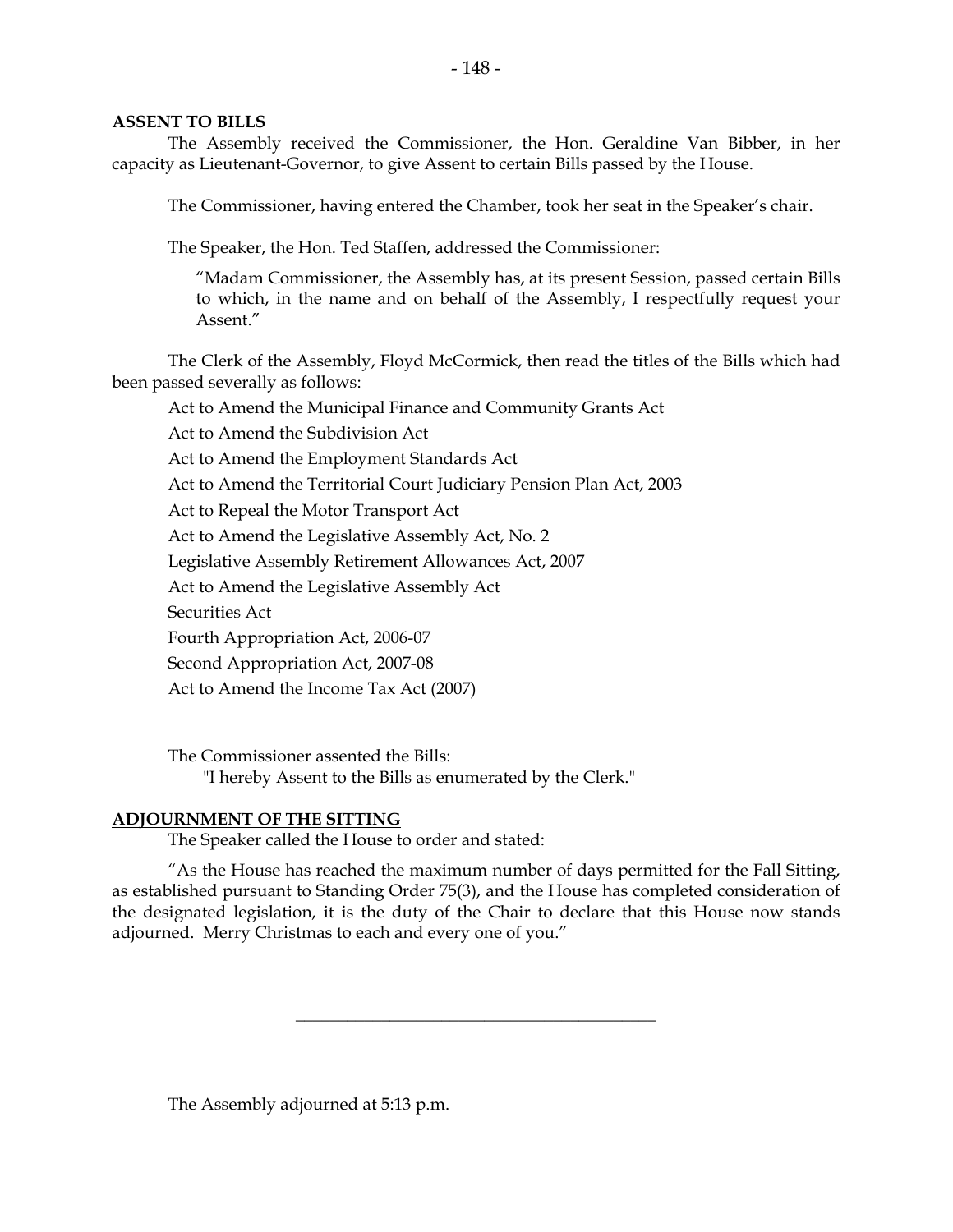## **INDEX TO JOURNALS**

## **First Session Contract Session Contract Session Contract Contract Contract Contract Contract Contract Contract Contract Contract Contract Contract Contract Contract Contract Contract Contract Contract Contract Contract Co**

## **October 25, 2007 – December 13, 2007**

## **YUKON LEGISLATIVE ASSEMBLY**

|                                                  | A                                                        | <b>PAGE</b>       |  |  |
|--------------------------------------------------|----------------------------------------------------------|-------------------|--|--|
| <b>ADJOURNMENT OF THE SITTING</b>                |                                                          |                   |  |  |
| <b>ASSENT TO BILLS</b>                           |                                                          | 149               |  |  |
| B                                                |                                                          |                   |  |  |
| <b>Abbreviations</b>                             |                                                          |                   |  |  |
| <b>1R</b> - First Reading of Bill                | <b>C/W</b> - (Reported out of)<br>Committee of the Whole | <b>P</b> - Passed |  |  |
| 2R - Second Reading<br><b>3R</b> - Third Reading |                                                          | A - Assent        |  |  |

#### **BILLS**

(For Progress of Bills chart see Appendix A)

#### **Bills, Government**

| Bill #         | <b>Title</b>                                      | 1R             | 2R             | C/W            | <b>3R&amp;P</b> | A              |
|----------------|---------------------------------------------------|----------------|----------------|----------------|-----------------|----------------|
| 38             | Employment Standards Act, Act to<br>Amend         | $07-10-29$     | $07-12-03$     | $07-12-05$     | $07-12-10$      | $07 - 12 - 13$ |
| $\overline{7}$ | Fourth Appropriation Act, 2006-07                 | $07-10-25$     | $07 - 11 - 05$ | 07-11-06       | $07 - 12 - 13$  | $07 - 12 - 13$ |
| 44             | Income Tax Act (2007), Act to<br>Amend            | 07-10-25       | $07-12-06$     | $07 - 12 - 13$ | $07 - 12 - 13$  | $07 - 12 - 13$ |
| 36             | Legislative Assembly Act, Act to<br>Amend         | $07-10-25$     | $07-12-03$     | $07-12-11$     | $07 - 12 - 11$  | $07 - 12 - 13$ |
| 45             | Legislative Assembly Act, No. 2,<br>Act tot Amend | $07 - 12 - 03$ | $07 - 12 - 10$ | $07-12-10$     | $07 - 12 - 11$  | $07 - 12 - 13$ |
|                |                                                   |                |                |                |                 | (continued)    |

| Bill # | <b>Title</b> | 1R. | 2R | C/W | <b>3R&amp;P</b> |  |
|--------|--------------|-----|----|-----|-----------------|--|
|        |              |     |    |     |                 |  |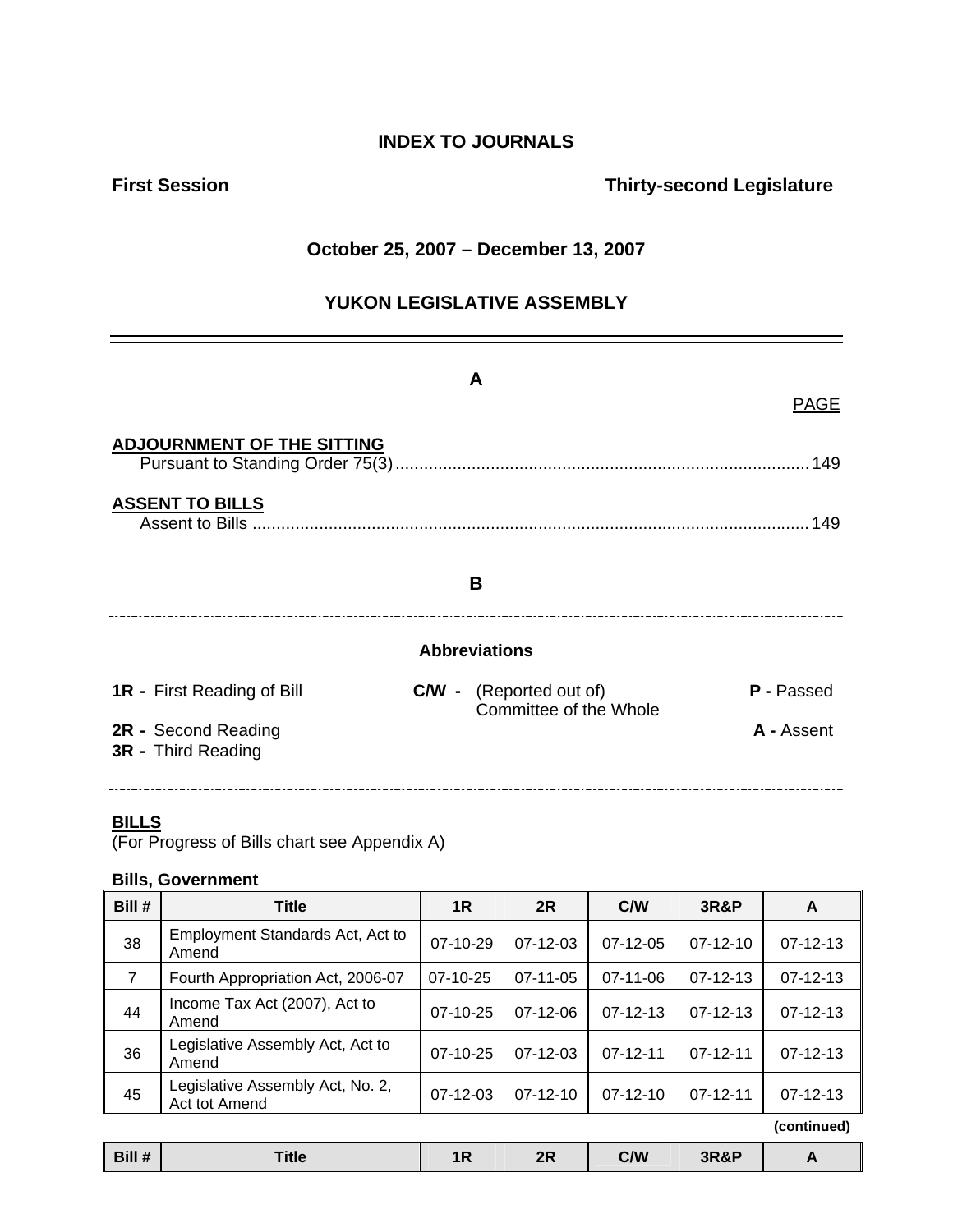| 37 | Legislative Assembly Retirement<br>Allowances Act, 2007                    | $07-10-25$     | $07-12-03$     | $07 - 12 - 11$ | $07 - 12 - 11$ | $07 - 12 - 13$ |
|----|----------------------------------------------------------------------------|----------------|----------------|----------------|----------------|----------------|
| 40 | Motor Transport Act, Act to Repeal                                         | $07 - 11 - 01$ | $07 - 12 - 03$ | $07-12-05$     | $07-12-10$     | $07 - 12 - 13$ |
| 42 | Municipal Finance and Community<br>Grants Act, Act to Amend                | $07-10-30$     | 07-11-01       | $07 - 11 - 01$ | $07 - 12 - 10$ | $07 - 12 - 13$ |
| 8  | Second Appropriation Act, 2007-<br>08                                      | $07-10-25$     | $07 - 11 - 06$ | $07 - 12 - 13$ | $07 - 12 - 13$ | $07 - 12 - 13$ |
| 41 | <b>Securities Act</b>                                                      | $07-11-01$     | $07-12-03$     | $07 - 12 - 11$ | $07 - 12 - 11$ | $07-12-13$     |
| 35 | Subdivision Act, Act to Amend                                              | $07-10-29$     | $07 - 11 - 01$ | $07 - 11 - 01$ | $07-12-10$     | $07 - 12 - 13$ |
| 39 | <b>Territorial Court Judiciary Pension</b><br>Plan Act, 2003, Act to Amend | $07 - 10 - 30$ | $07 - 11 - 05$ | $07 - 11 - 05$ | $07 - 12 - 10$ | $07 - 12 - 13$ |

#### **Bills, Other Than Government**

| Bill # | <b>Title</b>                                          | 1R             | 2R       | C/W | <b>3R&amp;P</b> | A |
|--------|-------------------------------------------------------|----------------|----------|-----|-----------------|---|
| 101    | Act to Perpetuate a Certain<br><b>Ancient Right</b>   | 06-11-23       |          |     |                 |   |
| 103    | Apology Act                                           | 07-04-24       |          |     |                 |   |
| 105    | Cooperation in Governance Act,<br>An Act to Amend the | 07-10-31       |          |     |                 |   |
| 107    | Financial Administration Act, Act to<br>Amend the     | $07 - 11 - 15$ |          |     |                 |   |
| 102    | Human Rights Act, Act to Amend<br>the                 | 07-04-23       |          |     |                 |   |
| 108    | Legislative Renewal Act                               | 07-11-29       |          |     |                 |   |
| 106    | Net Metering Act                                      | 07-10-31       |          |     |                 |   |
| 104    | Smoke-free Places Act                                 | 07-04-30       | 07-05-09 |     |                 |   |

## **C**

#### **CASTING VOTE**

|  | . We have a consequence of the consequence of the consequence of the consequence of the consequence of the consequence of the consequence of the consequence of the consequence of the consequence of the consequence of the c |
|--|--------------------------------------------------------------------------------------------------------------------------------------------------------------------------------------------------------------------------------|
|--|--------------------------------------------------------------------------------------------------------------------------------------------------------------------------------------------------------------------------------|

#### **CHAIR, COMMITTEE OF THE WHOLE**

**Statements** 

| Re: Termination of Committee Proceedings as per Standing Order 76(1)  147 |  |
|---------------------------------------------------------------------------|--|

#### **CHANGES TO ORDER PAPER**

## **CLERK OF THE LEGISLATIVE ASSEMBLY (Floyd McCormick)**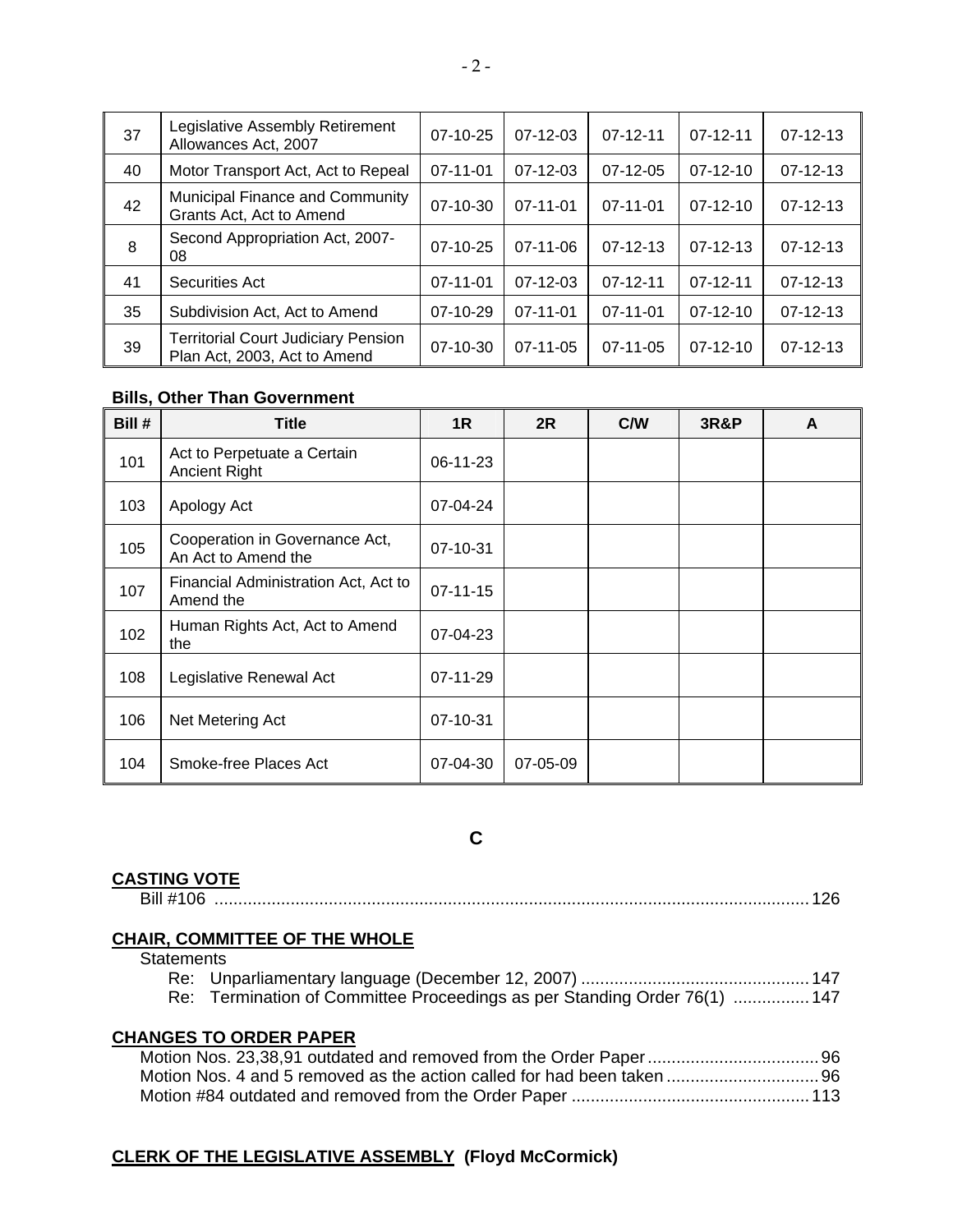| <b>COMMISSIONER (Hon. Geraldine Van Bibber)</b>       |  |
|-------------------------------------------------------|--|
|                                                       |  |
| <b>COMMITTEES, SELECT</b>                             |  |
| <b>Anti-Smoking Legislation</b>                       |  |
|                                                       |  |
| <b>COMMITTEES, STANDING</b>                           |  |
| Appointment to Major Government Boards and Committees |  |

## D

# DEBATE<br>Adjouri

## **DEPUTY CLERK (Linda Kolody)**

## **DIVISION**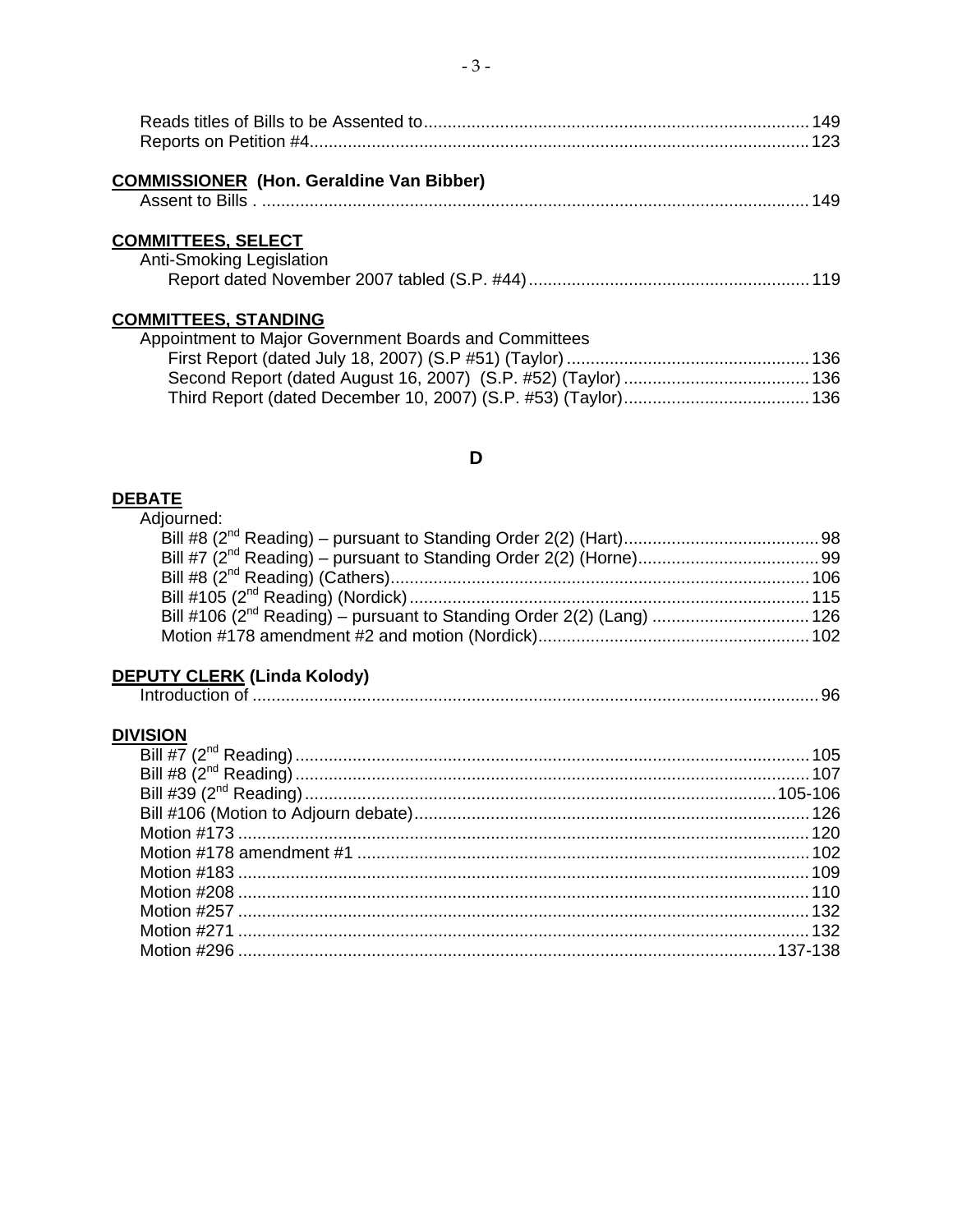## **FILED DOCUMENTS**

| Bali Conference on Climate Change, letter (dated December 12, 2007) re from<br>Todd Hardy, Leader, NDP Caucus and Arthur Mitchell, Leader of the<br>Official Opposition to Rt. Hon. Stephen Harper, Prime Minister of           |  |
|---------------------------------------------------------------------------------------------------------------------------------------------------------------------------------------------------------------------------------|--|
| Conflict of Interest, re Elaine Taylor: letter (dated December 4, 2007) from<br>Elaine Taylor to David Jones, Yukon Conflict of Interest Commissioner                                                                           |  |
| Conflict of Interest, re Elaine Taylor: letter (dated December 4, 2007) from<br>David Jones, Yukon Conflict of Interest Commissioner to Elaine Taylor                                                                           |  |
| Conflict of Interest, re Minister of Justice: letter (dated Nov. 20, 2007) from<br>Gary McRobb, Member for Kluane to David Jones, Yukon Conflict of Interest                                                                    |  |
| Conflict of Interest, re Minister of Justice: letter (dated Nov. 21, 2007) from<br>David Jones, Yukon Conflict of Interest Commissioner to Gary McRobb,                                                                         |  |
| Contracting Summary Report for Yukon Government Departments (April 1, 2006<br>- March 31, 2007) and Yukon Government Corporations (YDC and YWCHSB:<br>January 1, 2006 - December 31, 2006; YHC & YLC: April 1, 2006 - March 31, |  |
| First Nations Child Welfare Policy, letter (dated December 11, 2007) re from<br>Mr. Edzerza, MLA for for McIntyre-Takhini to Hon. Brad Cathers, Minister                                                                        |  |
|                                                                                                                                                                                                                                 |  |
| Health Care Insurance Programs, Health Services Branch: Statement of<br>Revenue and Expenditures for Fiscal years 1997/98 to 2006/07 (07-1-47)                                                                                  |  |
| Investment Portfolio Report as at November 15, 2007 for Government                                                                                                                                                              |  |
| Investment review by the Auditor General of Canada: letter (dated November<br>20, 2007) from Sheila Fraser, Auditor General of Canada to Mr. Mitchell,                                                                          |  |
| Kyoto Phase 2 agreement, letter (dated November 29, 2007) re: from Todd<br>Hardy, Leader of the Third Party, to Rt. Hon. Stephen Harper, Prime Minister                                                                         |  |
| Property Management Agency 2006/2007 Annual Report (07-1-28) (Lang)  114                                                                                                                                                        |  |
| Public Accounts Committee to convene regarding investments: Letter<br>(dated November 16, 2007) to Mr. Mitchell, Chair, Public Accounts<br>Committee, from Mr. Edzerza, MLA McIntyre-Takhini and Public                         |  |
|                                                                                                                                                                                                                                 |  |

(continued)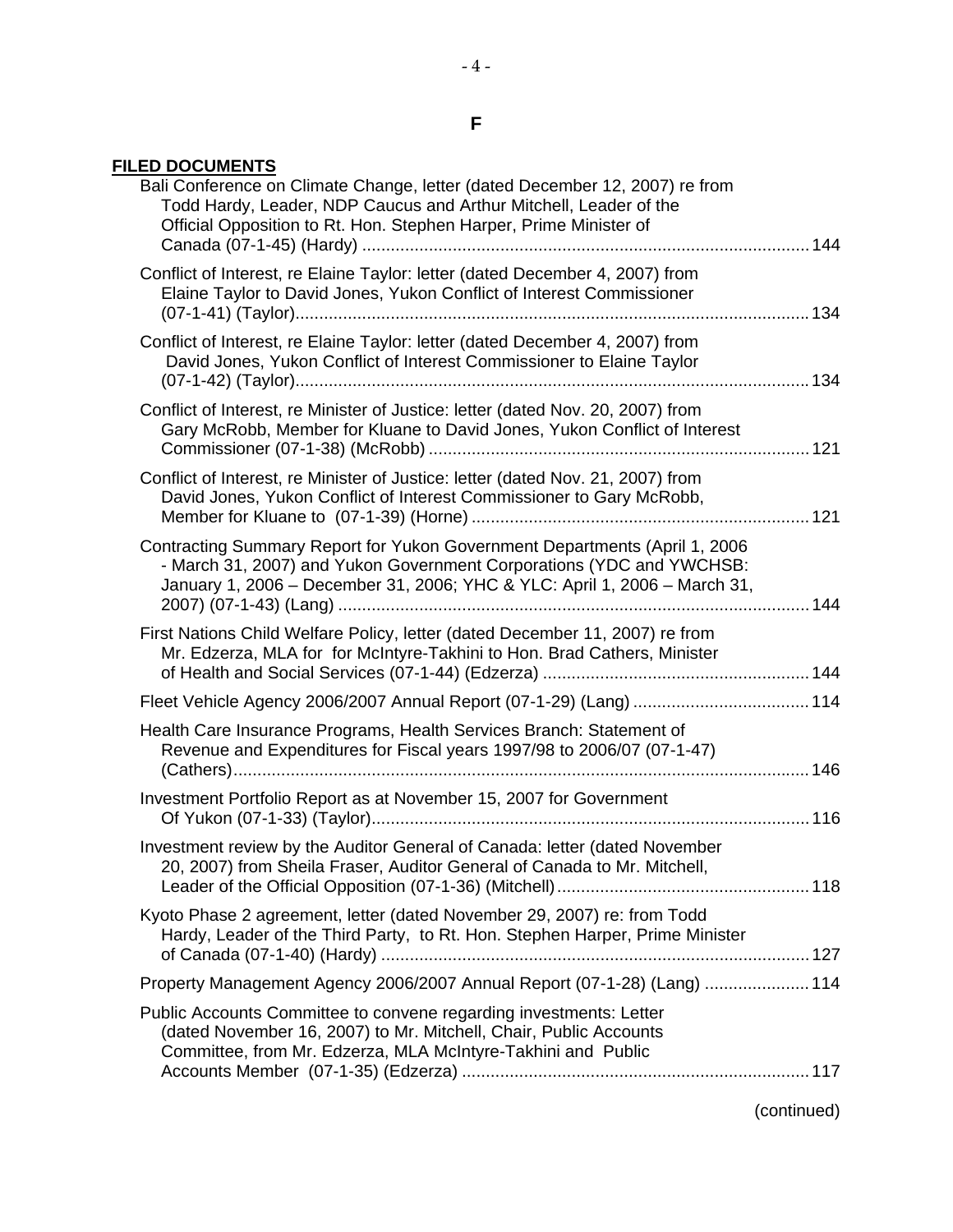#### **FILED DOCUMENTS (continued)**

| Public Accounts Committee to convene regarding investments: Letter<br>(dated November 15, 2007) to Mr. Mitchell, Chair, Public Accounts<br>Committee, from Mr. Inverarity, MLA Porter Creek South (07-1-34) (Inverarity)  117 |     |
|-------------------------------------------------------------------------------------------------------------------------------------------------------------------------------------------------------------------------------|-----|
| Queen's Printer Agency 2006/2007 Annual Report (07-1-30) (Lang)  114                                                                                                                                                          |     |
| Short Term Investment Portfolio – October 5, 2007 (07-1-37) (Taylor)  119                                                                                                                                                     |     |
| Yukon Film & Sound Incentives Program Biennial Report (April 1, 2004 to                                                                                                                                                       |     |
| Yukon Housing Corporation, letter (dated October 10, 2007) re constituents<br>Agreements with, from Arthur Mitchell, MLA for Copperbelt to Hon. Jim<br>Kenyon, Minister responsible for Yukon Housing Corporation (07-1-46)   |     |
| Yukon Utility Board Review of the Yukon Energy Corporation's 20-year<br>Resource Plan:letter(dated August 29, 2006) from Hon. Elaine Taylor, Minister<br>of Justice to Ms. Wendy Shanks, Vice-Chair, Yukon Utilities Board    | 114 |
|                                                                                                                                                                                                                               |     |

#### **I**

#### **INTRODUCTIONS**

| Deputy Clerk (Linda Kolody) |  |
|-----------------------------|--|
|                             |  |

**L** 

#### **LEGISLATIVE ASSEMBLY**

**Sessional Summary** Divisions - 10 Filed Documents - 20 Government Bills Introduced this sitting - 12 Government Bills Passed - 12 Legislative Returns - 5 Motions Debated, Government - 2 Motions Passed, Government - 2 Motions Debated, Other than Government - 7 Motions Passed, Other than Government - 7 Petitions – 1 Sessional Papers - 28 Sitting Days - 28 Written Questions - 4

#### **LEGISLATIVE RETURNS**

| Department of Education: Community Training Fund projects, financial         |  |
|------------------------------------------------------------------------------|--|
|                                                                              |  |
| Department of Education: Literacy Funding Initiatives for 2007-2008 (07-1-4) |  |
|                                                                              |  |

(continued)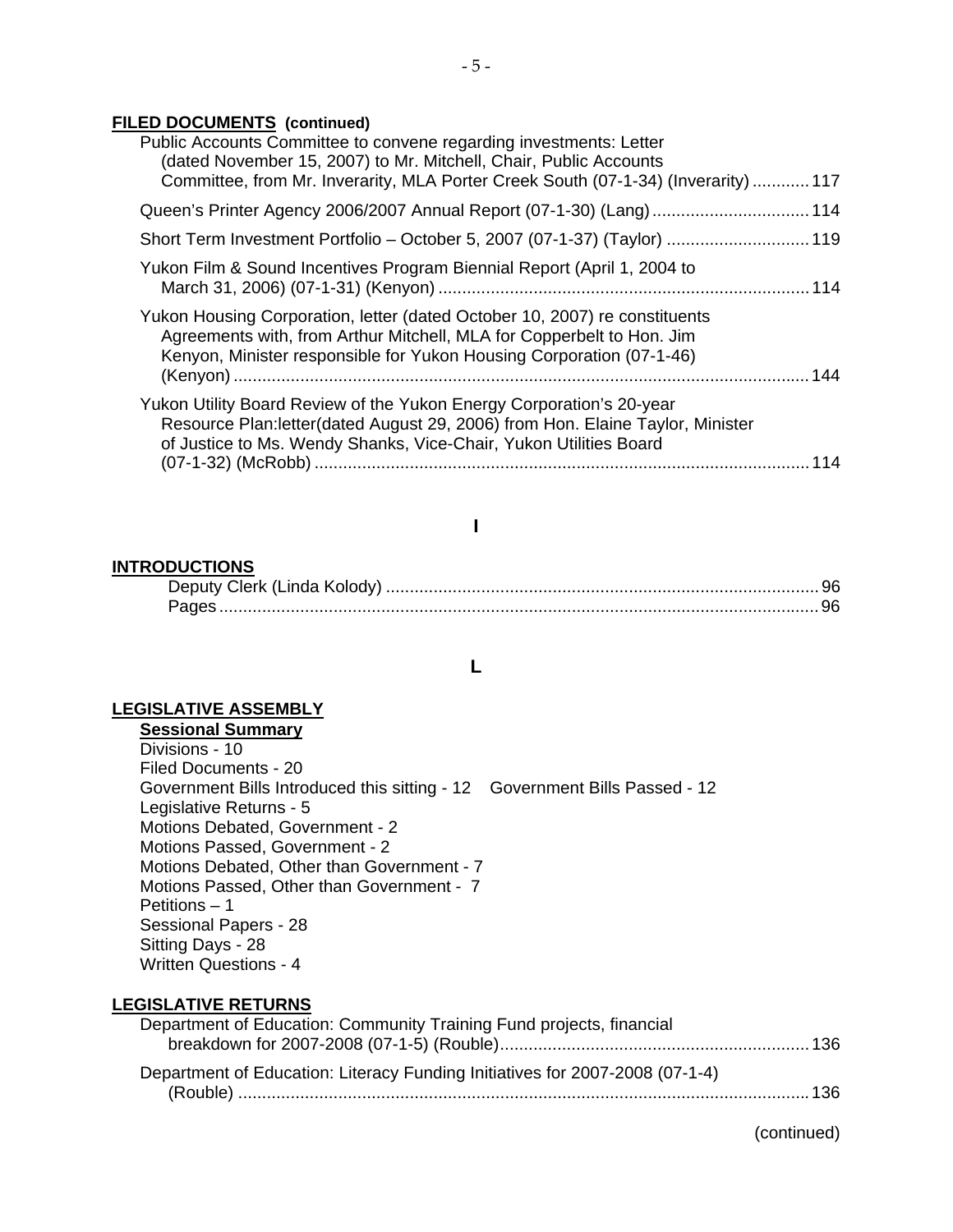## **LEGISLATIVE RETURNS** (continued)

| Policies promoting Green Technologies and Yukon Climate Change      |
|---------------------------------------------------------------------|
|                                                                     |
| Woodcutting permits: responses to questions related to the Fox Lake |

#### **M**

#### **MATTER OF URGENT PUBLIC IMPORTANCE (Standing Order 16(1))**

| Hardy (December 13, 2007) to suspend SO 75 and 76 and that the House |  |
|----------------------------------------------------------------------|--|
|                                                                      |  |
|                                                                      |  |

#### **MINISTERIAL STATEMENTS**

#### **Cathers**

| (Health and Social Services)  |     |
|-------------------------------|-----|
|                               | 146 |
| Lang                          |     |
| (Energy, Mines and Resources) |     |
|                               |     |
| Rouble                        |     |
| (Education)                   |     |
|                               |     |

#### **MOMENT OF SILENCE**

#### **MONEY MESSAGE**

| Accompanied Bill Nos. 8, and 7 |  |
|--------------------------------|--|
|                                |  |

| <b>MOTIONS - COMMITTEE OF THE WHOLE</b>                                                                                                                                                                                                                                                                                   | <b>Member</b> | Page           | <b>Amendment</b> | <b>Disposition</b> |
|---------------------------------------------------------------------------------------------------------------------------------------------------------------------------------------------------------------------------------------------------------------------------------------------------------------------------|---------------|----------------|------------------|--------------------|
| Chair and Acting President of the Yukon<br><b>Workers' Compensation Health &amp; Safety</b><br>Board to appear as witness from 3:30 p.m. to<br>5:30 p.m. on December 4, 2007 (C/W #2)                                                                                                                                     | Cathers       | $128 -$<br>129 |                  | Carried            |
| Chair of the Yukon Development Corporation<br>Board of Directions and the Yukon Energy<br>Corporation Board of Directors and Chief<br>Executive Officer of the Yukon Development<br>Corporation and the Yukon Energy<br>Corporation to appear as witnesses from 3:30<br>p.m. to 5:30 p.m. on December 10, 2007<br>(C/W#3) | Cathers       | 138-<br>139    |                  | Carried            |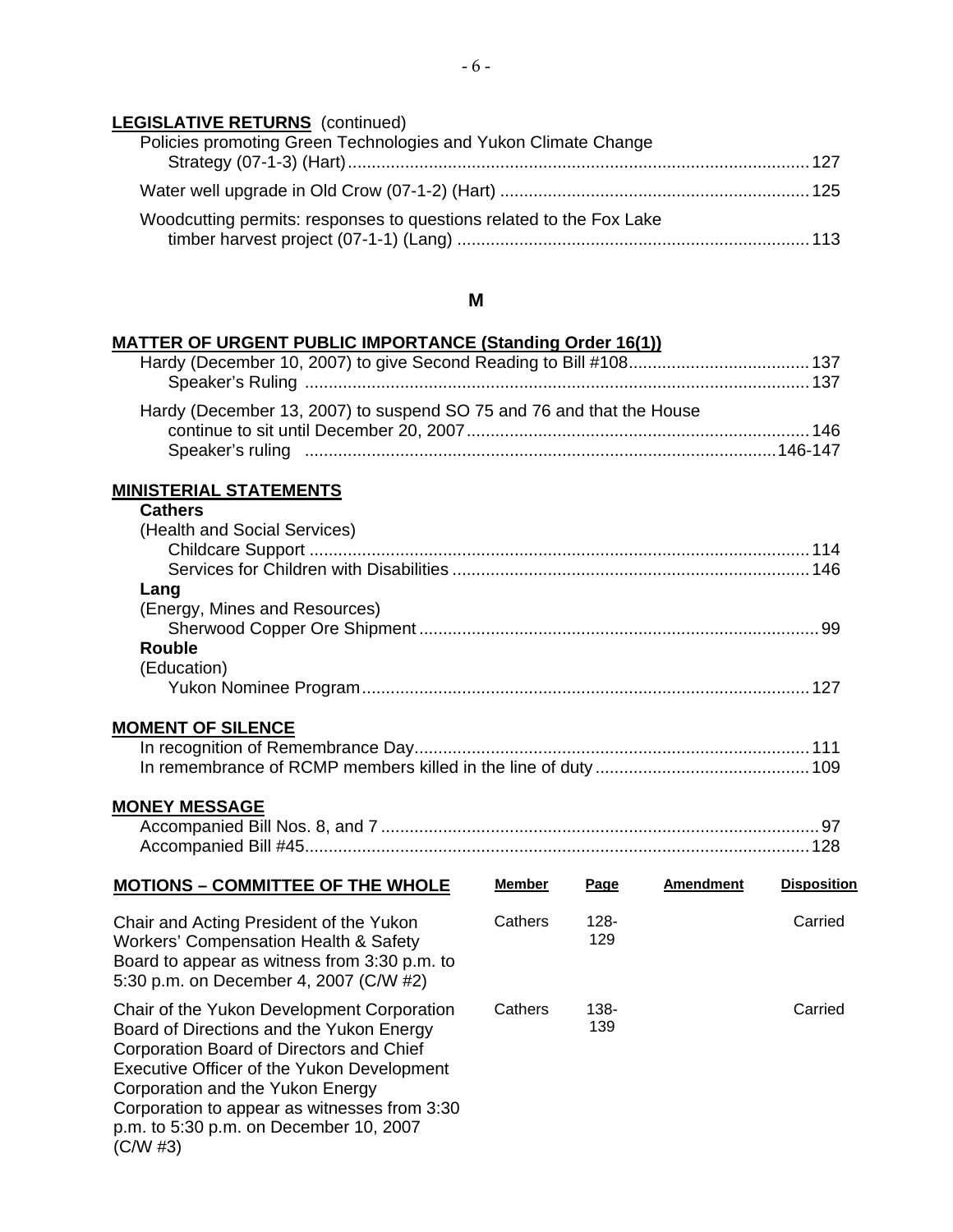| <b>MOTIONS - GOVERNMENT</b>                                                                                                                                       | <b>Member</b>  | Page           | <b>Amendment</b>                                         | <b>Disposition</b>  |
|-------------------------------------------------------------------------------------------------------------------------------------------------------------------|----------------|----------------|----------------------------------------------------------|---------------------|
| Yukon Human Rights Commission: reappoint<br>Melissa Atkinson and appoint Glenis Allen to<br>be members (#296)                                                     | Horne          | $137 -$<br>138 |                                                          | Carried             |
|                                                                                                                                                                   |                |                |                                                          | (continued)         |
| <b>MOTIONS - GOVERNMENT (continued)</b>                                                                                                                           | <b>Member</b>  | Page           | <b>Amendment</b>                                         | <b>Disposition</b>  |
| Yukon Human Rights Panel of Adjudicators:<br>reappoint Barbara Evans as Chief Adjudicator<br>and appoint Michael Riseborough and John<br>Wright as members (#297) | Horne          | 138            |                                                          | Carried             |
| <b>MOTIONS - OTHER THAN GOVERNMENT</b>                                                                                                                            | <b>Member</b>  | <b>Page</b>    | <b>Amendment</b>                                         | <b>Disposition</b>  |
| Arctic Research Station, construction of in<br>conjunction with a cold climate research<br>cnetre (#183)                                                          | <b>Nordick</b> | 109            |                                                          | Carried             |
| Childcare and early learning: increasing<br>funding for $(\#240)$                                                                                                 | <b>Nordick</b> | $119 -$<br>120 |                                                          | Carried             |
| Education programs, developing re safe<br>internet useage (#208)                                                                                                  | Nordick        | 109-<br>110    |                                                          | Carried             |
| Government to Government relations with<br>First Nations, developing a new protocol for<br>(#178)                                                                 | Hardy          | $101 -$<br>102 | #1 101-102<br>Negatived<br>#2 102<br>Debate<br>adjourned | Debate<br>adjourned |
| Robert Campbell Highway upgrades between<br>Watson Lake and Ross River (#173)                                                                                     | <b>Nordick</b> | 120            |                                                          | Carried             |
| Services to children with severe disabilities<br>(#271)                                                                                                           | Nordick        | 132            |                                                          | Carried             |
| Skills and Trades Training Strategy:<br>implementation of a comprehensive (#257)                                                                                  | Nordick        | $131 -$<br>132 |                                                          | Carried             |

**N** 

| NOTICE RE GOVERNMENT PRIVATE MEMBERS' BUSINESS |  |
|------------------------------------------------|--|
|                                                |  |
|                                                |  |
| NOTICE RE OPPOSITION PRIVATE MEMBERS' BUSINESS |  |
|                                                |  |

**P** 

**PAGES**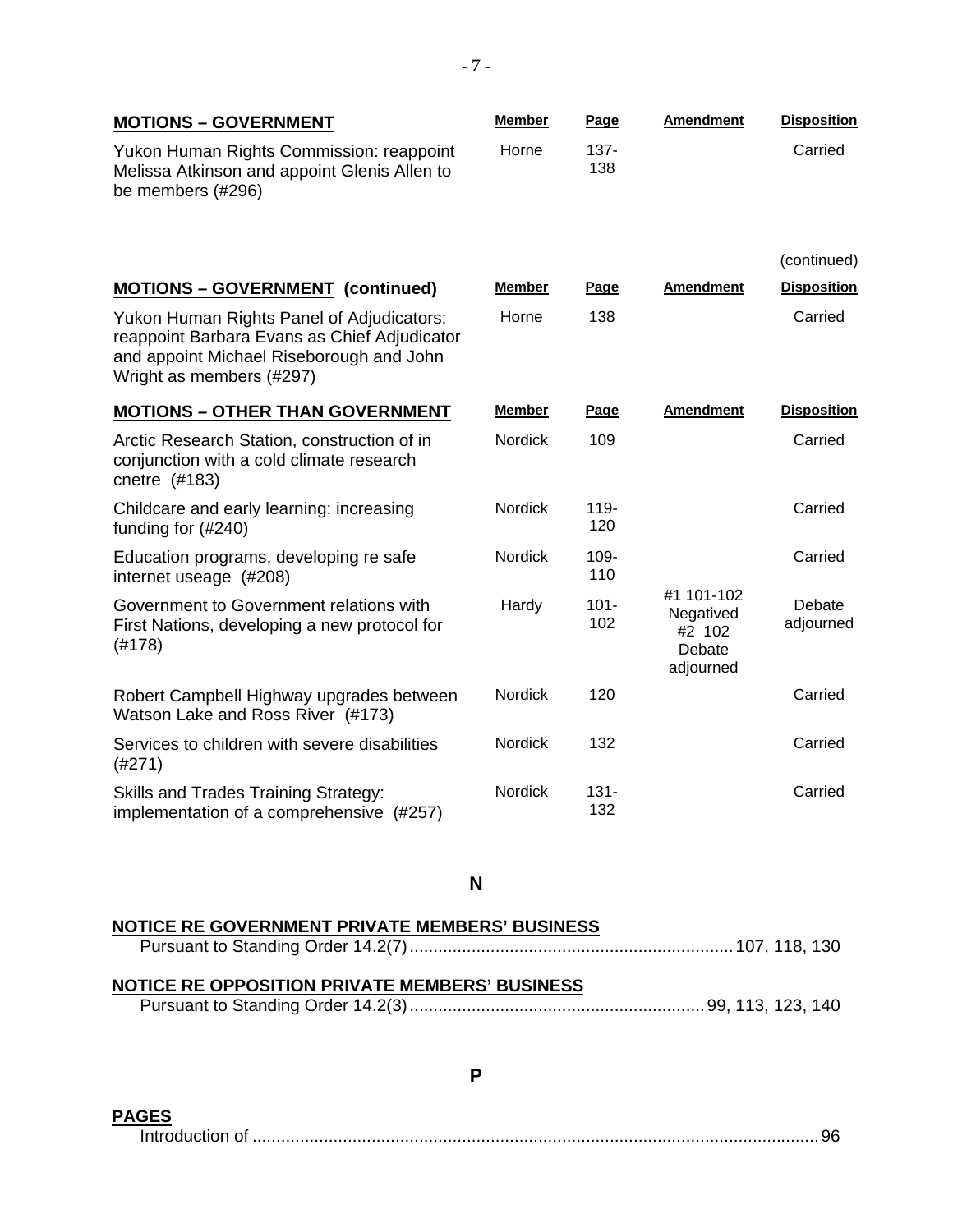#### **PETITIONS**

| Genetically-Engineered Crops (#4) |  |
|-----------------------------------|--|
|                                   |  |
|                                   |  |
|                                   |  |
|                                   |  |
|                                   |  |

## **PRIVILEGE, QUESTION OF**

## **R**

## **RECESS**

|--|--|--|--|

## **S**

#### **SESSIONAL PAPERS**

|             | Absence of Members from Sittings of the Legislative Assembly and its Committees:<br>Report of the Clerk of the Legislative Assembly (dated November 8, 2007)                                                    |
|-------------|-----------------------------------------------------------------------------------------------------------------------------------------------------------------------------------------------------------------|
|             | Anti-Smoking Legislation, Select Committee on: Report (dated November                                                                                                                                           |
|             | Appointments to Major Government Boards and Committees, Standing<br>Committee on: First Report (dated July 18, 2007) (07-1-51) (Taylor)  136                                                                    |
|             | Appointments to Major Government Boards and Committees, Standing<br>Committee on: Second Report (dated August 16, 2007) (07-1-52) (Taylor)  136                                                                 |
|             | Appointments to Major Government Boards and Committees, Standing<br>Committee on: Third Report (dated December 10, 2007) (07-1-53) (Taylor) 136                                                                 |
|             |                                                                                                                                                                                                                 |
|             | Conflict of Interest Commission Annual Report for the period from April 1, 2006                                                                                                                                 |
|             | Election Financing and Political Contributions 2006, Report of the Chief                                                                                                                                        |
|             | MLA Salaries and Benefits, Report to the Members' Services Board of<br>the Yukon Legislative Assembly respecting (dated October 2007):<br>prepared by MLA Salaries and Benefits Commission - Patrick L. Michael |
|             | Motor Transport Board 2006/2007 Annual Report (07-1-42) (Lang) 116                                                                                                                                              |
|             | Public Accounts 2006-2007 of the Government of Yukon for the year ended                                                                                                                                         |
| (continued) |                                                                                                                                                                                                                 |

## **SESSIONAL PAPERS (continued)**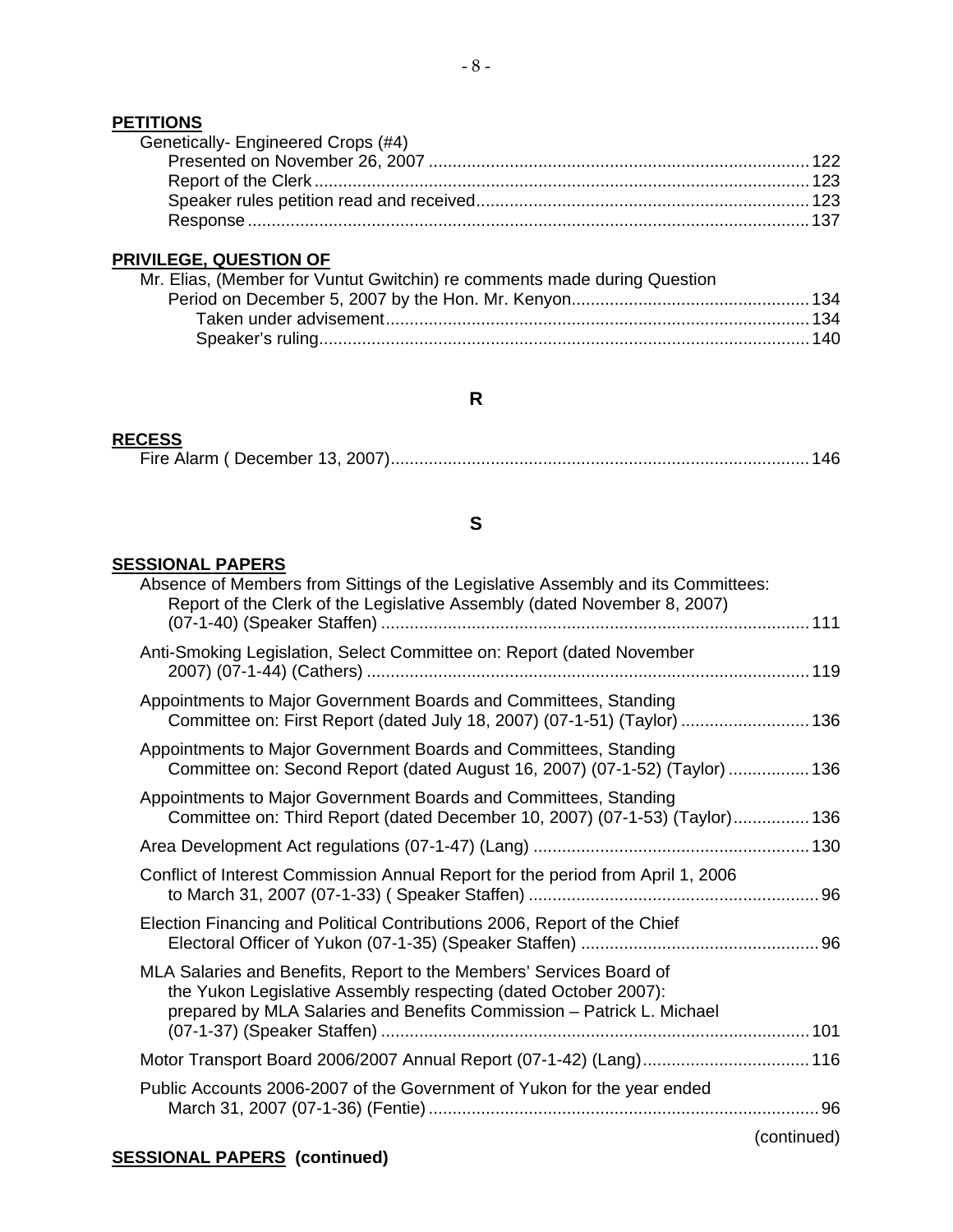| Yukon Child Care Board 2006/2007 Annual Report (07-1-59) (Cathers) 146         |  |
|--------------------------------------------------------------------------------|--|
| Yukon Department of Education 2006-2007 School Year Annual Report              |  |
| Yukon Development Corporation 2006 Annual Report and Audited Financial         |  |
| Yukon Electoral District Boundaries Commission Interim Report (dated           |  |
| Yukon Energy Corporation 2006 Annual Report and Audited Financial              |  |
| Yukon Heritage Resources Board 2006/2007 Annual Report (07-1-57) (Taylor)  144 |  |
| Yukon Hospital Corporation Consolidated Financial Statements as at             |  |
| Yukon Housing Corporation Annual Report for the year ended March 31, 2007      |  |
| Yukon Human Rights Commission 2006/07 Annual Report (07-01-48)                 |  |
| Yukon Liquor Corporation 2006/2007 Annual Report (07-1-54) (Kenyon) 140        |  |
| Yukon Public Service Labour Relations Board 2006-2007 Annual Report            |  |
| Yukon State of the Environment Interim Report 2003: Environmental              |  |
| Yukon State of the Environment Interim Report 2004: Environmental              |  |
| Yukon Teachers Labour Relations Board 2006-2007 Annual Report                  |  |
| Yukon Workers' Compensation Health and Safety Board 2006 Annual                |  |
| <b>SPEAKER (Hon. Ted Staffen)</b>                                              |  |
|                                                                                |  |
|                                                                                |  |
|                                                                                |  |
|                                                                                |  |
|                                                                                |  |
|                                                                                |  |
|                                                                                |  |

(continued)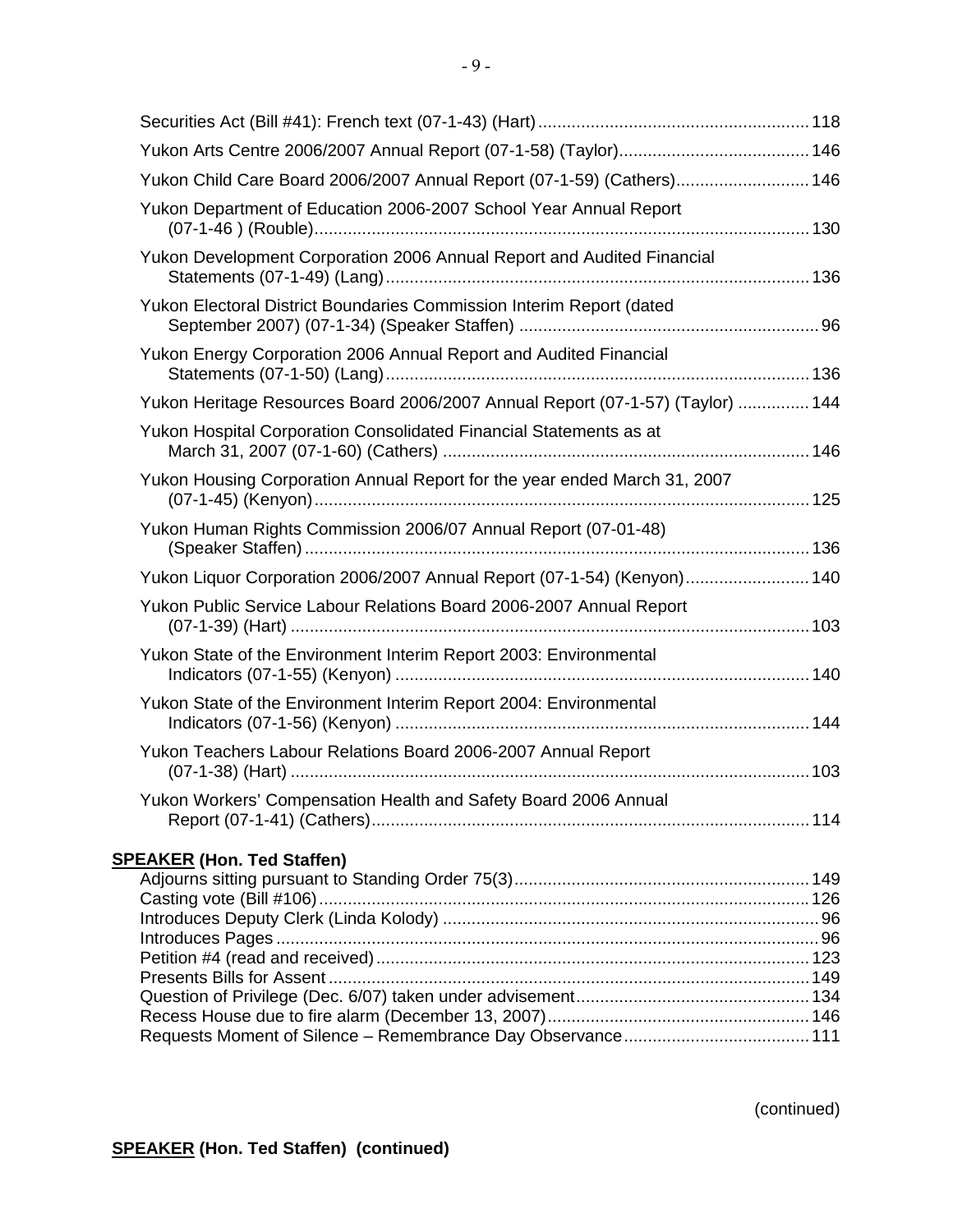Rulings:

| Re: Matter of Urgent Public Importance (Hardy) (Dec. 13/07)  146-147 |  |
|----------------------------------------------------------------------|--|
| Statements:                                                          |  |
|                                                                      |  |
|                                                                      |  |
|                                                                      |  |
|                                                                      |  |
|                                                                      |  |

## **T**

## **TERMINATION OF SITTING (SO 76)**

## **U**

## **UNANIMOUS CONSENT**

## **W**

## **WITHDRAWAL OF MOTIONS**

## **WITNESSES**

| Chair and Acting President of the Yukon Workers' Compensation Health &<br>Safety Board appeared as witness from 3:30 p.m. to 5:30 p.m. on                                                                                                                                                               | . 130. |
|---------------------------------------------------------------------------------------------------------------------------------------------------------------------------------------------------------------------------------------------------------------------------------------------------------|--------|
| Chair of the Yukon Development Corporation Board of Directions and the<br>Yukon Energy Corporation Board of Directors and Chief Executive Officer<br>of the Yukon Development Corporation and the Yukon Energy Corporation<br>to appeared as witnesses from 3:30 p.m. to 5:30 p.m. on December 10, 2007 | 139    |
|                                                                                                                                                                                                                                                                                                         |        |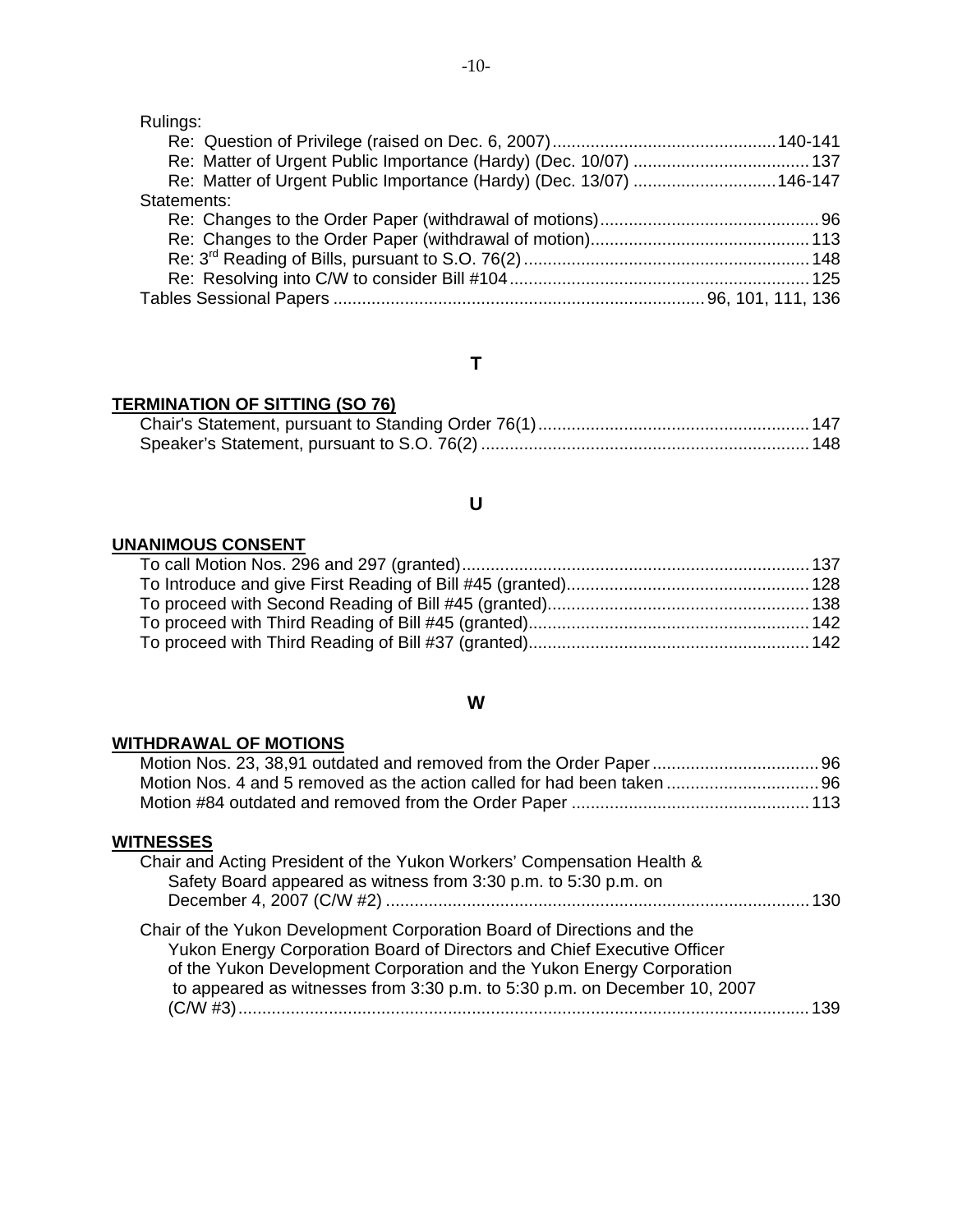## **YUKON LEGISLATIVE ASSEMBLY**

Motions adopted during the First Session of the 32nd Legislative Assembly

October 25, 2007 – December 13, 2007

 Note: The following is an unofficial consolidation of the substantive motions adopted during the time period noted above. If motions were amended before adoption, the amendment is incorporated in the text and a notation made that the motion was amended.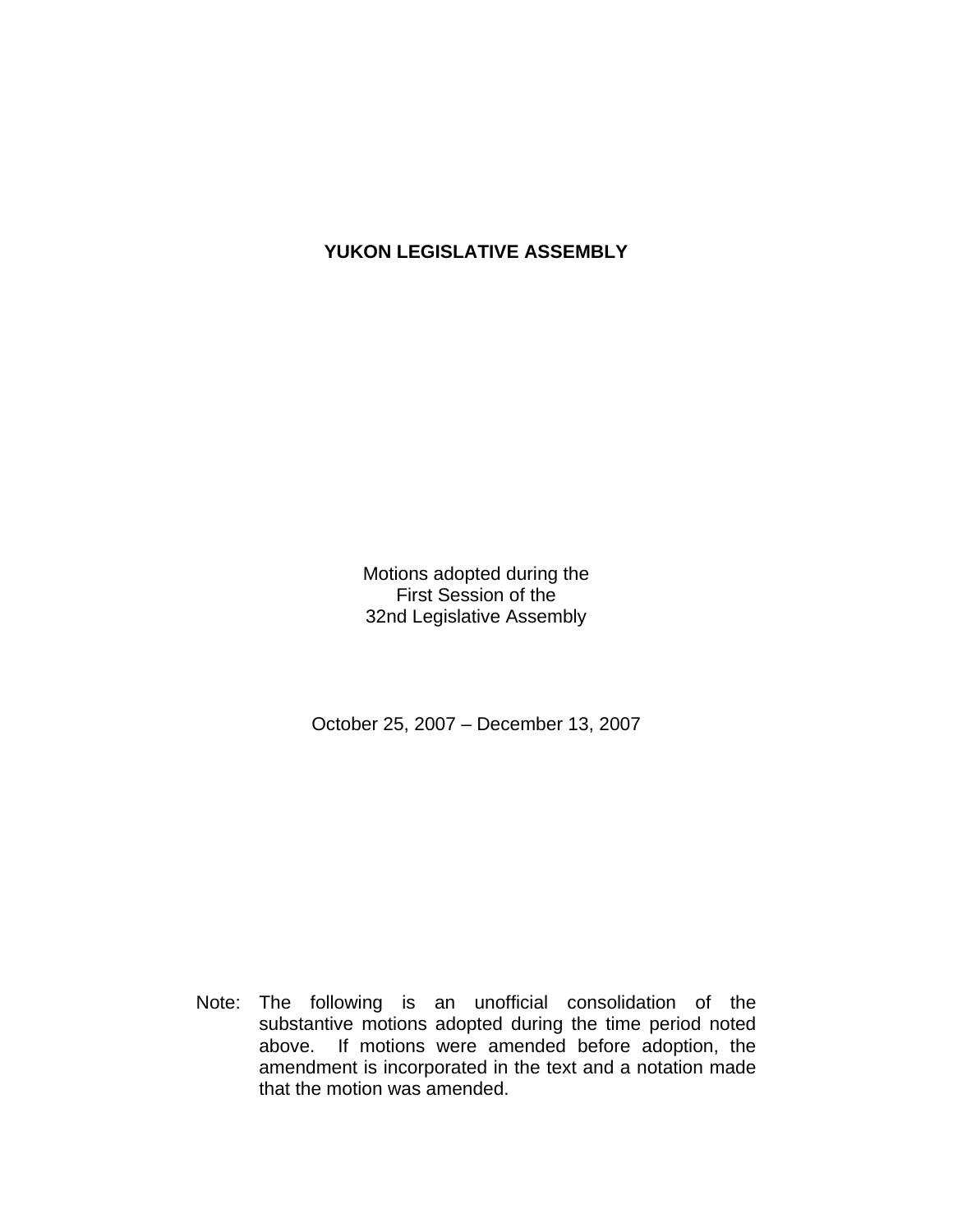#### **Consolidation of Motions adopted during the First Session of the 32nd Legislative Assembly**

October 25, 2007 – December 13, 2007

## **INDEX**

|    | <b>SUBSTANTIVE MOTIONS (listed in chronological order)</b><br><b>Subject Matter</b> | <b>Page</b> |
|----|-------------------------------------------------------------------------------------|-------------|
| 1. | Arctic Research Station, construction of in conjunction with a                      |             |
| 2. |                                                                                     |             |
| 3. |                                                                                     |             |
| 4. | Robert Campbell Highway upgrades between Watson Lake and                            |             |
| 5. |                                                                                     |             |
| 6. |                                                                                     |             |
| 7. |                                                                                     |             |
| 8. |                                                                                     |             |

#### **COMMITTEE OF THE WHOLE MOTIONS**

| $\mathbf{1}$ . | Witnesses - Chair and Acting President of the Yukon Workers' Compensation                                                                                                                                    | 4            |
|----------------|--------------------------------------------------------------------------------------------------------------------------------------------------------------------------------------------------------------|--------------|
| 2.             | Witnesses – Chair of the Yukon Development Corporation Board of<br>Directors and the Yukon Energy Corporation Board of Directors and<br>Chief Executive Officer of the Yukon Development Corporation and the | $\mathbf{A}$ |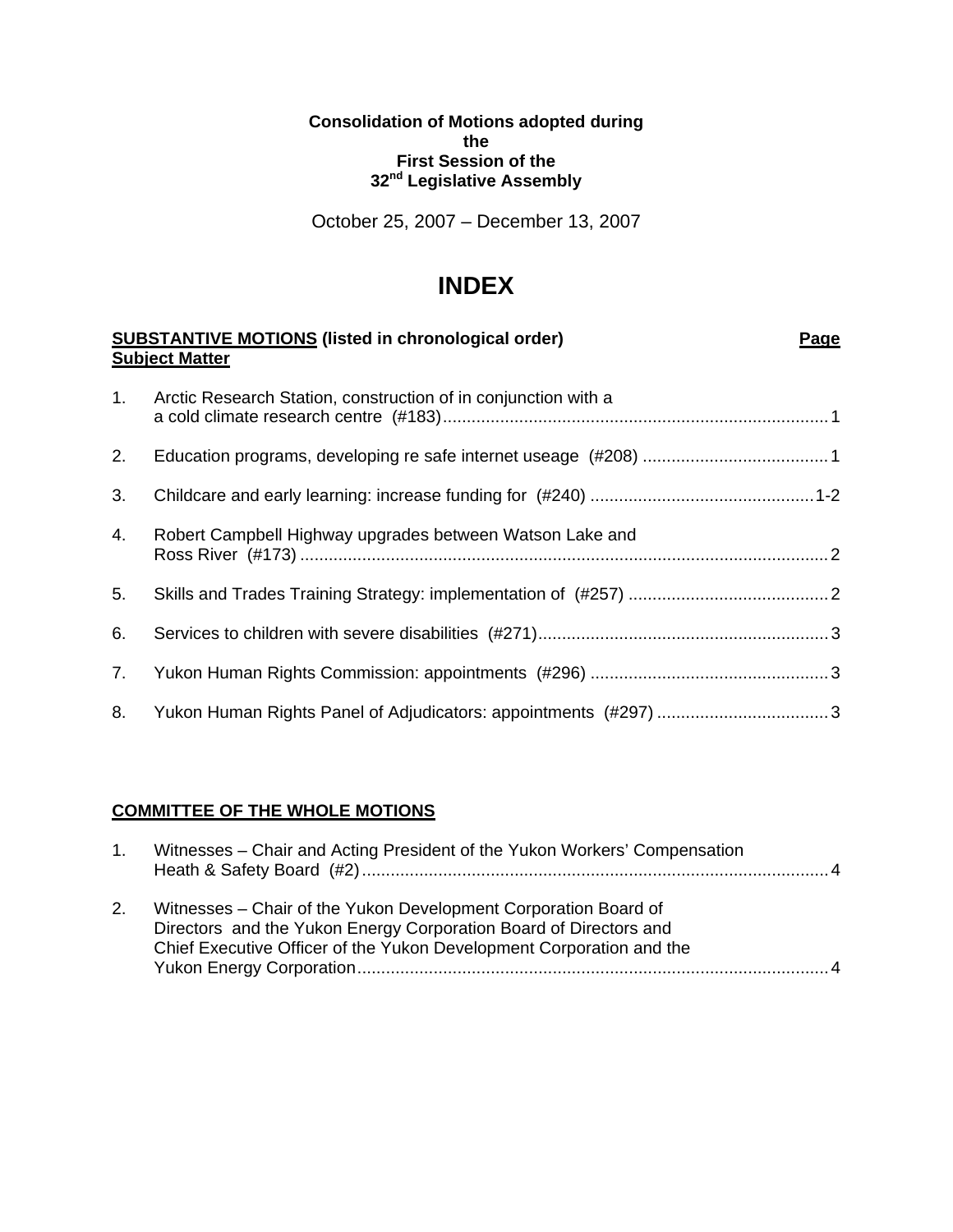#### **YUKON LEGISLATIVE ASSEMBLY**

Motions adopted during the First Session of the 32nd Legislative Assembly

October 25, 2007 – December 13, 2007

#### **Substantive Motions**

1. Motion #183 – Mr. Nordick, Member for Klondike Debated November 7, 2007 Carried November 7, 2007

 THAT this House urges the Government of Canada to give due consideration to building in Yukon the world-class, cutting-edge Arctic research station that was announced in the Speech from the Throne on October 16, 2007, in conjunction with the Government of Yukon's establishment of a Cold Climate Research Centre of Excellence for the North at Yukon College and its community campuses.

2. Motion #208 – Mr. Nordick, Member for Klondike Debated November 7, 2007 Carried November 7, 2007

THAT this House urges the Government of Yukon to:

- (1) develop a public awareness campaign in conjunction with the RCMP to inform Yukoners, especially children, parents and educators, of best practices for safe use of the internet, and of counseling and support available for victims of cyber crime,
- (2) strike an advisory committee of concerned stakeholders; and
- (3) work with the federal and other provincial and territorial governments to explore legislative and regulatory options to further protect children.
- 3. Motion #240 Mr. Nordick, Member for Klondike Debated November 21, 2007 Carried November 21, 2007

 THAT this House urges the Yukon Government to continue implementing its strategy for supporting child care and early learning, by increasing the budget for child care by \$1 million annually over a period of five years, beginning in the 2007/08 fiscal year and ending in the 2011/12 fiscal year when annual funding for child care totals \$10.3 million to address the following priorities:

- (1) increasing the support provided to low-income families by increasing the child care subsidy rate by 25% on December 1, 2007,
- (2) raising the maximum family income eligibility level for the child care subsidy to ensure that more Yukon families can benefit, effective December 1, 2007,
- (3) further supporting wages for child care workers, with the goal of reducing rates parents pay for child care,
- (4) facilitating increased training and education for child care workers,
- (5) enhancing support for children with disabilities,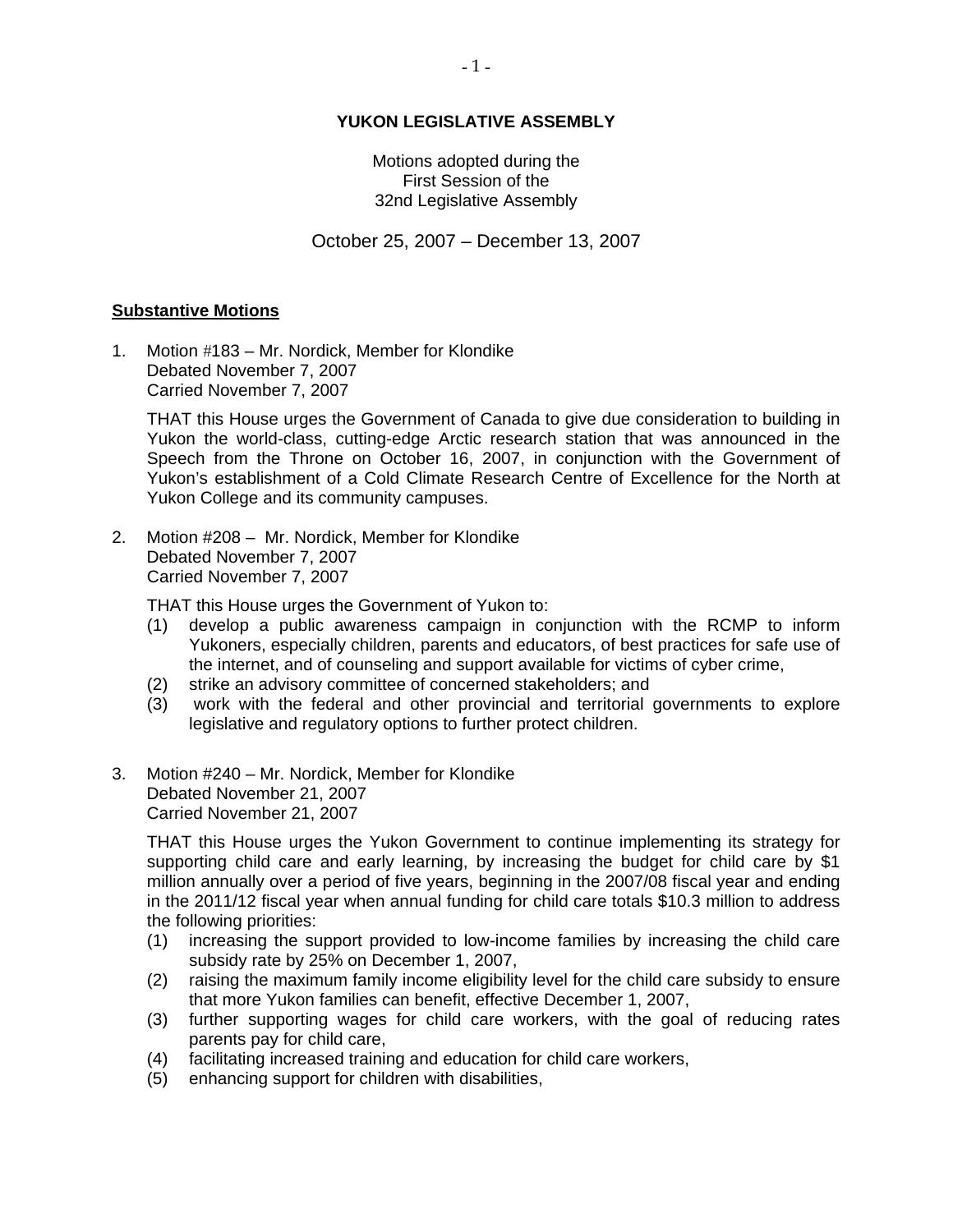- (6) collaborating with First Nations, community groups, non-governmental organizations and child care operators to provide an integrated system that better serves the educational and cultural needs of parents and their children in all Yukon communities,
- (7) creating more available spaces for children of all ages, especially for those younger than 18 months; and
- (8) facilitating the development of healthy families through increased support to at-risk families..

4. Motion #173 – Mr. Nordick, Member for Klondike Debated November 21, 2007 Carried November 21, 2007

 THAT this House urges the Government of Yukon to invest in the reconstruction and upgrading of the Watson Lake to Ross River section of the Robert Campbell Highway as well as the application of Bitumen Surface Treatment (BST) to the 36 kilometre section of the Robert Campbell Highway between Faro and Carmacks.

5. Motion #257 – Mr. Nordick, Member for Klondike Debated December 5, 2007 Carried December 5, 2007

 THAT this House urges the Government of Yukon to implement a Comprehensive Skills and Trades Training Strategy by:

- (1) providing an increased focus on Yukon College and its community campuses to establish more skills and trades training programs,
- (2) placing an increased emphasis in Yukon high schools on vocational skills and trades training as an alternate path of education, with a corresponding investment in space, equipment and teachers,
- (3) increasing the enrolment in the Yukon Apprenticeship Program that currently provides a certificate and on-the-job training for approximately forty-six designated trades,
- (4) promoting increased enrolment in the Yukon Government's Apprenticeship Program,
- (5) initiating a targeted marketing campaign to bring skilled Yukon workers back to the territory and attract new workers by advertising the opportunities that are available and the superior quality of life Yukon has to offer,
- (6) working in conjunction with First Nation governments, Yukon College and other stakeholders to reduce the barriers to First Nation employment to educate and train First Nations student in areas of importance to them including their land claims settlements and development activities within their traditional territories,
- (7) developing measures to encourage greater participation in vocational skills and trades training by women, such as the Women Exploring Trades Program, persons with disabilities and students who do not wish to pursue an academic education,
- (8) developing measures to encourage the underemployed, school dropouts, and the working poor to pursue vocational skills and trades training; and
- (9) working with the territories, provinces and the federal government to advance regional strategies to increase participation in the labour force and development of workplace skills.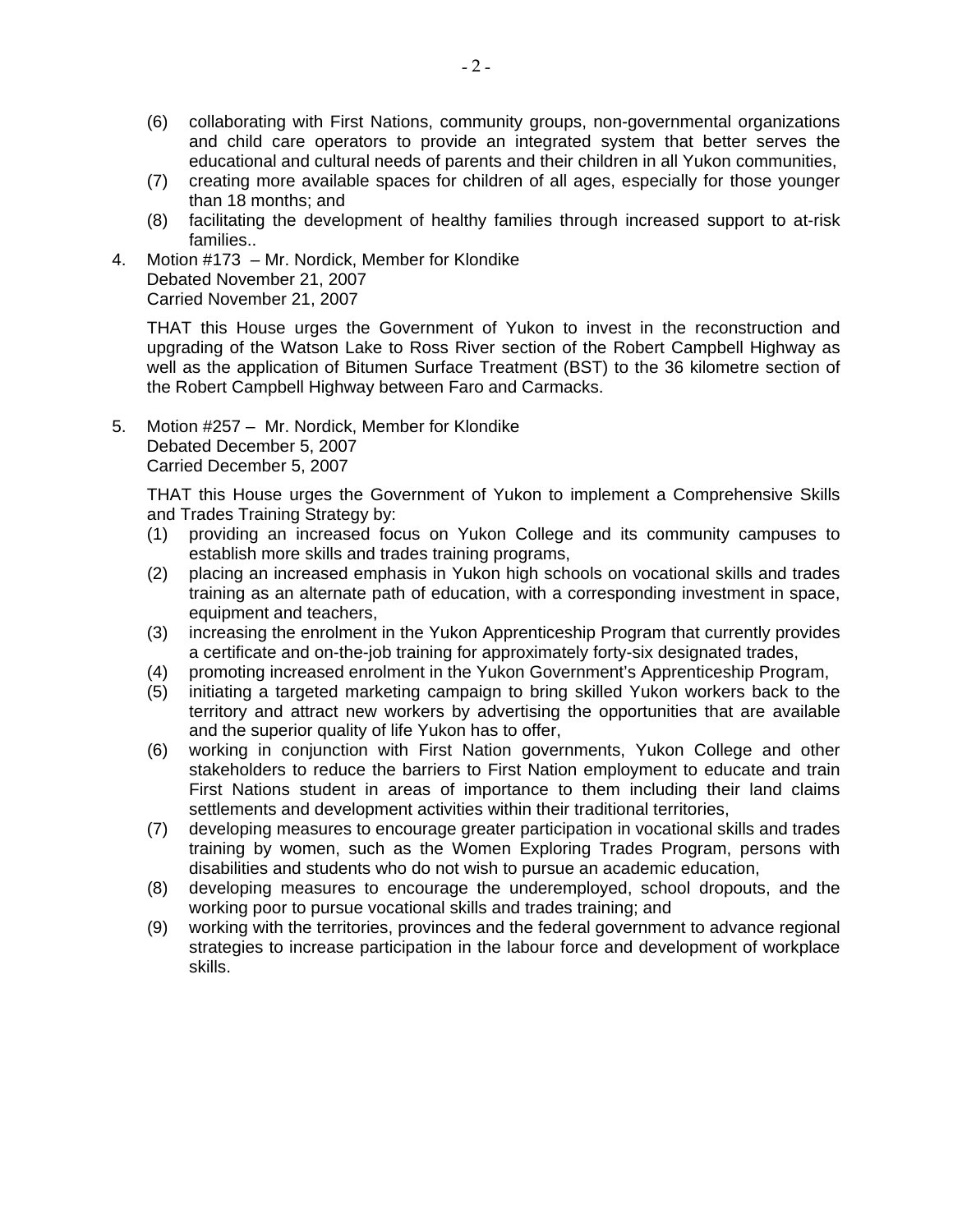6. Motion #271 – Mr. Nordick, Member for Klondike Debated December 5, 2007 Carried December 5, 2007

 THAT this House urges the Government of Yukon to provide services for children with severe disabilities such as cerebral palsy, muscular dystrophy and down syndrome in addition to the services already provided to children with autism, and create a Family Support for Families with a Disabilities unit.

7. Motion #296 – Hon. Ms. Horne, Minister of Justice Debated December 10, 2007 Carried December 10, 2007

 THAT the Yukon Legislative Assembly, pursuant to section 17(1) of the Human Rights Act, reappoint Melissa Atkinson and appoint Glenis Allen to be members of the Yukon Human Rights Commission.

8. Motion #297 – Hon. Ms. Horne, Minister of Justice Debated December 10, 2007 Carried December 10, 2007

 THAT the Yukon Legislative Assembly, pursuant to section 22(2) of the Human Rights Act, reappoint Barbara Evans as Chief Adjudicator of the Yukon Human Rights Panel of Adjudicators, and appoint Michael Riseborough and John Wright to be members of the Yukon Human Rights Panel of Adjudicators.